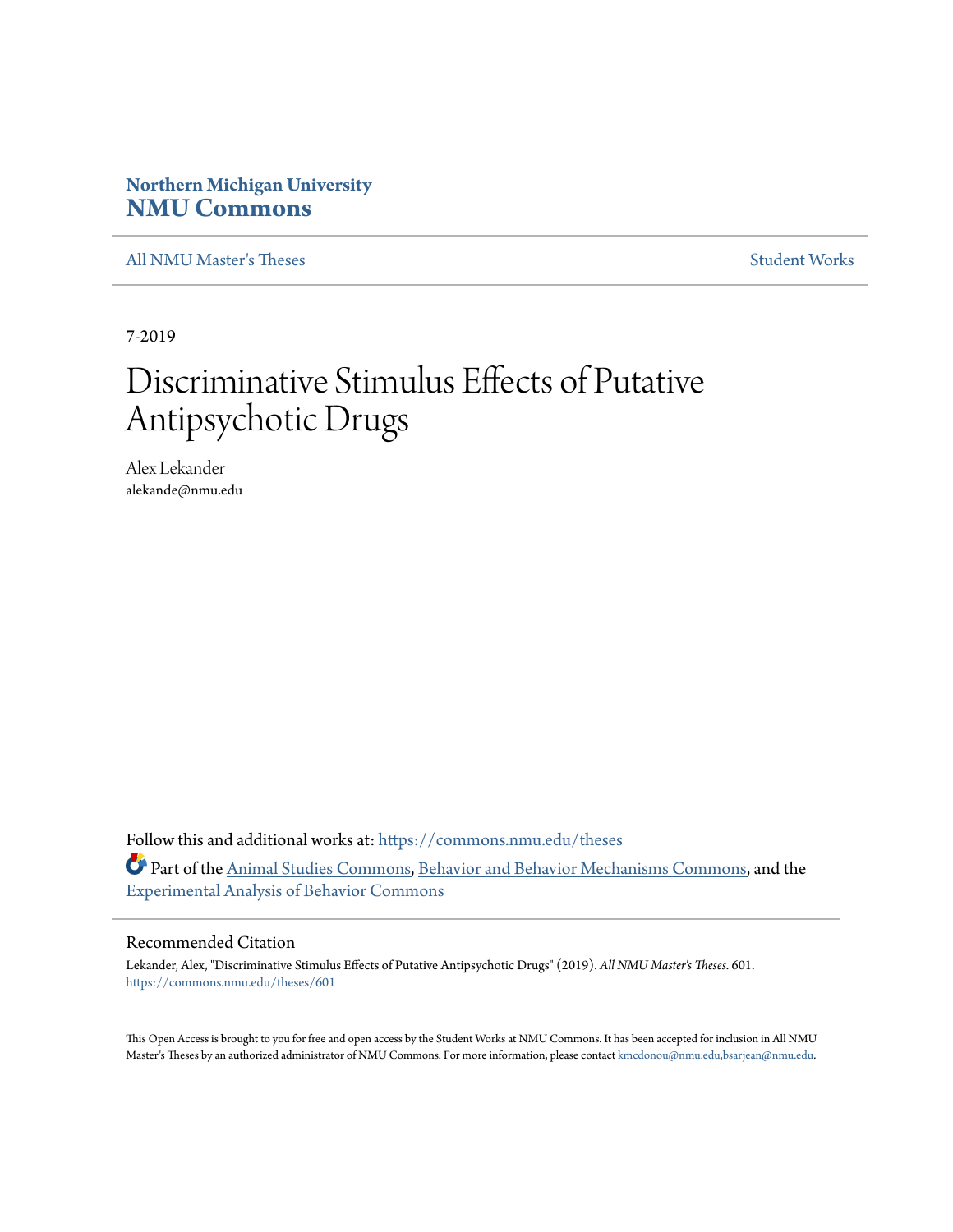# Discriminative Stimulus Effects of Putative Antipsychotic Drugs

By

Alex D. Lekander

## THESIS

Submitted to Northern Michigan University In partial fulfillment of the requirements For the degree of

# MASTERS OF SCIENCE

Office of Graduate Education and Research 07/2019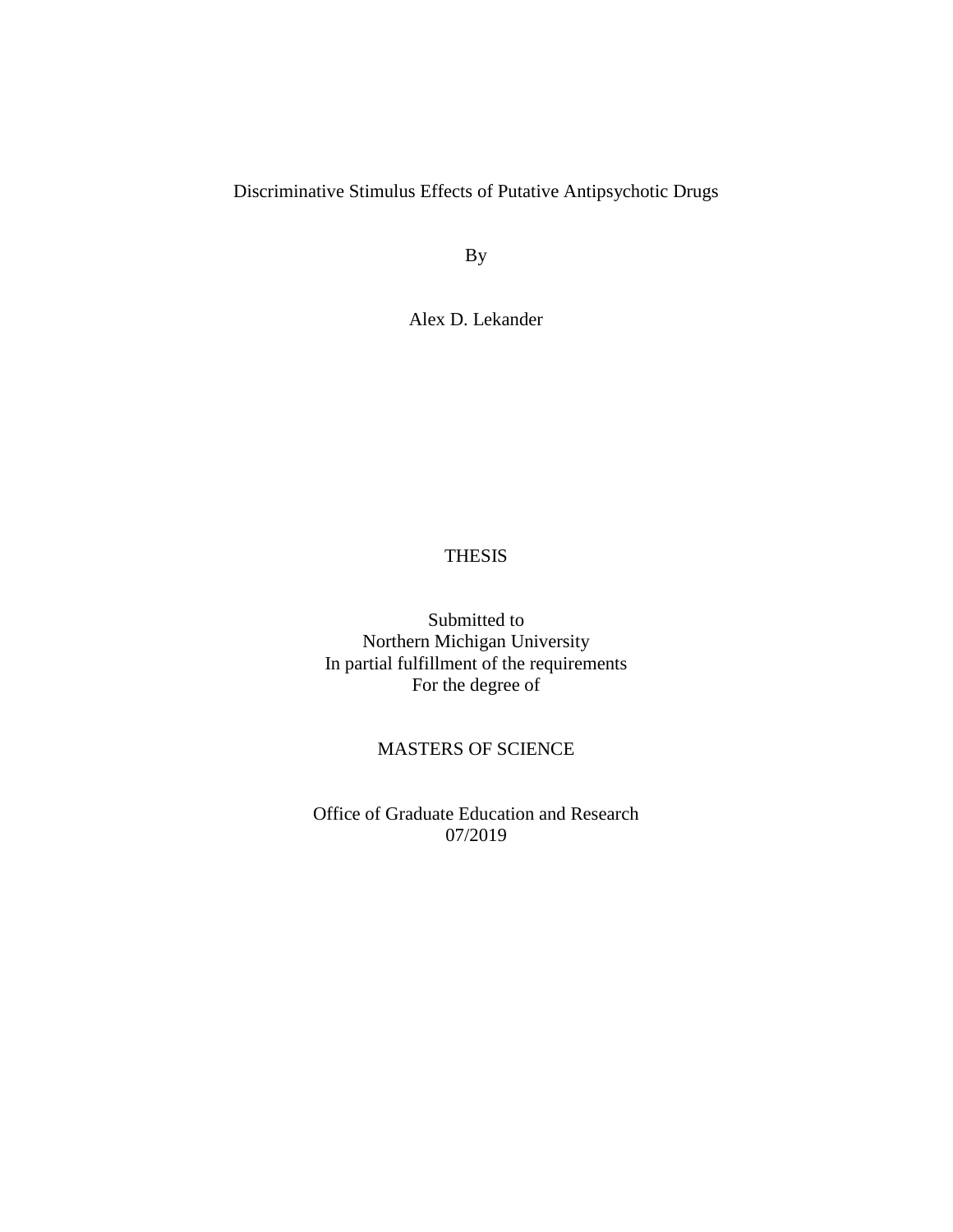# SIGNATURE APPROVAL FORM

# TITLE: Discriminative Stimulus Effects of Putative Antipsychotic Drugs

This thesis by Alex D. Lekander is recommended for approval by the student's Thesis Committee and Department Head in the Department of Psychological Science and by the Dean of Graduate Education and Research.

\_\_\_\_\_\_\_\_\_\_\_\_\_\_\_\_\_\_\_\_\_\_\_\_\_\_\_\_\_\_\_\_\_\_\_\_\_\_\_\_\_\_\_\_\_\_\_\_\_\_\_\_\_\_\_\_\_\_

| Committee Chair: Dr. Adam Prus                 | Date |
|------------------------------------------------|------|
|                                                |      |
| First Reader: Dr. Joshua Carlson               | Date |
| Second Reader (if required): Dr. Joseph Porter | Date |
| Department Head: Dr. Adam Prus                 | Date |
| Dr. Lisa Schade Eckert                         | Date |

Dean of Graduate Education and Research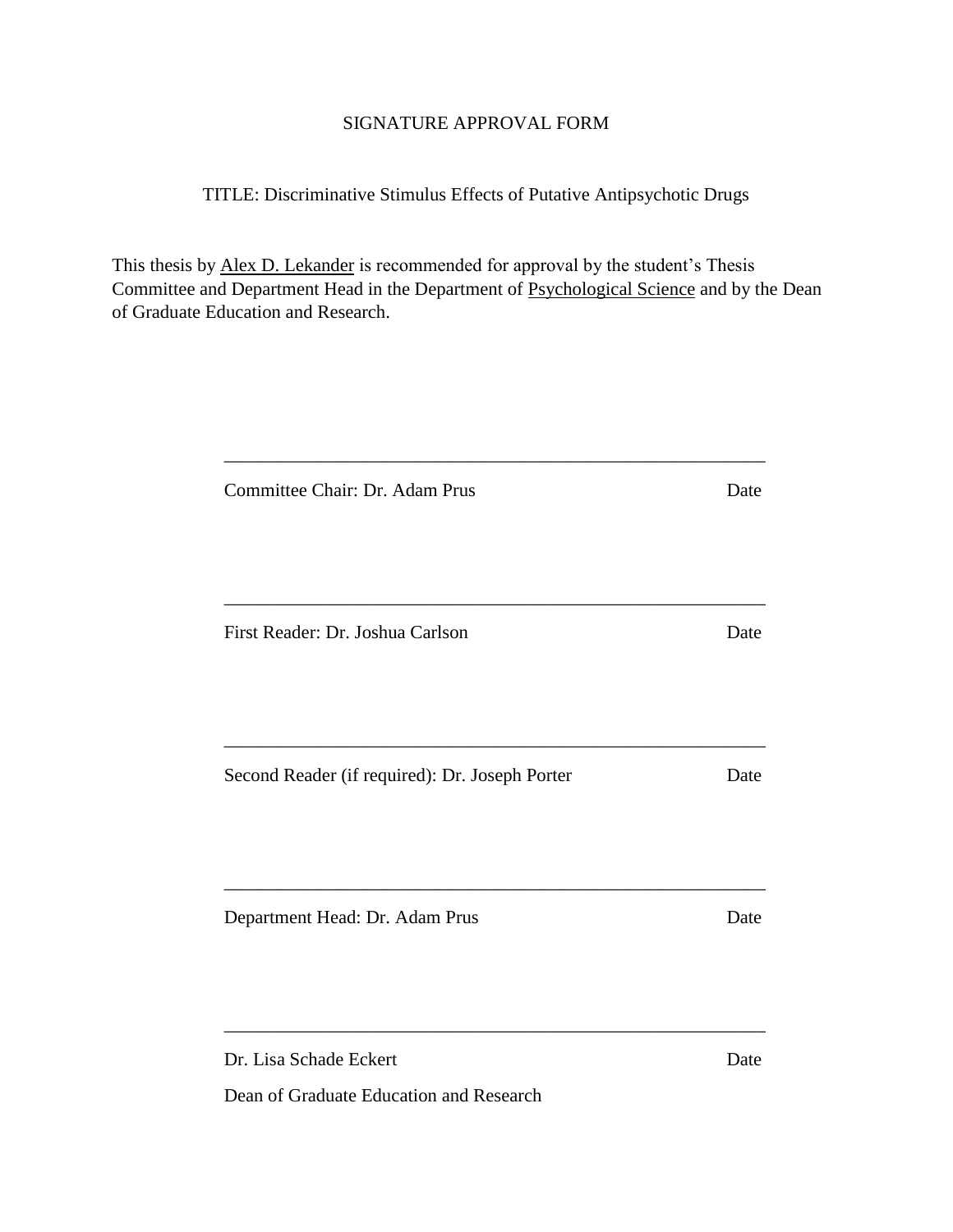#### ABSTRACT

## DISCRIMINATIVE STIMULUS EFFECTS OF PUTATIVE ANTIPSYCHOTIC DRUGS

By

#### Alex D. Lekander

This study attempted to further explore the discriminative stimulus properties of antipsychotic drugs, by establishing the typical antipsychotic drug chlorpromazine, and the atypical antipsychotic drug clozapine as discriminative stimulus in two different groups of rats. The rats trained to discriminate chlorpromazine from vehicle failed to do so reliably, however nine of ten rats trained to discriminate 1.25 mg/kg clozapine from vehicle were able to acquire the discrimination in 19.1 sessions. The clozapine cue partially generalized (63.13% drug lever responding [SEM  $= \pm 18.91$ ]) to the antimalarial drug methylene blue at the 7.5 mg/kg dose, but not to the antimalarial quinacrine. This study found that the antimalarial drug methylene blue may share some pharmacological similarities or subjective effects with that of clozapine, and further studies into its antipsychotic value, if any, should be explored.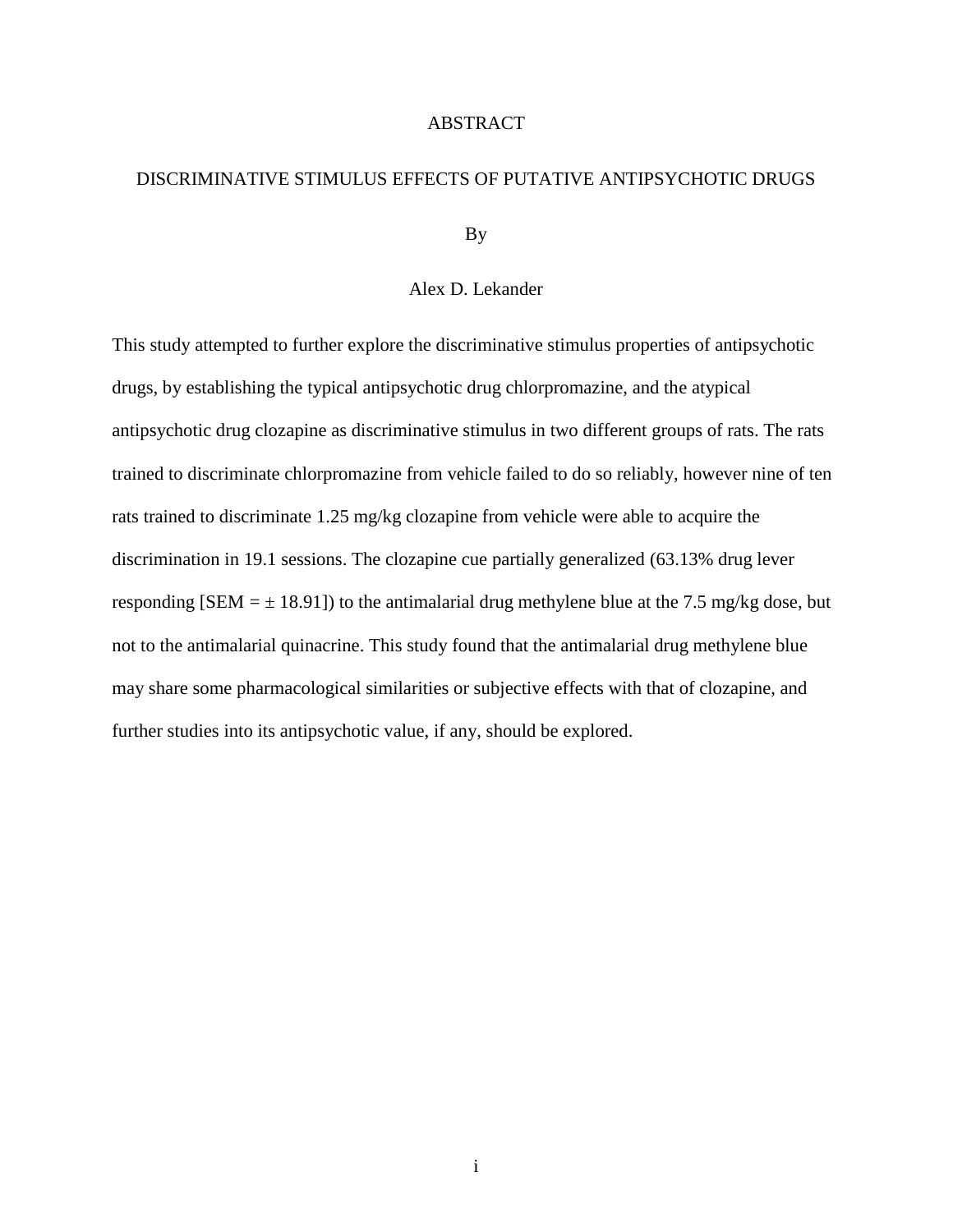Copyright by

# ALEX D. LEKANDER

© 2019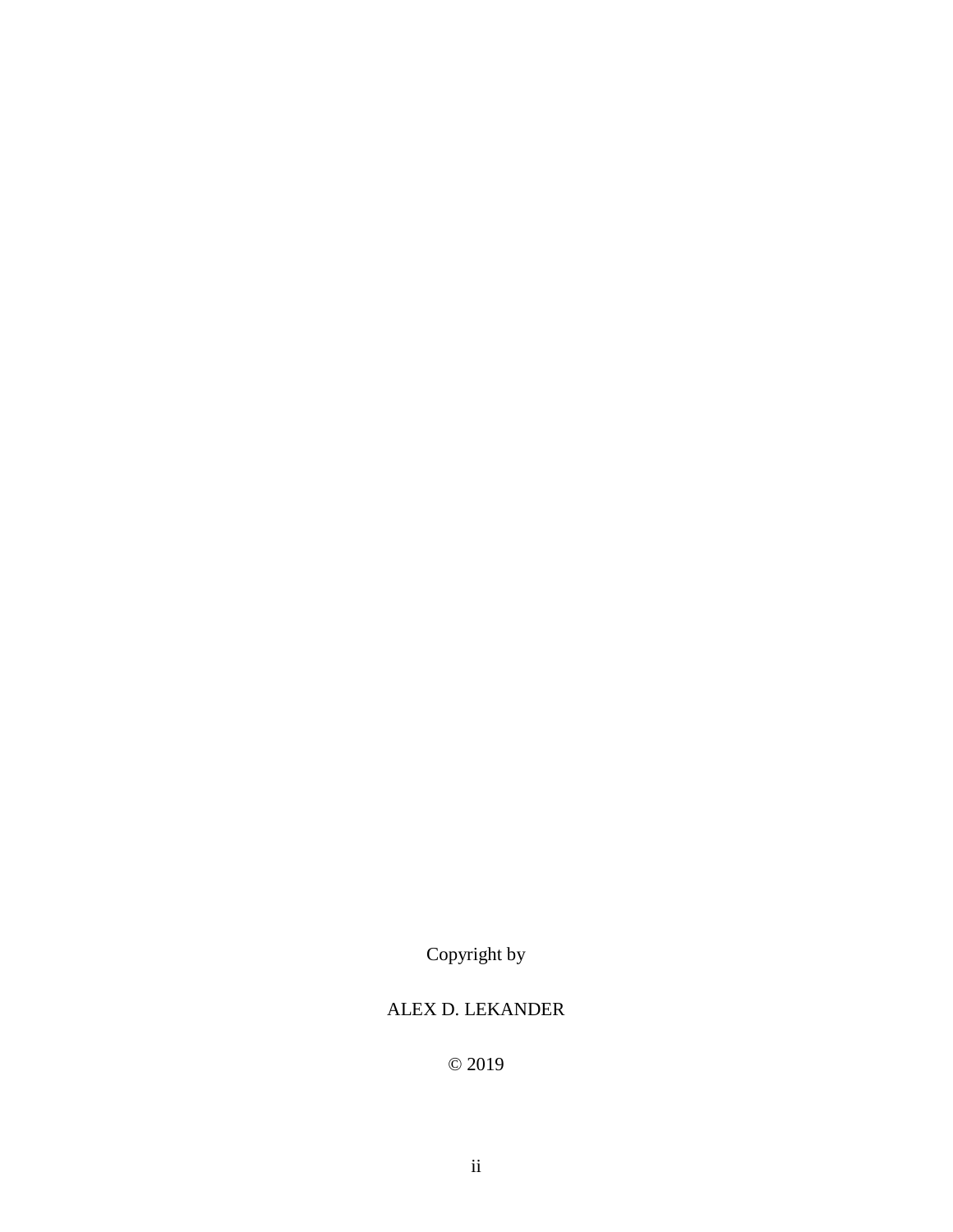#### ACKNOWLEDGMENTS

I would like to acknowledge several individuals that helped lead to the completion of this work. First, I would like to thank Dr. Cynthia Sifonis for giving me my first opportunity to work in research, as well as Dr. Keith Williams, Dr. Michelle Purdie, and Dr. Kanako Taku, for the care they provided in stimulating my interest in Science; I would like to thank Lea Esterline for all of her assistance with the data collection she has done for this study; and I would like to acknowledge the help I had received throughout this study from my lab mates, Lindsey Galbo, and Michael Zuidema, as well as my friend Jeremy Andrjezewski. I appreciate that I could always count on your advice, as well as your criticism.

Finally I would like to acknowledge my committee, Dr. Joshua Carlson, Dr. Joseph Porter, and Dr. Adam Prus for their assistance in cultivating this research, with a special thanks to my thesis director, Dr. Adam Prus: Thank you for the advice, patience, experience, and support that you have provided throughout the entire course of this study. This project could not have been completed efficiently without these individuals.

This thesis follows the formatting prescribed by the *Publication Manual of the American Psychological Association* as well as the Department of Psychological Science.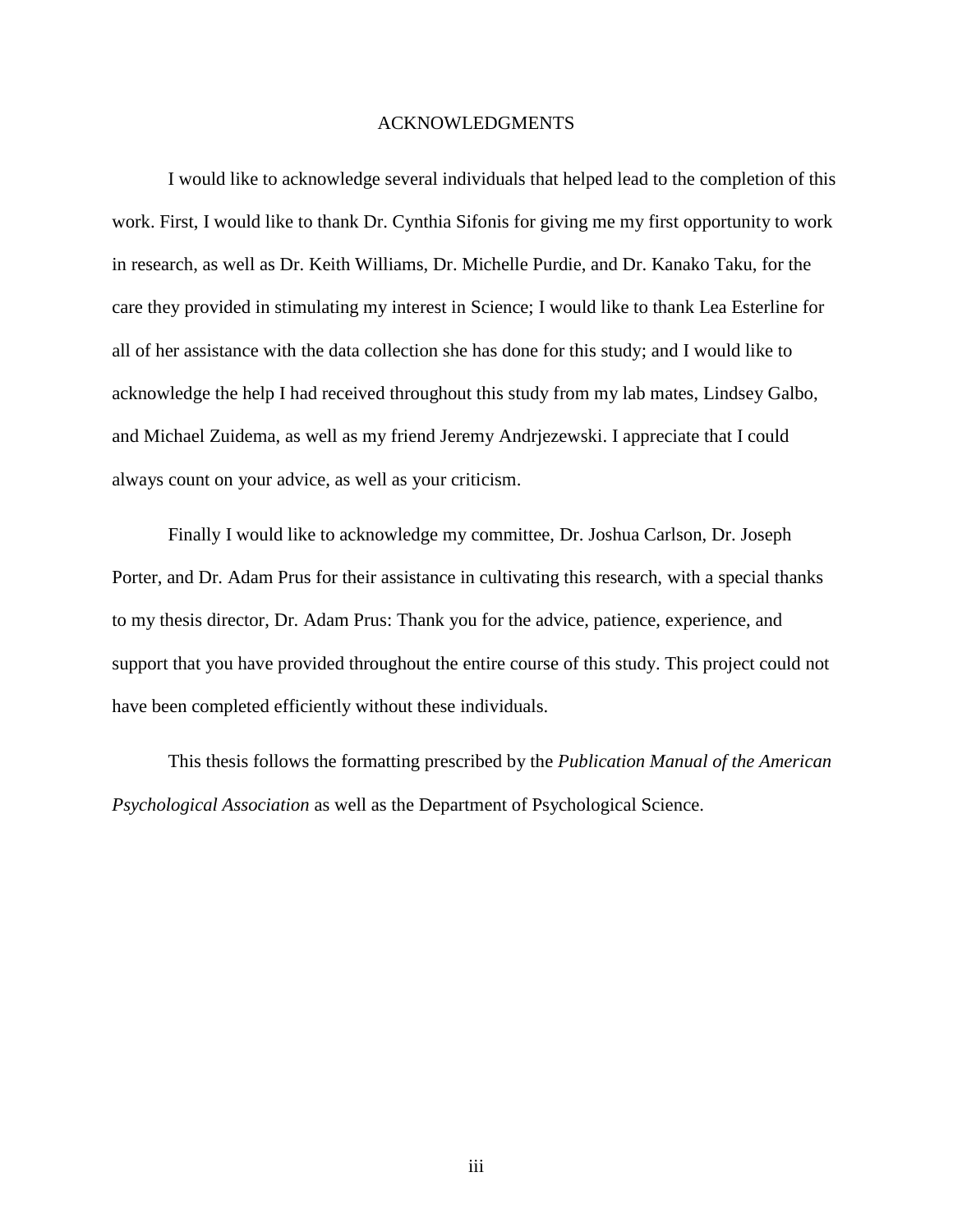# TABLE OF CONTENTS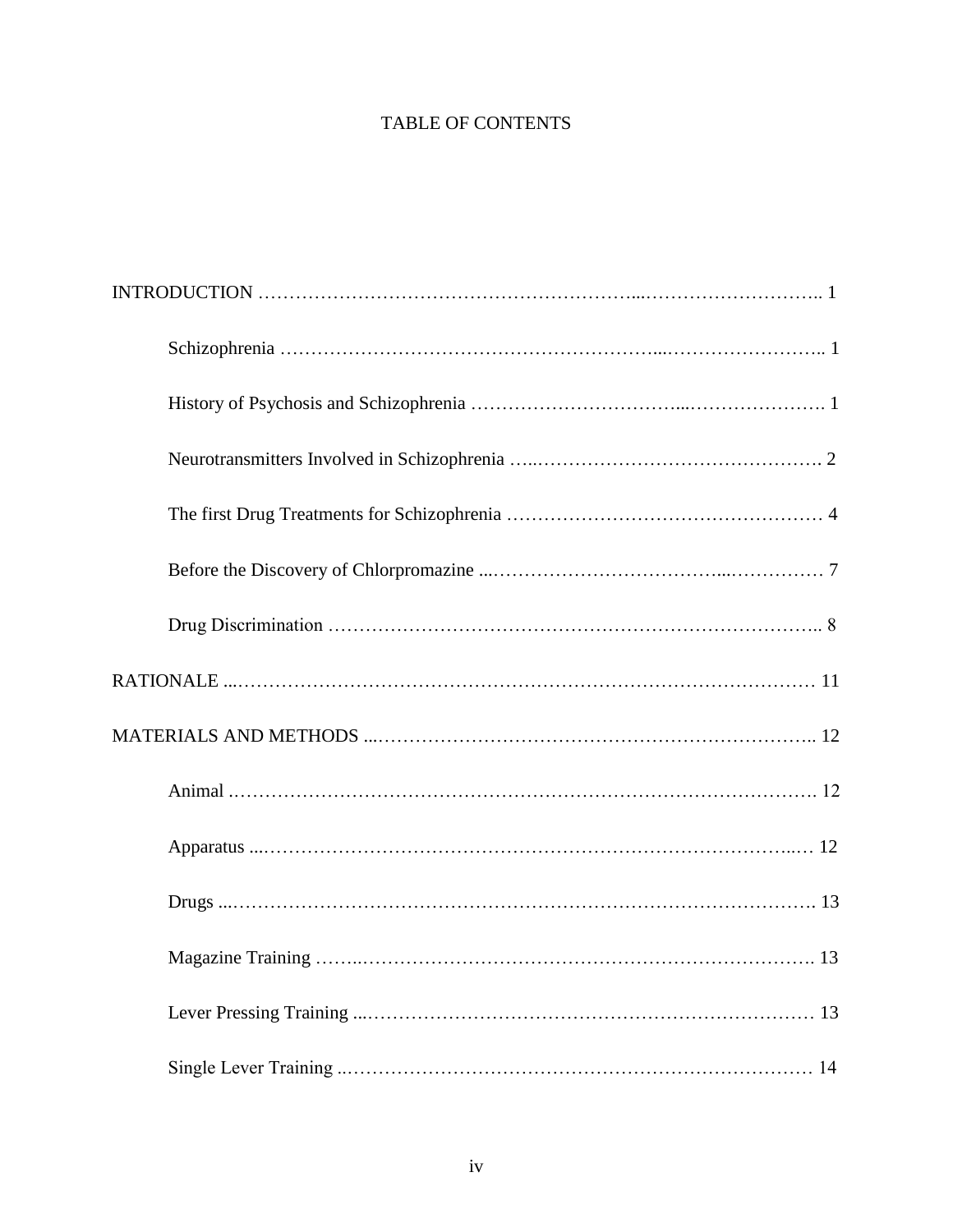| 22 |
|----|
|    |
|    |
|    |
|    |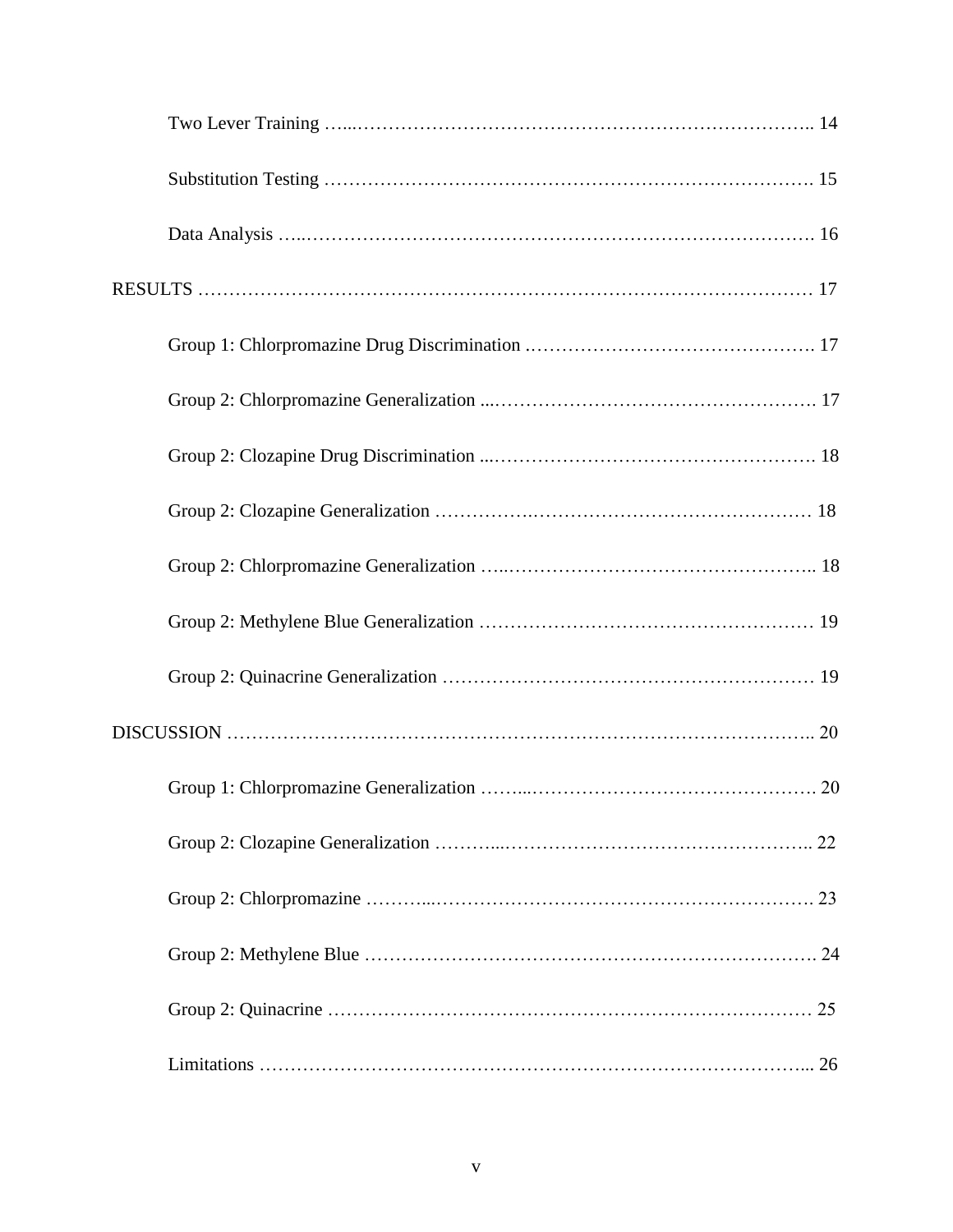Institutional Animal Care and Use Committee Approval Form …………………….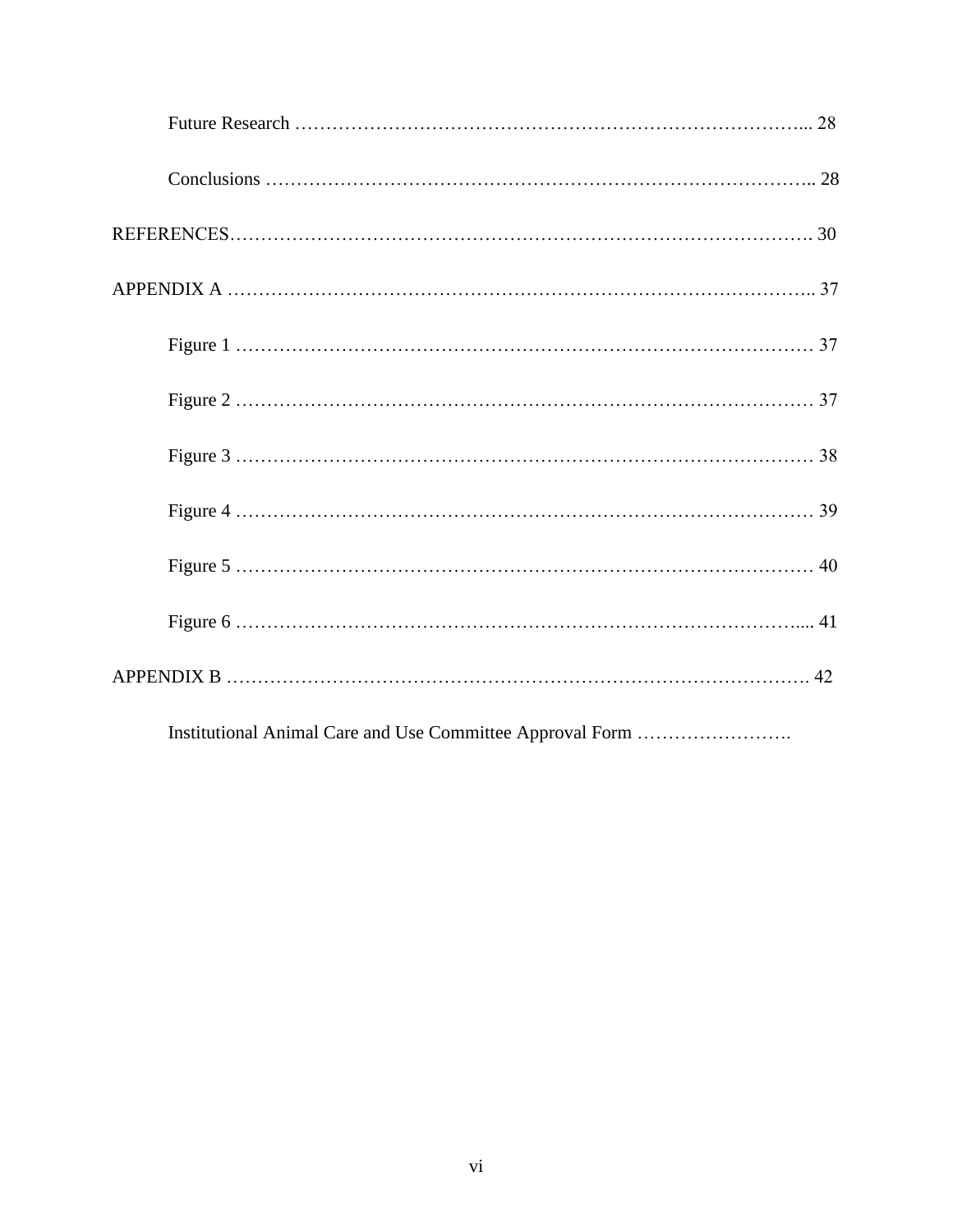#### INTRODUCTION

#### **Schizophrenia**

Schizophrenia is a mental disorder that consists of dysfunction in thought processes and emotional regulation, and occurs in roughly 1% of the population (Simeone, Ward, Rotella, Collins, and Windisch, 2015). Schizophrenia is characterized by its symptomology. An individual may experience delusions, hallucinations, disorganized speech, and abnormal motor activity. These particular symptoms are referred to as positive symptoms, indicating that they are present. There are also negative symptoms, which indicate a lack of presence, such as social and emotional withdrawal, lack of motor response, and avolition (American Psychiatric Association, 2013).

#### **History of Psychosis and Schizophrenia**

Psychosis has been described in various texts from early in human history. The first known description of psychosis was found in religious scriptures of India around 1400 B.C.E., characterized by confusion and lack of self-control, but differed from confusion due to use of physiologically and psychoactive substances, or manic-depressive illness (Gottesman, 1991). Under the unitary theory of psychosis, all psychosis was considered symptomology of the same underlying spectrum of mental illness until 1889, when Emil Kraepelin was the first to formally characterize schizophrenia, which he referred to as dementia praecox, meaning precocial dementia. Kraepelin described dementia praecox as a combination of other conditions: catatonia; hebrephrenia; and dementia paranoia. This was also the first time that the disease was characterized to have a specific neuroanatomical pathology (Adityanjee, Aderibigbe, Theodoridis, & Vieweg 1999; Lavretsky, 2008). Kraepelin was among the first to differentiate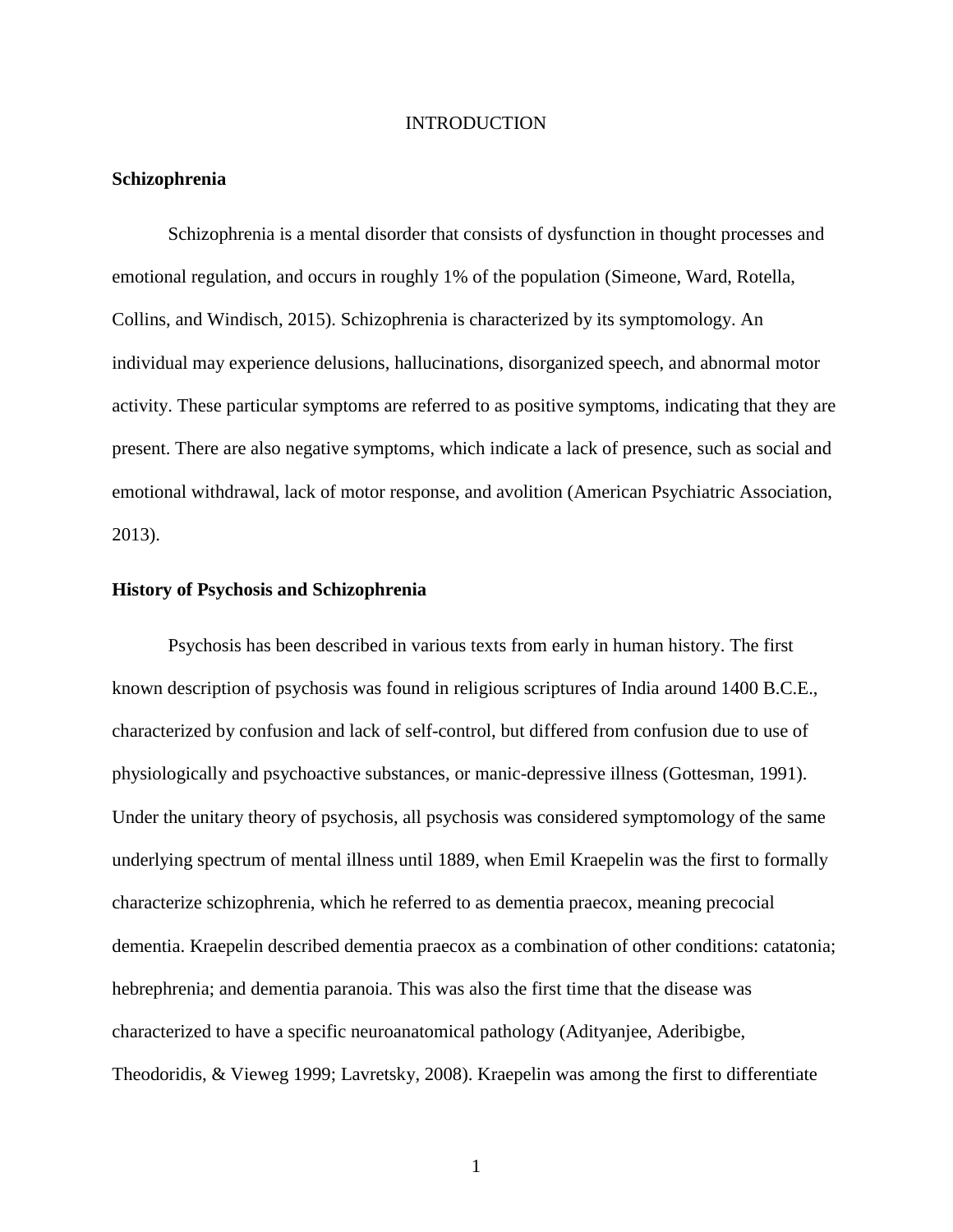manic depressive illness and dementia praecox, which, while both shared similar symptomology, manic depressive illness main symptoms revolved around disordered mood, while dementia praecox symptoms were functional and social disability (Lavretsky, 2008). It was in 1911 when Eugene Bleuler first used the term schizophrenia, meaning "split mind". While Kraepelin believed that schizophrenia had a neurological pathology, Bleuler believed that it had a psychological pathology, and characterized schizophrenia by fundamental symptoms, common to all schizophrenia subtypes: cognitive disturbances; affective blunting; and ambivalence, and associative symptoms: hallucinations; delusions; and catatonia (Adiyanjee, et al., 1999; Lavretsky, 2008).

Kurt Schneider was one of the first researchers to look at schizophrenia longitudinally, and took issue with the definition of schizophrenia created by Kraepelin and Bleuler. Their definition could provide a diagnosis that was sometimes based on the psychological symptoms, and sometimes based on the progression of the disease, while Schneider's research showed that the course of the disease had a general sequence of clinical states, and should be diagnosed by the symptoms, as well as the progression (Hoenig, 1983). Schneider's list of symptoms would help improve interrater reliability of diagnosing schizophrenia, and his contributions are still used in diagnostic criteria today (Adiyanjee, et al., 1999).

#### **Neurotransmitters Involved in Schizophrenia**

The exact causes of schizophrenia remain unknown, although there are several neurotransmitters that are associated with the disease state (Lavretsky, 2008). Dopamine has been implicated to be associated with schizophrenia soon after discovery of antipsychotic drugs (APDs). Positron emission tomography (PET) and single photon computerized tomography (SPECT) scans of the brains of drug naïve individuals with schizophrenia have shown that there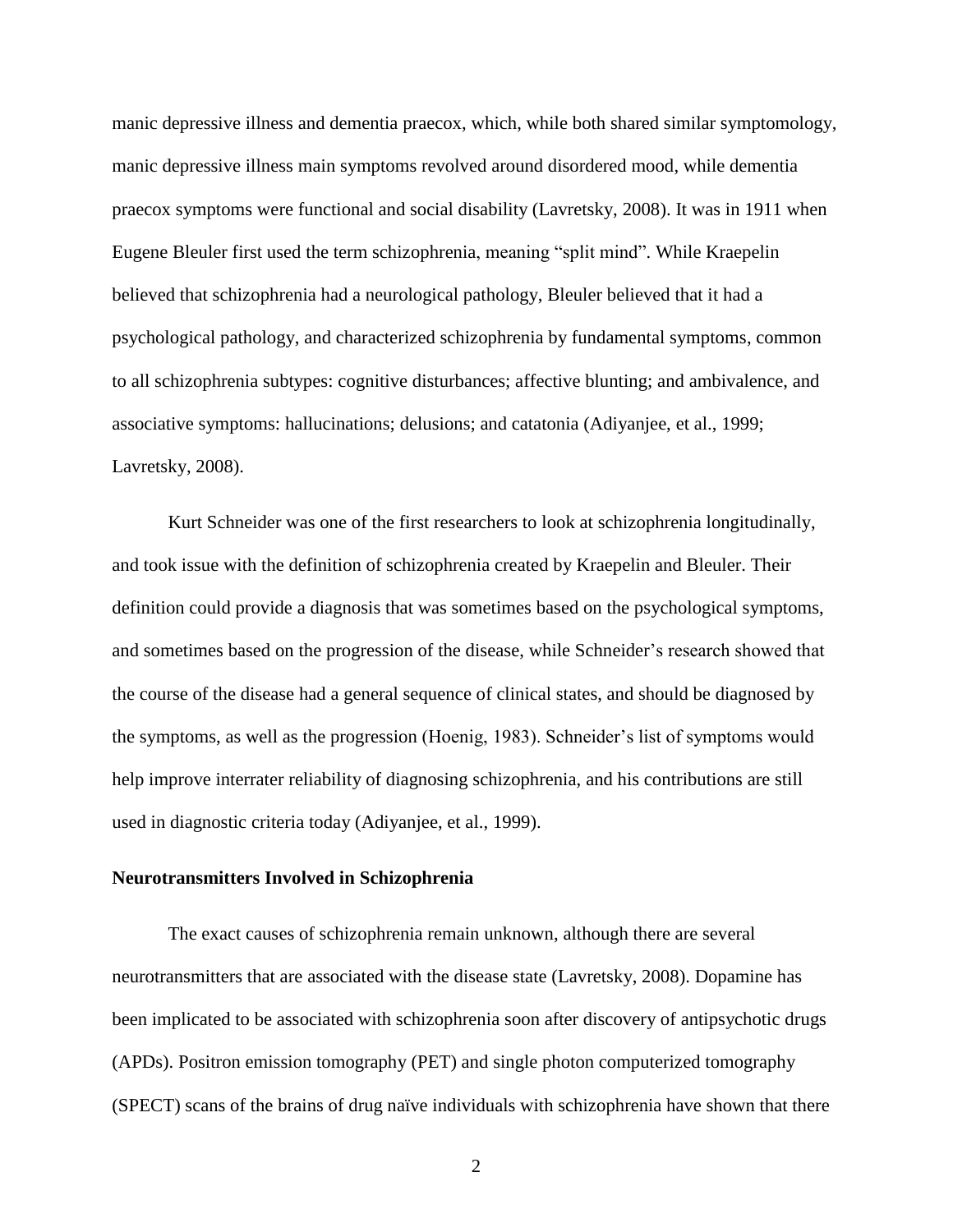is an increase in dopamine  $D_2$  receptors in the striatum, as well as a decrease in the receptor affinity for  $D_2$ , with these differences becoming more pronounced with age (Laruelle, 1998). Other studies have found that changes in density of dopamine  $D_1$  receptors in the prefrontal cortex that may be associated with the negative symptoms and cognitive deficits associated with schizophrenia (Howes & Kaspur, 2009).

Serotonin is another neurotransmitter implicated in the pathology of schizophrenia, which has been implicated since the discovery that the hallucinogenic drug, LSD, is a serotonin agonist (Lavretsky, 2009; Harrison, 1999). Some research has found evidence of excessive serotonin receptors in the anterior cingulate cortex, and the dorsolateral frontal lobe in the brains of individuals with schizophrenia (Gurevich & Joyce, 1997; Eggers, 2013). Additionally, many of the drugs used for the treatment of schizophrenia have a high affinity for serotonin receptors as antagonists and have demonstrated reduction in positive symptoms, and to a lesser effect, negative symptoms (Lavretsky, 2009). However, many of these drugs have action on multiple receptor sites, and antipsychotic efficacy may be a result of multiple mechanisms of action.

Glutamate is one of the primary excitatory neurotransmitters of vertebrate brains, which accounts for a majority of the synaptic connections in the brain (Meldrum, 2000). Drugs that cause dysfunction of glutamate transmission, such as PCP, ketamine, and MK-801, have been found to cause psychosis in humans, and cognitive impairments that resemble negative symptoms in preclinical models (van der Staay, Rutten, Erb, & Blokland, 2011). Glutamate binds to several receptor sites in the brain, such as the NMDA receptors. These receptors have been found to be dysfunctional in pre and post synaptic sites in individuals with schizophrenia (Moghaddam and Javitt, 2012). While in the dopamine model of schizophrenia, deficits are usually limited to the dorsolateral prefrontal cortex, and the striatum; the glutamate model of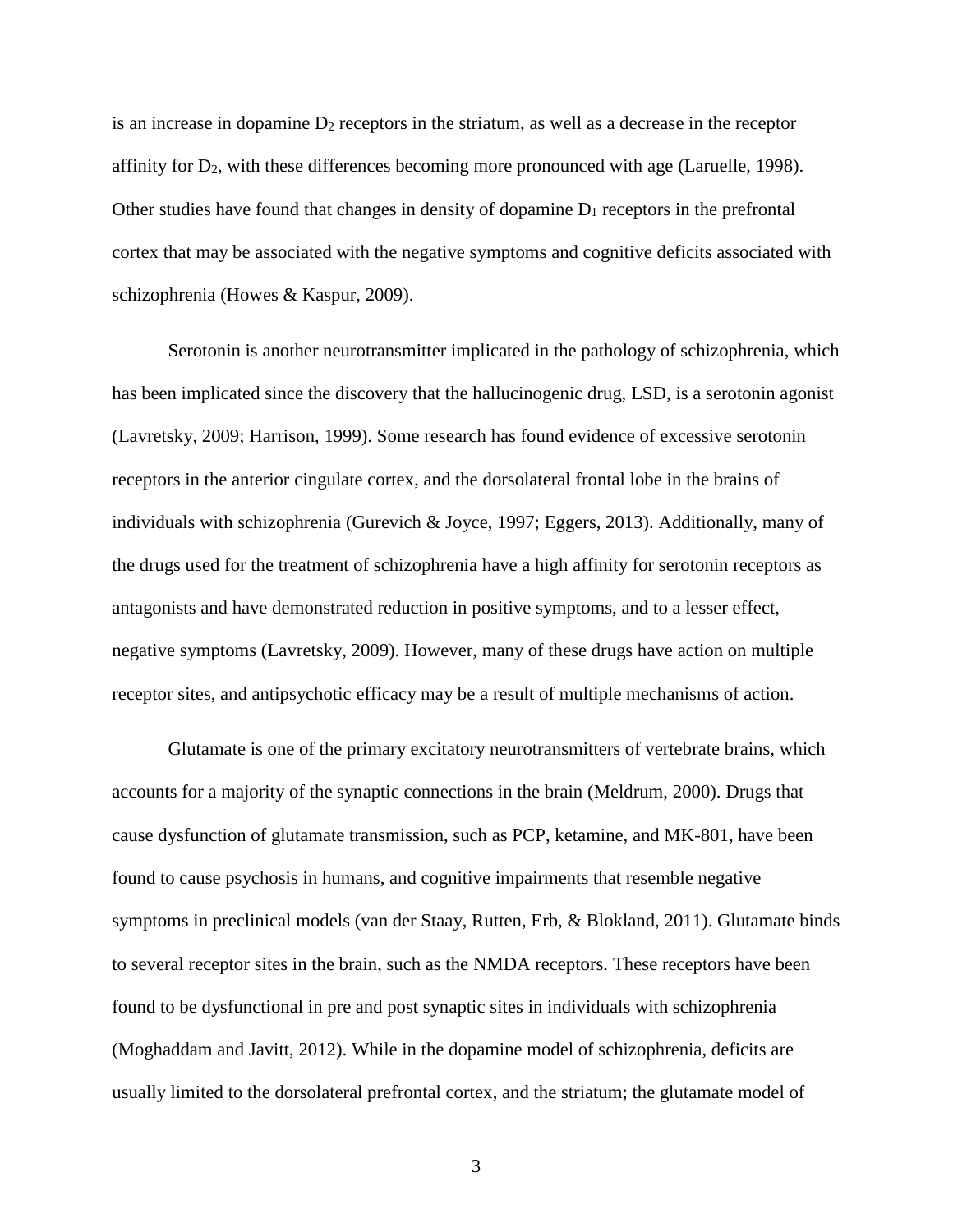schizophrenia shows deficits throughout cortical and subcortical brain regions (Javitt, 2009; Moghaddam and Javitt, 2012).

There are multiple neurotransmitters in dysfunction in the schizophrenic brain. Consequently, the most effective treatments for schizophrenia have been drugs that have multiple mechanisms of action. APDs are the primary treatment for schizophrenia. APDs fall into two different sub-classes: typical APDs, also known as first generation APDs; and atypical APDs, also known as second generation APDs.

#### **The First Drug Treatments for Schizophrenia**

Chlorpromazine is the first APD that was marketed for the treatment of schizophrenia. After the drug was developed in 1950, it was first used in combination with morphine to reduce the usage of an anesthetizer during surgery, where it was discovered that patients that had been treated with chlorpromazine experienced less preoperative and postoperative anxiety (Swazey, 1972). Chlorpromazine was found to have anxiolytic, antispasmodic, sedative, and antiemetic properties, which made it a useful as a surgical drug. Researchers would later discover its use in reducing agitation in individuals suffering from manic episodes (Swazey, 1972; Lopez-Monoz, et al. 2005).

Prior to the use of APDs, attempted pharmacological treatments for many mental illnesses such as schizophrenia included compounds that were often supported by mainly anecdotal accounts, and seldom addressed the core symptoms of the disorder. Treatments included use of barbiturates on belligerent patients during manic or otherwise agitated episodes to induce sleep; and hypoglycemic shock therapy, in which patients were given injections of insulin to induce diabetic coma, which could be reversed by glucose syrup. In addition to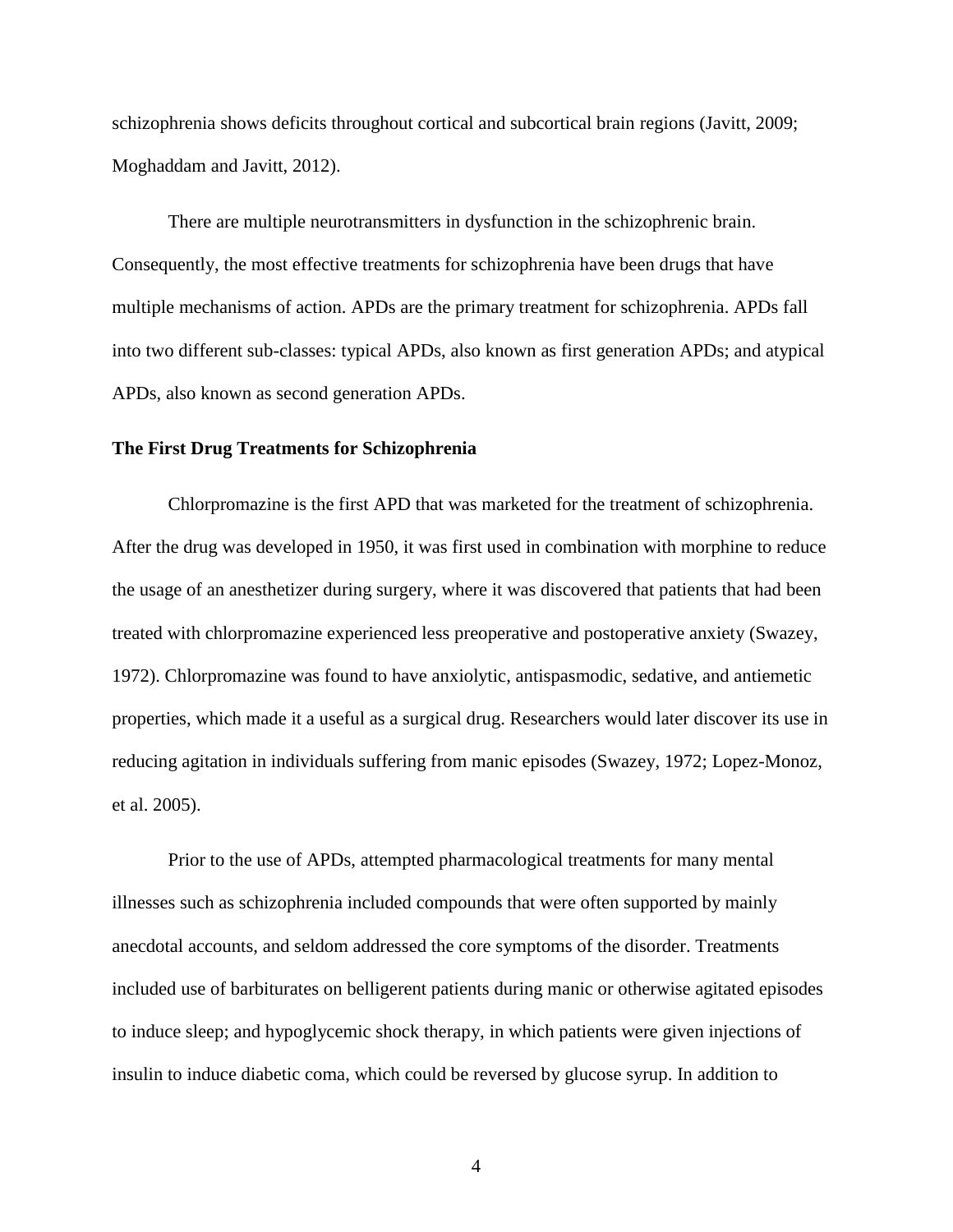hypoglycemic shock therapy, electroshock therapy was also used (Anderson, 2016). When the antipsychotic actions of chlorpromazine was first discovered, it brought on the development of several similar drugs, which were later characterized by their high binding affinity as antagonists to the dopamine D<sup>2</sup> receptors (Lehmann and Ban, 1997; Seeman, 2010). The use of chlorpromazine and other first generation ADPs were also found to cause movement disorders, known as extrapyramidal symptoms (EPS). These side effects include muscle spasms (dystonia); tremors, or jerky movements (tardive dyskinesia); restlessness (akathisisa); and general slowness of movement (bradykinesia) (Lieberman et al. 2005). Most of these movement disorders would appear rather quickly as a patient takes the drug, however tardive dyskinesia, a condition characterized by involuntary movements of the face and body, was only seen after being treated for several years, and continues even after the drug is terminated (Anderson, 2016).

When clozapine was first developed in 1959, it was found to have very similar neuroleptic effects to that of chlorpromazine, yet did not show the same involuntary movements that were thought at the time to be an unavoidable component of APD treatment, which is why it later became referred to as an atypical antipsychotic (Crilly, 2007). While atypical APDs can cause these extrapyramidal symptoms, they do so with far less frequency than typical antipsychotics. With select drugs, this may be due to their high binding affinity for the dopamine D<sup>2</sup> receptors (Kapur and Remington, 2001). However, there are several atypical antipsychotics that do have high binding affinity for dopamine that do not exhibit these symptoms with the same frequency as the first generation antipsychotics. Research has suggested instead, that the reason ADPs show less extrapyramidal symptoms is due to their complex receptor binding profiles (Meltzer, 2004). Although, atypical APDs are less likely to cause movement disorders, they often carry risk of weight gain, new-onset type II diabetes, and metabolic dysfunction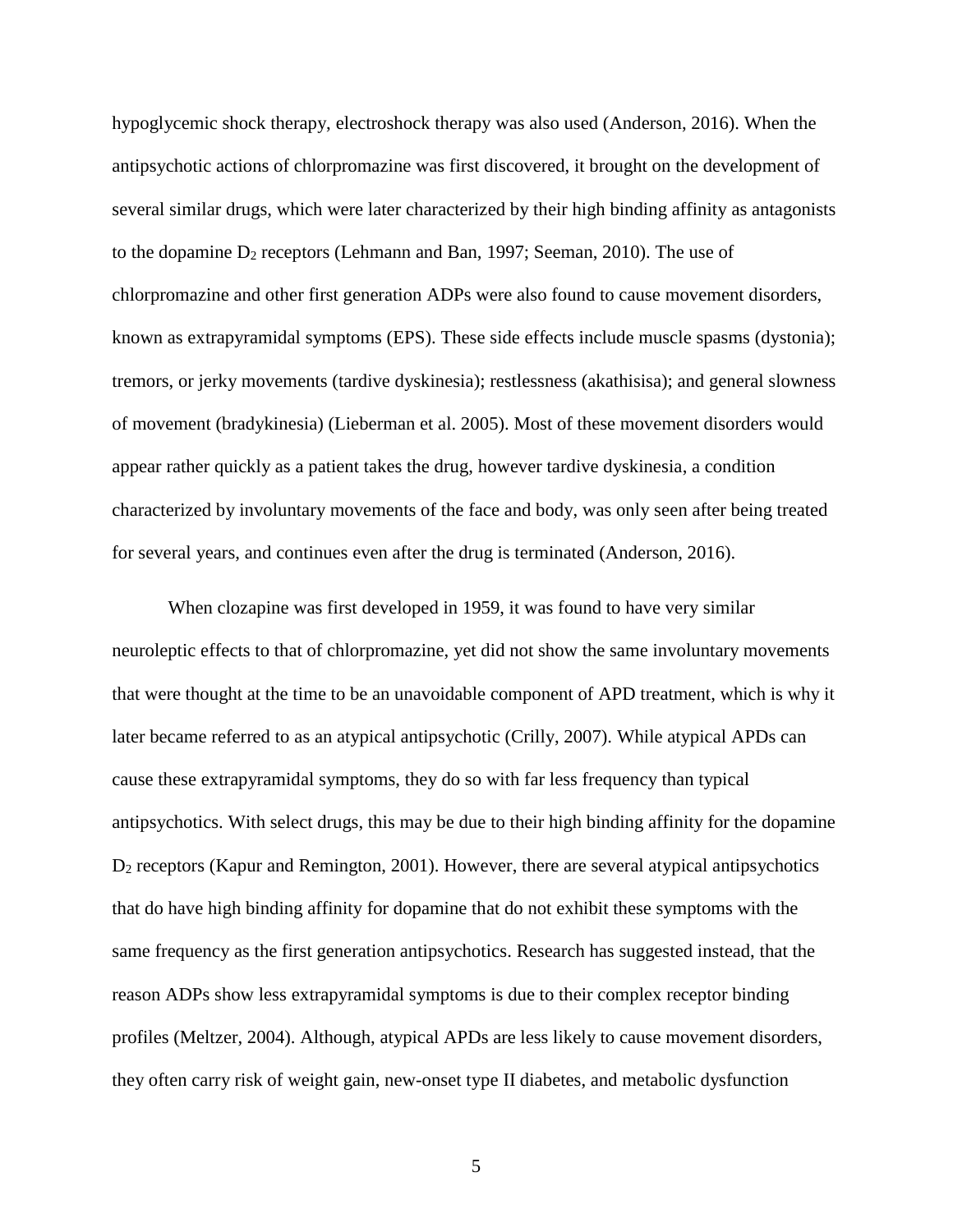(Baptista, Kin, Beaulieu, and de Baptista, 2002). Clozapine, like many other atypical antipsychotics, has a higher binding affinity to several serotonin receptors, in addition to affinity for dopaminergic, histaminic, adrenergic, and cholinergic receptors. (Goudie, Cooper, Cole, and Sumnall, 2007).

Chlorpromazine, in addition to many other typical APDs, is derived from the organic compound phenothiazine, which has a history in the development of a number of different drugs (Lopez-Monoz, et. al 2005). The first phenothiazine compound synthesized was methylene blue, which had originally been used as a textile dye, before the discovery of its antimalarial properties (Shen, 1999). In addition to methylene blue, there are many other compounds derived from phenothiazine that have medical uses, aside from antipsychotics, yet are no longer used due to their low therapeutic window. These compounds have been used as antihistamines (promazine; promethazine), trypanocidals (trypan red), antihelmintics (phenothiazine), and antiparkinsonians (diethazine) (Swayze, 1972). With such slight variations in the chemical structure of these phenothiazine based compounds, they have shown a wide variety of uses in medicine over the years.

The discovery of antipsychotics has improved the lives of those afflicted with mental illness, yet it still comes at a great financial cost. People with schizophrenia deal with direct costs of: hospitalization; follow up treatment; care givers; and drugs, as well as indirect costs related to loss of productivity due to managing their symptoms. In the United States, the direct and indirect costs of the disease have been growing steadily over the past years (Tajima-Pozo, de Castro Oller, Lewczuk, and Montanes-Rada, 2015), with direct and indirect costs totaling over \$62.7 billion as of 2002, with about 8% of that total being the cost of drugs (McEvoy, 2007). In the areas developing world, making older, typical APDs available in the place of atypicals can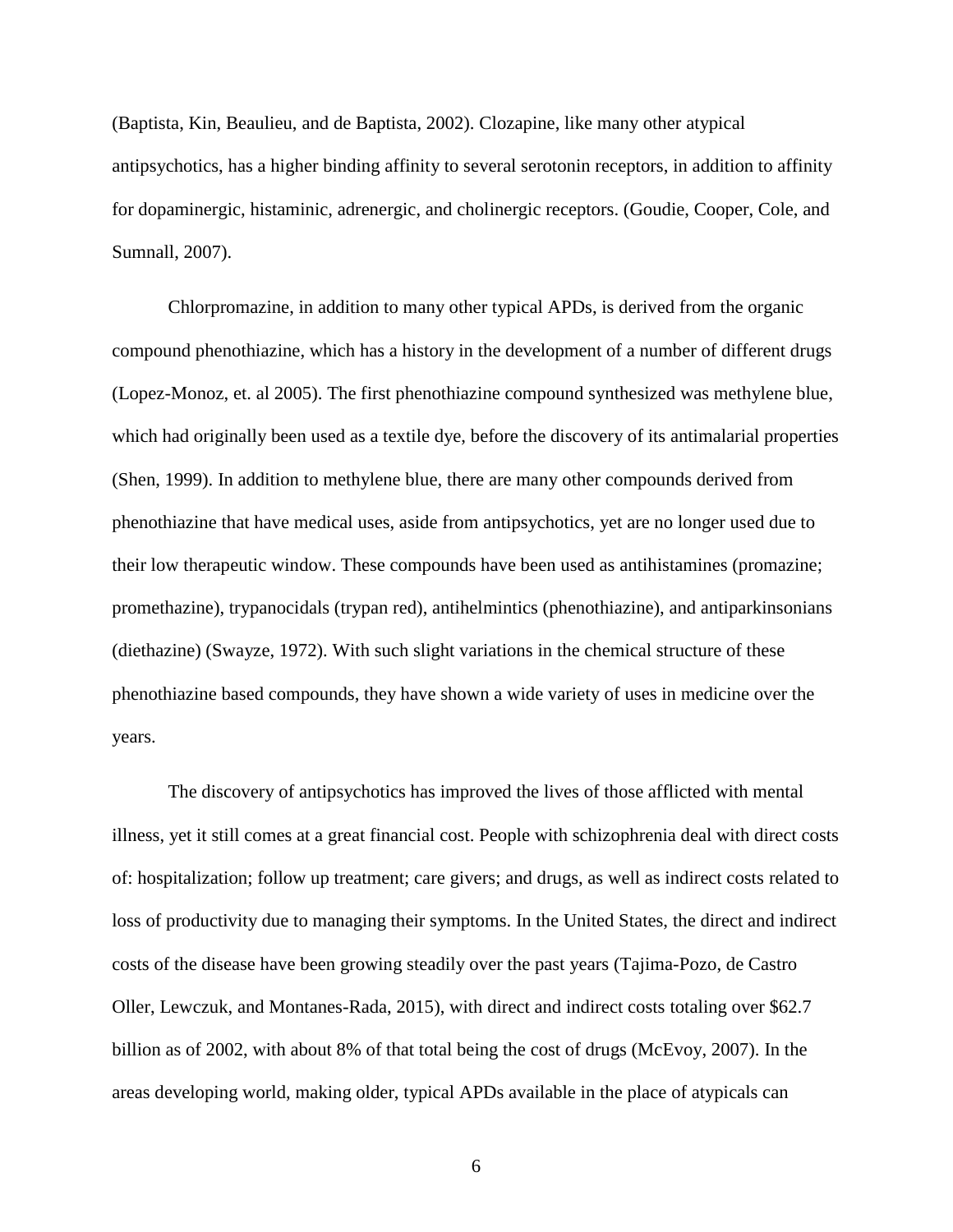significantly lower the cost of treatment, as well as repurposing old drugs that may have antipsychotic efficacy (Chisholm, et al. 2008).

#### **Before the Discovery of Chlorpromazine**

While there are many drugs that are currently available for the treatment of schizophrenia, the cost may be especially high for those in the developing world (Chisholm, et al., 2008). Some preclinical trials have shown that there are other, more cost effective drugs that may work in place of current APDs (Goudie, et al., 2007), and that there are many similar compounds that have therapeutic value for a variety of ailments (Swayze, 1972). While the results may be modest, there are many other antihistamines and phenothiazine compounds that could be evaluated for their therapeutic effects in the treatment of schizophrenia and other psychotic disorders.

Methylene blue is a phenothiazine compound that was originally used as a dye in textiles, and became the first fully synthetic drug used in medicine (Howland, 2016). Methylene blue was found effective in treating the symptoms of malaria, in addition to having several other medicinal uses (Healy, 2002), such as reducing the symptoms of manic depressive psychosis (Narsapur, and Naylor, 1983). More recently, it has been found to have some anxiolytic and antidepressant effects (Eroglu, and Caglayan, 1997). Due to the calming and anxiolytic effects that methylene blue may share with other phenothiazine compounds, such as chlorpromazine, there may be some value in evaluating it against current APDs.

Several other phenothiazine derived drugs are still currently used in medicine, mostly in the treatment of malaria, but also used as antiprotozoals, and antihelmintics, such as quinacrine. While quinacrine is quite similar in structure to methylene blue and chlorpromazine, it does not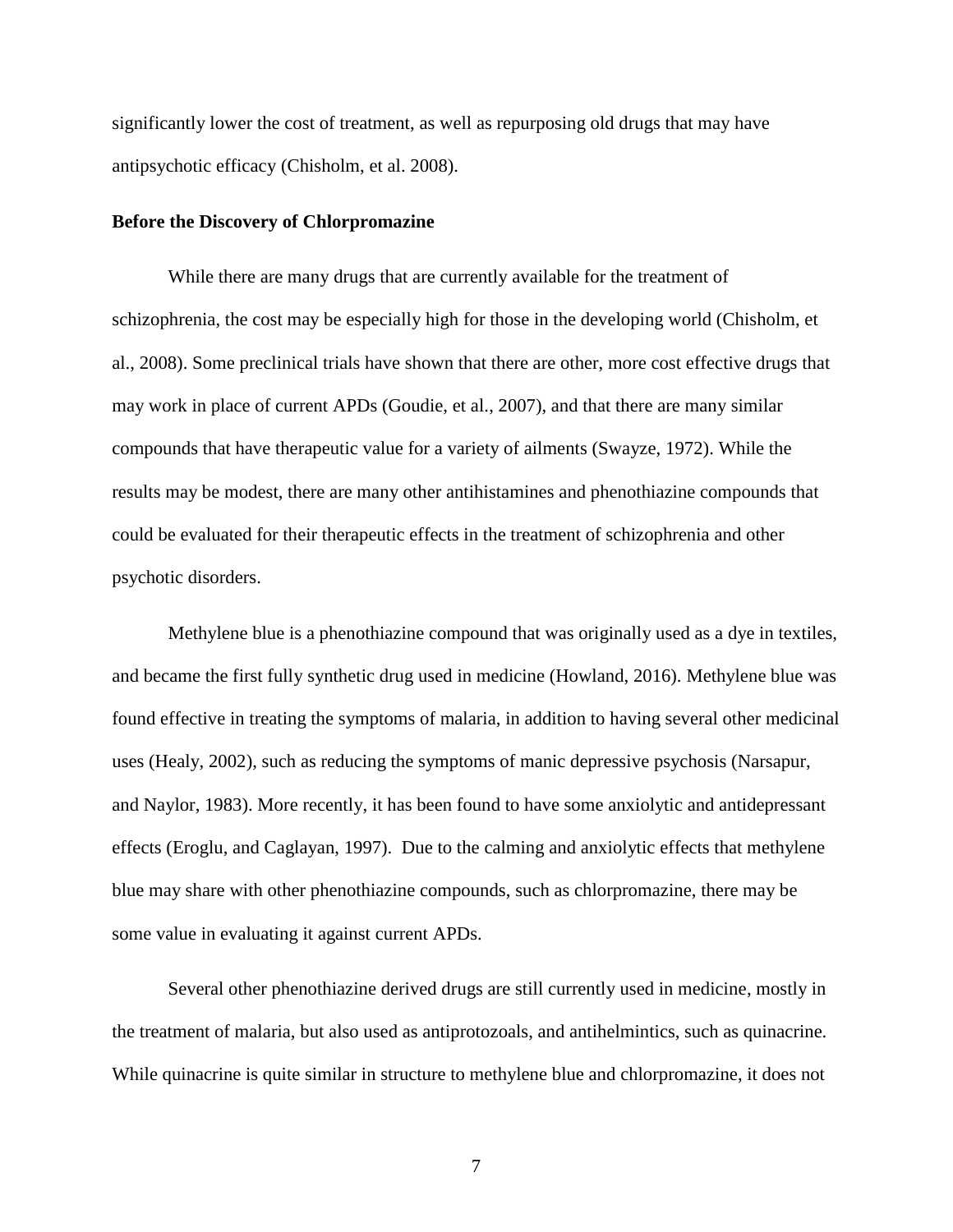share many of their sedative or agitation reducing features. Antimalarials that share features with quinine, in that they cause many psychiatric features similar to psychosis and cognitive deficits (Nevin & Croft, 2016). Quinacrine has also been shown to decrease sensitivity to prepulse inhibition (PPI) testing in rats, similar to that of patients with schizophrenia, who have issues with sensorimotor gating (Lee, Farooqui, Dawe, Burgunder, & Ong, 2009). Quinacrine would likely be able to serve as a negative control for a comparison to the subjective effects of APDs against other drugs in the antimalarial class.

#### **Drug Discrimination**

Drug discrimination is an operant conditioning procedure in which an organism is trained to discriminate between the subjective effects of a drug from the solution in which it is delivered, known as the vehicle. When using non-human animals for this procedure in an operant chamber, the animal is taught to respond a certain way after given a drug in order to receive a reinforcement, usually food. When the animal feels the subjective effects of the drug, it knows to respond by pressing the drug appropriate lever to receive food, and when the animal is given the vehicle that serves as the placebo, it will respond by pressing the non-drug lever for reinforcement. Once an animal is trained to respond to the subjective effects of one drug, the animal is then given novel drugs to examine if they will respond in a similar way while under the subjective effects of the novel drug. If they respond in a similar manner, it may be likely that the two drugs have similar pharmacological activity (Young, James, and Rosencrans, 2009). In this way, drug discrimination assays can be used as a tool to determine the mechanisms of action of novel drugs.

The panoply of receptor actions by clozapine, as noted earlier, appear to engender a compound discriminative cue as studied in a drug discrimination procedure (Kelley & Porter,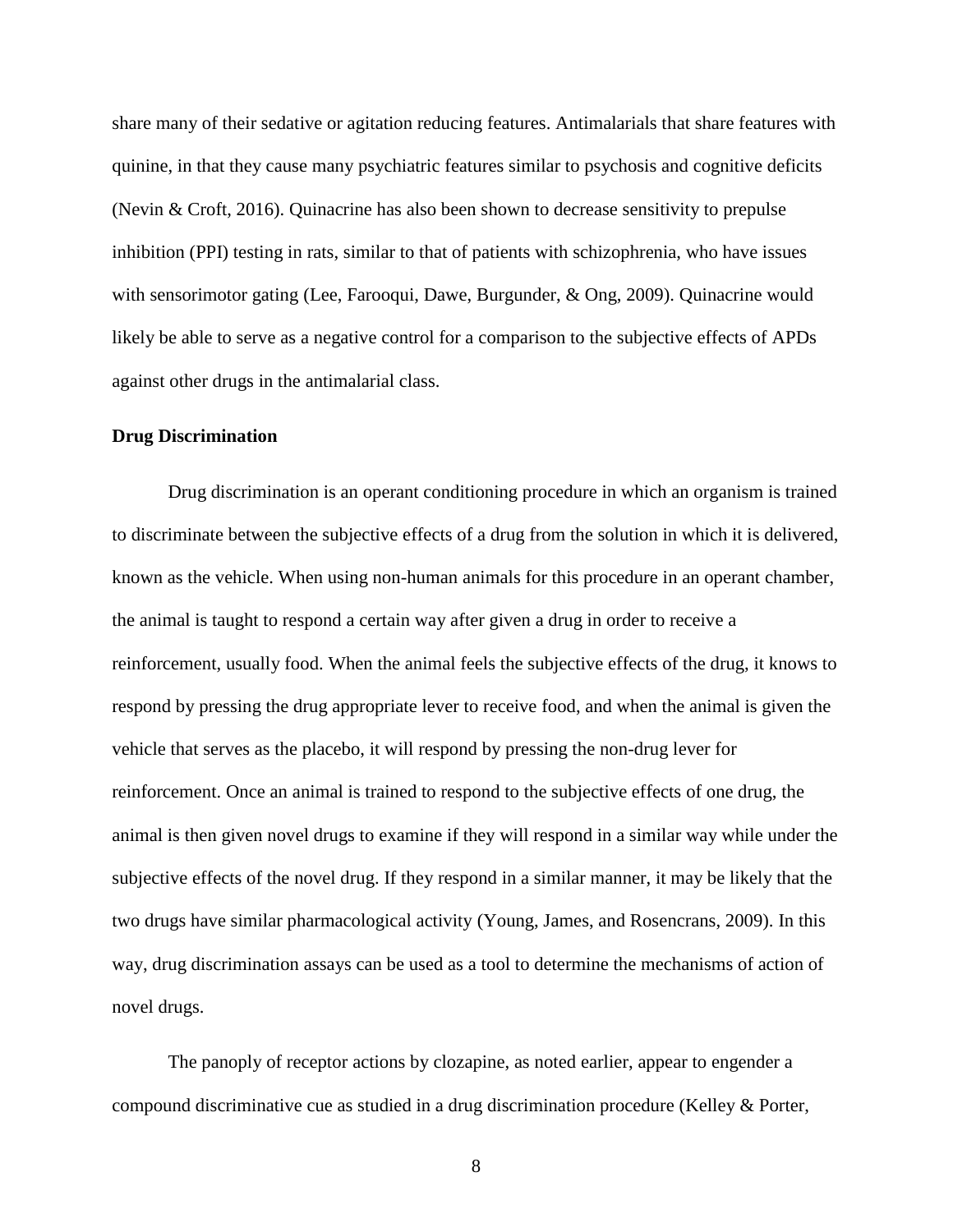1997; Prus, et al., 2016). When looking at other drugs that have a similar compound cue, it was found that the antihistamine cyproheptadine had a similar binding profile to clozapine. When these drugs were evaluated for their subjective effects in a drug discrimination trial, a dose of cyproheptadine at 40 mg/kg fully substituted for a dose of clozapine in rats at 5 mg/kg (Kelley & Porter, 1997; Goudie, et al. 2007). Although, this was a preclinical study, showing similarity of these drugs in rats, it shows that drugs with similar receptor binding profiles can have similar effects.

Several studies have established chlorpromazine as a discriminative cue in rats (Stewart, 1962; Overton, 1982; Porter et al., 1998; Porter et al., 2004). Porter et al. (1999) successfully trained six rats to discriminate a 1.0 mg/kg IP dose of chlorpromazine from its vehicle in a two lever discrimination task. When the rats were tested against various APDs, the atypical APDs clozapine and olanzapine, fully substituted for chlorpromazine, as well as the typical APD thioridazine, while the atypical antipsychotic raclopride, and typical antipsychotic haloperidol only partially substituted for chlorpromazine, showing the chlorpromazine does share discriminative stimulus properties with some atypical and typical APDs (Porter et al., 1999).

Clozapine has also been shown to be able to be able to form a discriminative cue (Goudie, & Taylor, 1998; Porter, Varvel, Vaan, Philibin, & Wise, 2000; Porter, et al., 2005; Prus, et al., 2005; Porter, & Prus, 2009). Prus et al. (2005) had trained nine rats to discriminate 5.0 mg/kg of clozapine from vehicle in a two lever discrimination task. The atypical antipsychotics olanzapine, quetiapine, and ziprasidone, as well as the typical APDs thioridazine fully substituted for clozapine, while there was partial substitution for the atypical APDs risperidone, and sertindole, while typical antipsychotics chlorpromazine, fluphenazine, and haloperidol did not substitute for clozapine. While many typical antipsychotics have been found to generalize to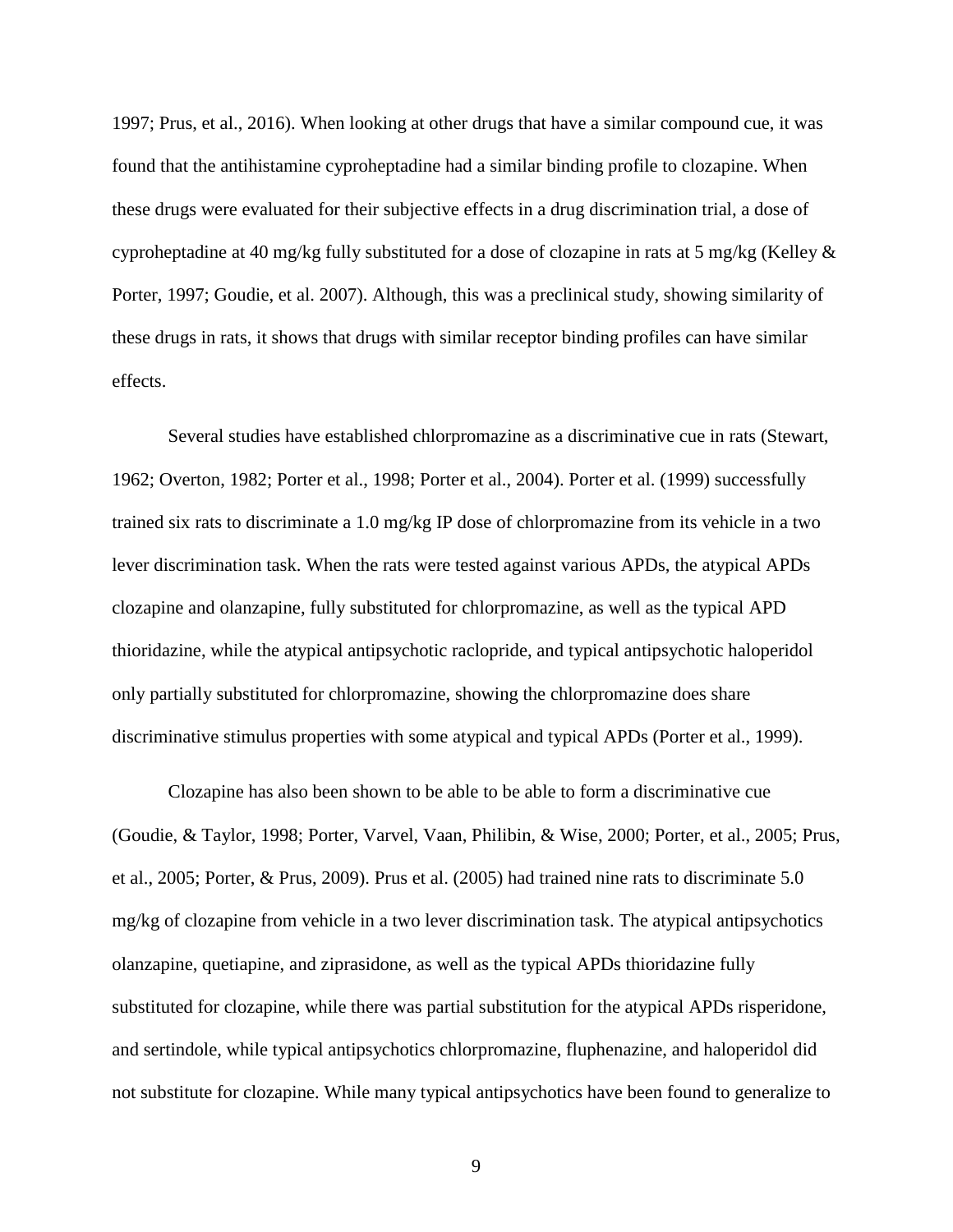chlorpromazine (Porter, et al., 1999), and many atypicals have been found to generalize to clozapine (Prus, et al. 2005), there has been less research looking at completely novel drugs with calming properties to see how they generalize to current APDs that are available.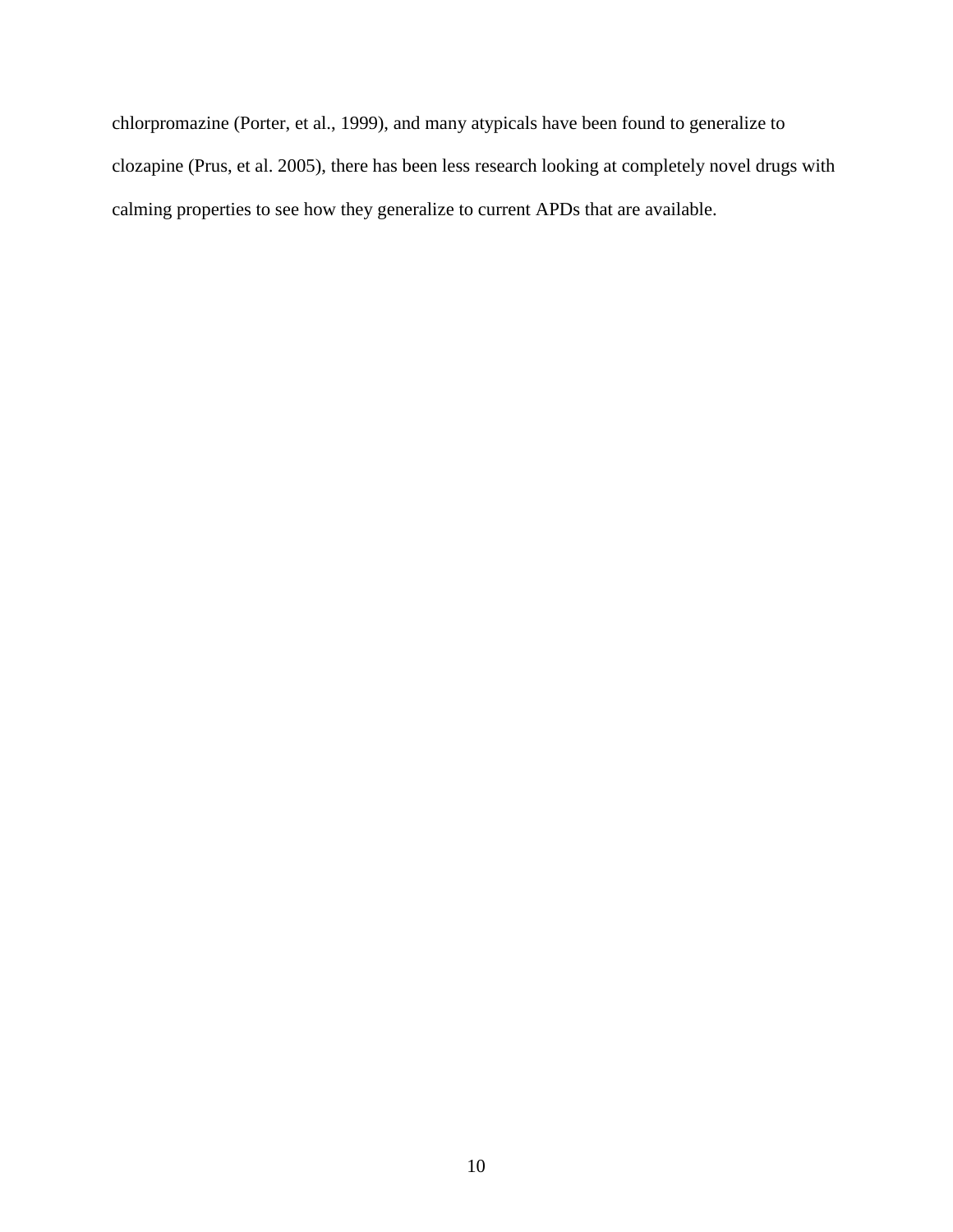#### RATIONALE

It has been close to 70 years since the discovery of chlorpromazine, and the therapeutic effects of modern ADPs have not made substantial gains in therapeutic efficacy. Therefore, an investigation into early compounds with putative APD-like effects is warranted. In particular, few studies have re-evaluated such compounds in direct comparison to established APDs in assays with strong predictive validity for determining mechanism of action, such as the drug discrimination procedure. Current APDs can be evaluated for their subjective effects through the use of drug discrimination procedures. The purpose of the present study is to evaluate the subjective effects of the antimalarial drugs methylene blue and quinacrine, which are known to have similarity in chemical structure, in rats trained to discriminate the APDs chlorpromazine, and clozapine to see if the test drugs show similarity in their subjective effects to that of the current APDs by way of stimulus generalization. If these drugs do generalize to current antipsychotic medication, it may indicate that there is therapeutic value in further evaluating these drugs as antipsychotic alternatives.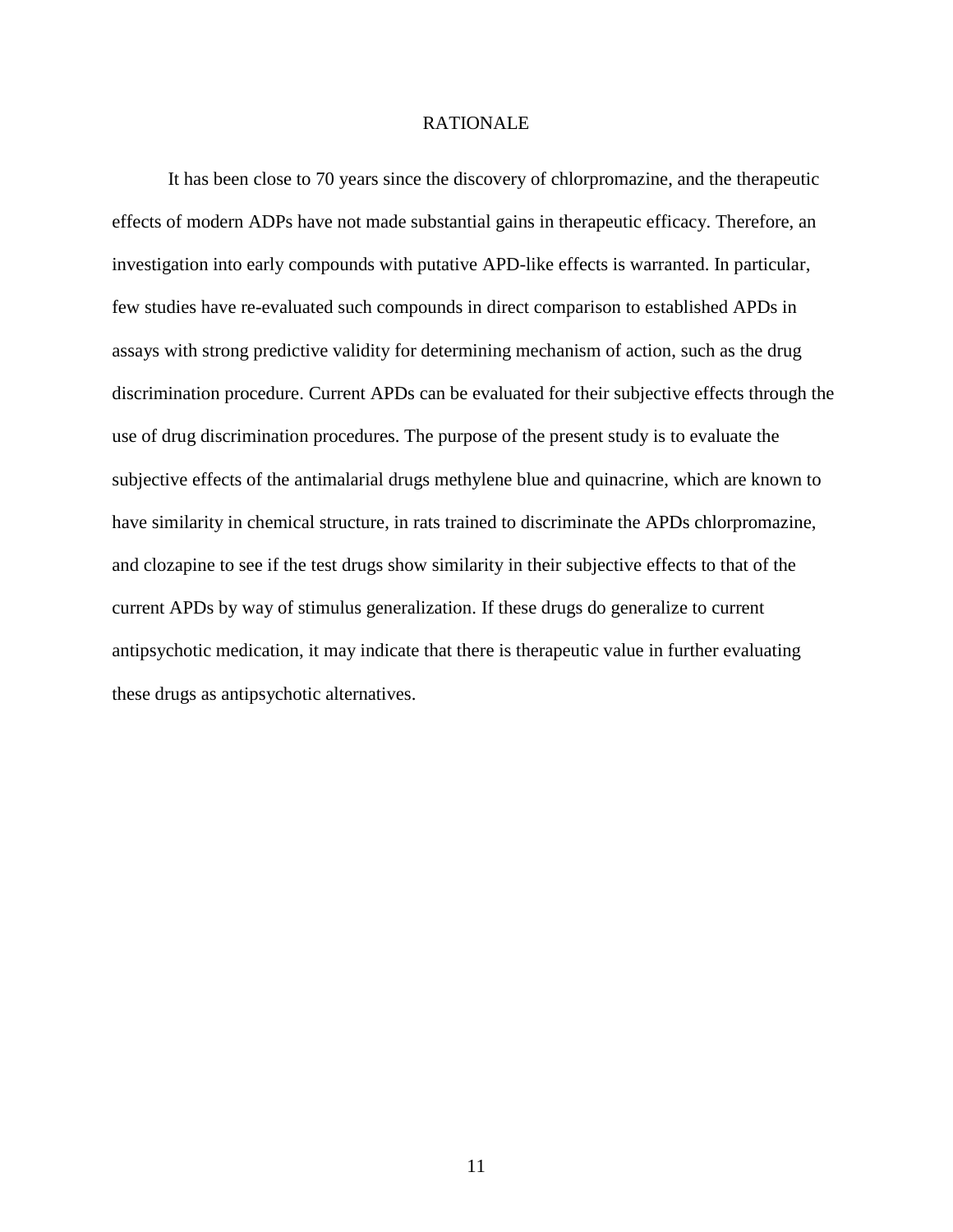#### MATERIALS AND METHODS

#### **Animals**

Twenty male Sprague-Dawley rats were used for this study. Ten of which were trained to discriminate chlorpromazine at 1.0 mg/kg from vehicle (Group 1), and the other ten of which were trained to discriminate clozapine at 1.25 mg/kg from vehicle (Group 2). The rats were individually housed in a temperature and humidity controlled room, on a 12 hour light to dark cycle, with the lights on from 5:00 AM to 5:00 PM. Rats were put on restricted feeding to achieve 85% free feeding weight. Water was available ad-lib in their home cages. Rats were fed following daily sessions that occurred around the same time every day.

#### **Apparatus**

Eight standard rat operant chambers were used (ENV-008-VP, MED Associates, St. Albans, VT) contained in sound attenuating cabinets for this study (ENV-018MD, MED Associates, St. Albans, VT). Cabinets were equipped with fans for masking noise and ventilation, and all equipment was controlled by MED-PC IV software. The operant chambers (30 cm long  $\times$  24 cm wide  $\times$  29 cm high) were constructed of a Plexiglas top and side door panels, and other walls and components made of stainless steel. A concealed light bulb located near the top of the operant chamber provided illumination during all training and test sessions. Two retractable levers (drug and vehicle levers) were located on either side of a food hopper centered on the stainless steel wall of the chamber. Food reinforcement consisted of 45 mg food pellets (Dustless Precision Pellets, Rodent Grain-Based Diet, Bio-Serv, Flemington, NJ)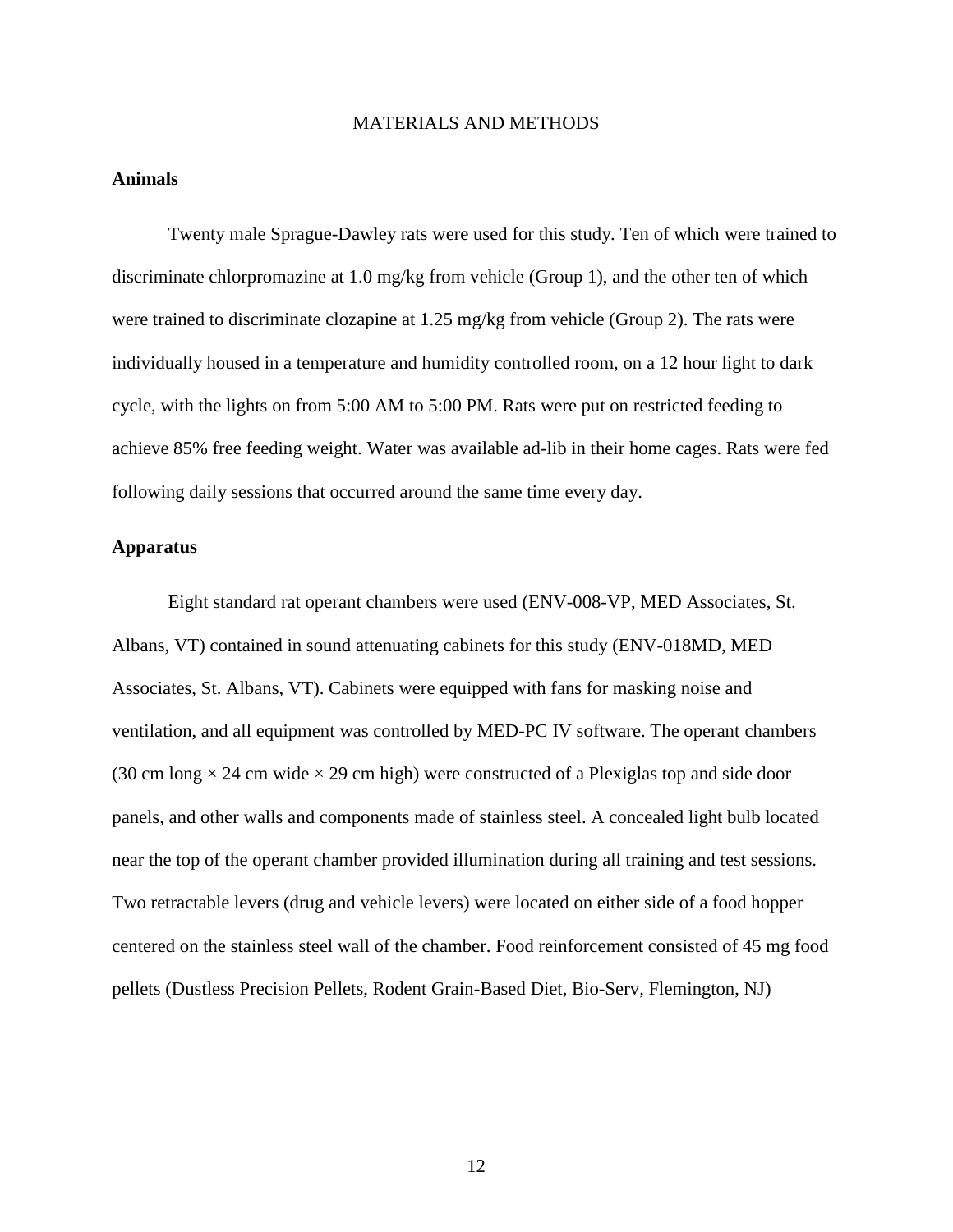#### **Drugs**

Generalization testing was conducted with chlorpromazine hydrochloride (0.0625; 0.125; 0.5; 1.0; 2.0; and 4.0 mg/kg), clozapine (0.15625; 0.3125; 0.625; 1.25; 2.5; and 5.0 mg/kg); methylene blue – tetramethylthionine chloride (7.5; 15.0; 30.0; and 60.0 mg/kg); quinacrine dihydrochloride (1.0; 10.0; and 30.0 mg/kg) All drug doses were based on previous literature (Al Asmari, Al Sadoon, Obaid, Yesunayagam; & Tariq, 2017; Overton, 1982; Porter, et al., 1999; ; Porter, Varvel, Vann, Philibin, & Wise, 2000; Oz, Lorke, Hasan, & Petroianu, 2011). All drugs will be purchased from Sigma-Aldrich, St. Loius, MO, except clozapine which was purchased from Ascent Scientific, Bristol, UK. The salt form of chlorpromazine, methylene blue, and quinacrine was used, while the base form of clozapine was used. All drugs were dissolved in water with a few drops of lactic acid and sodium hydroxide to raise the pH of the solution above 5.5. All drugs were administered intraperitoneally (IP) at a volume of 1.0 ml/kg of body weight, with the exception of chlorpromazine also being administered subcutaneously (SC) after the first 30 training sessions (see below). All drugs were administered 30 minutes before test sessions (Overton, 1982), unless otherwise noted.

#### **Magazine Training**

Rats were placed in the operant chamber in which food was delivered to them every 60 seconds (fixed time 60), with no levers available. This was intended to train the rats to associate the sound of the food hopper with the availability food reward. This occurred over one session.

#### **Lever Press Training**

During lever press training, the center lever was available, while the left and right levers were retracted, as they were used later when they were paired with the drug and vehicle. For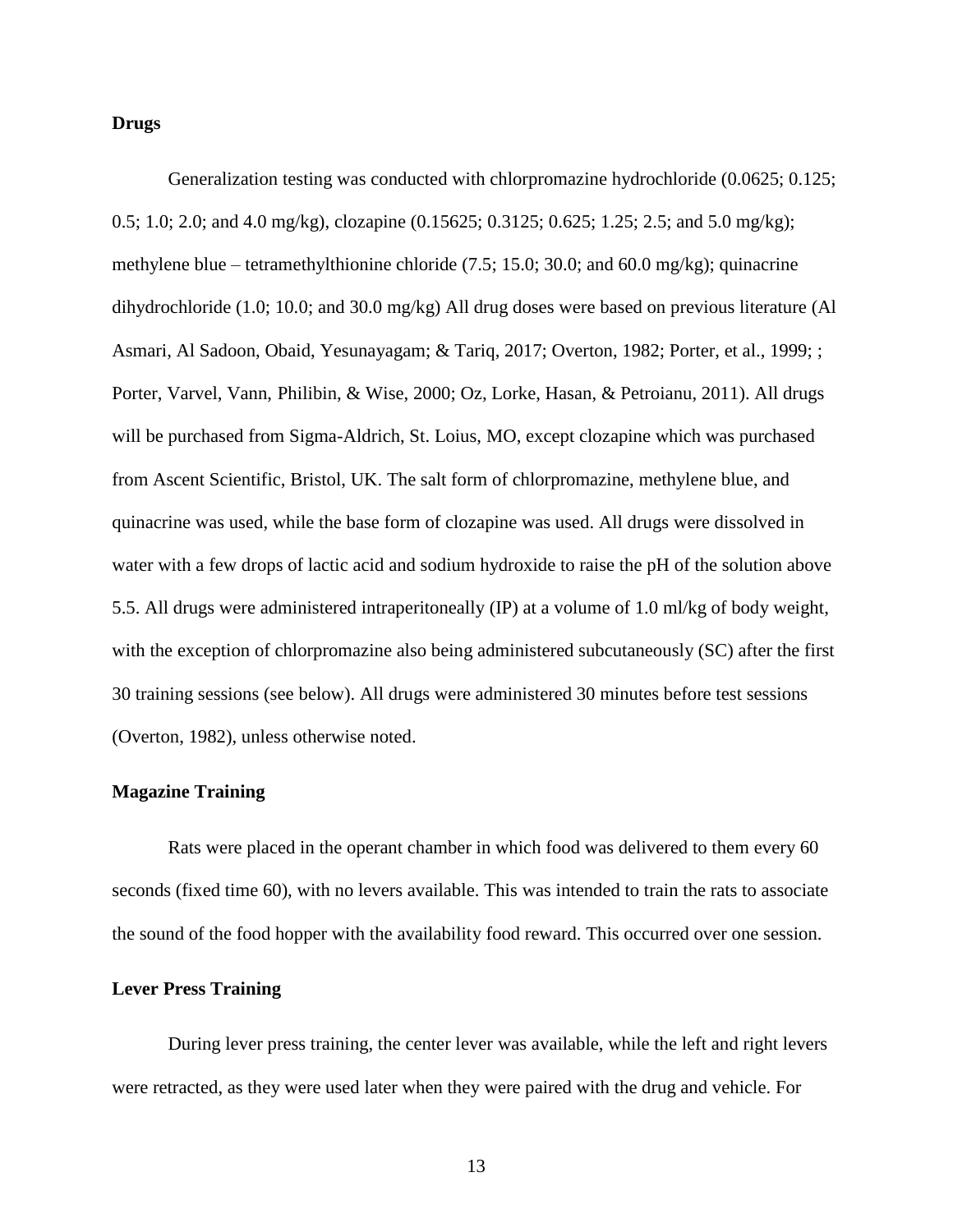every lever press the rat makes, it was given a food pellet as a reinforcement (Fixed Ratio-1). The session concluded when the rat received 30 food pellets, or when 15 minutes elapsed. As the rats learned the lever pressing behavior, the fixed ratio to receive the food reinforcement was increased until the rats reliably lever pressed 30 times to receive a food pellet (Fixed ratio-30).

#### **Single Lever Training**

During single lever training, the rats were be given an intraperitoneal (IP) injection of either their respective training drug, 1.0 mg/kg chlorpromazine for group 1, and 1.25 mg/kg clozapine the group 2, or vehicle (consisting of deionized water with a few drops of lactic acid and sodium hydroxide) in it thirty minutes prior to their training session. The rats had one of the left or right levers assigned to the drug condition and the opposite lever assigned to the vehicle condition. The lever assignment was counterbalanced among the rats. The rats were tested on a single-double alternating design, on the drug (D), and vehicle (V) for training sessions (D-V-D-D-V-V-D-V). After the animals successfully received 30 food pellets on an FR-30 for seven of the eight sessions, they moved on to discrimination training.

#### **Two Lever Training**

During two lever discrimination training, the rats were injected with either their respective training drug or vehicle, and presented with the right and left lever both available. The two lever training continued to use a single-double alternation design. These trials used an FR-30, in which if the rat pressed the incorrect lever, the count on the condition-appropriate lever would reset, and the rat had to press 30 more times in order to receive a food reinforcement. The rats had to complete the following criteria for five of six consecutive sessions: the first completed fixed ratio requirement must be on the condition appropriate lever; the rat must have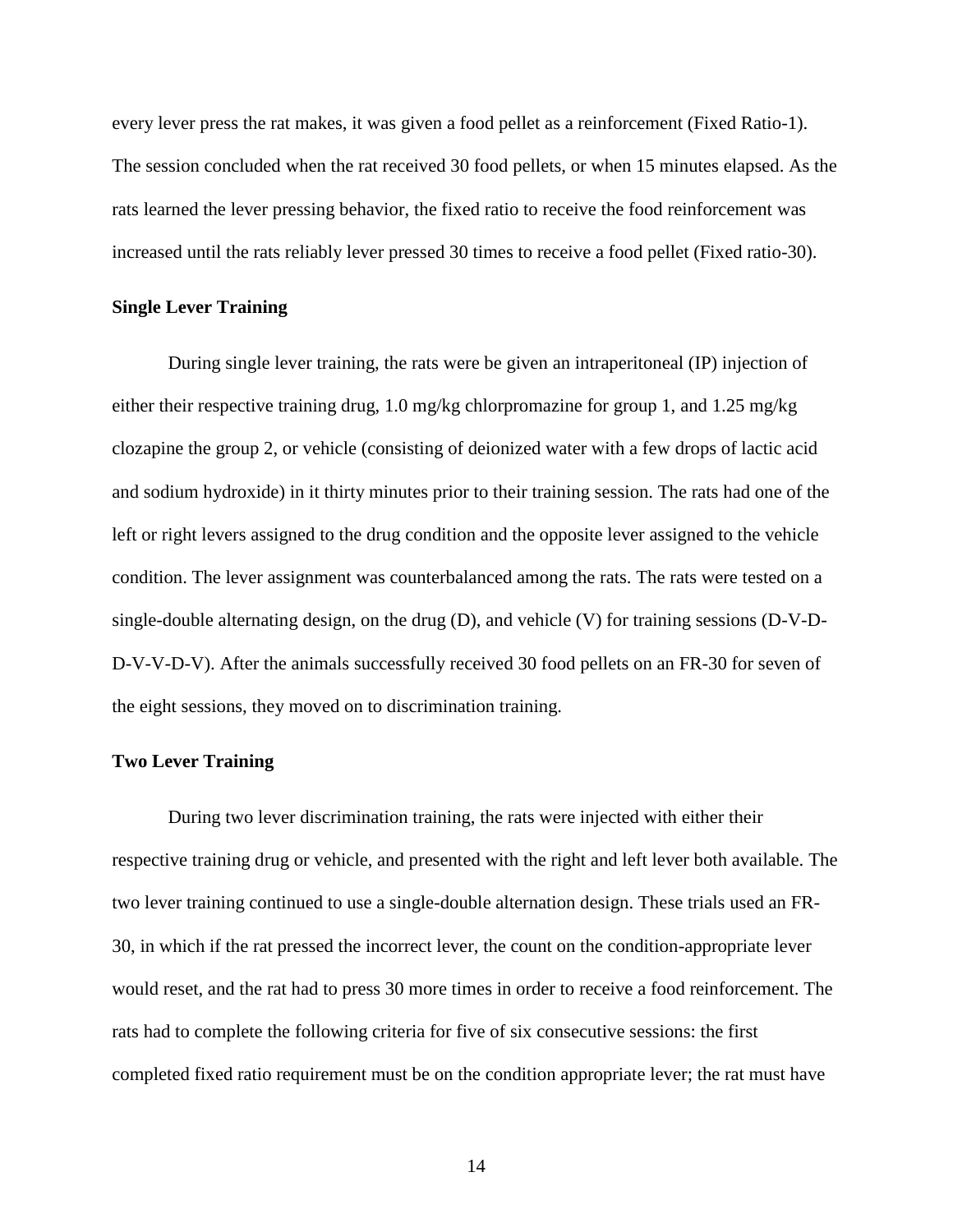had a response rate of 0.08 responses per second and, and the rat must have completed 80% of their responding on the condition appropriate lever during the given session. These conditions continued throughout the course of the study to make sure that the rats retain discriminability among the conditions.

During the course of the two lever training, the group 1 had to undergo several phase changes, as during the first 30 sessions, nine out of the ten rats would fail to discriminate each session, At session 32, the training dose was increased to 2.0 mg/kg via IP based on the dose used by Goas and Boston (1978), however this appeared to make no difference in the ability for the rats to discriminate. At session 52, the route of administration was changed from IP to SC, but all but two rats were completely rate suppressed by this change. At session 54, the dose was lowered to 1.0 mg/kg via SC. The rats were still performing below 5 responses per minute, and so at session 62, the dose was lowered to 0.5 mg/kg, as this dose has still found to partially substitute for the 1.0 mg/kg dose in previous literature (Porter, et al., 1999).

#### **Substitution Testing**

When the rats had successfully completed two training sessions, a test session was given. The rat was given one of the test drugs via IP or SC injection, and the rat was put in the operant chamber with a two lever choice after waiting for the appropriate pretreatment time for the drug. The first FR30 completed on a lever (with a press to the opposite lever resetting the counter) resulted in the end of the session. The length of the session depended on how long it took the rat to complete an FR-30, or the test session would end when 15 minutes had passed, regardless of whether or not they had completed an FR-30. Doses of drugs began with the drug vehicle and were subsequently tested in an escalating order.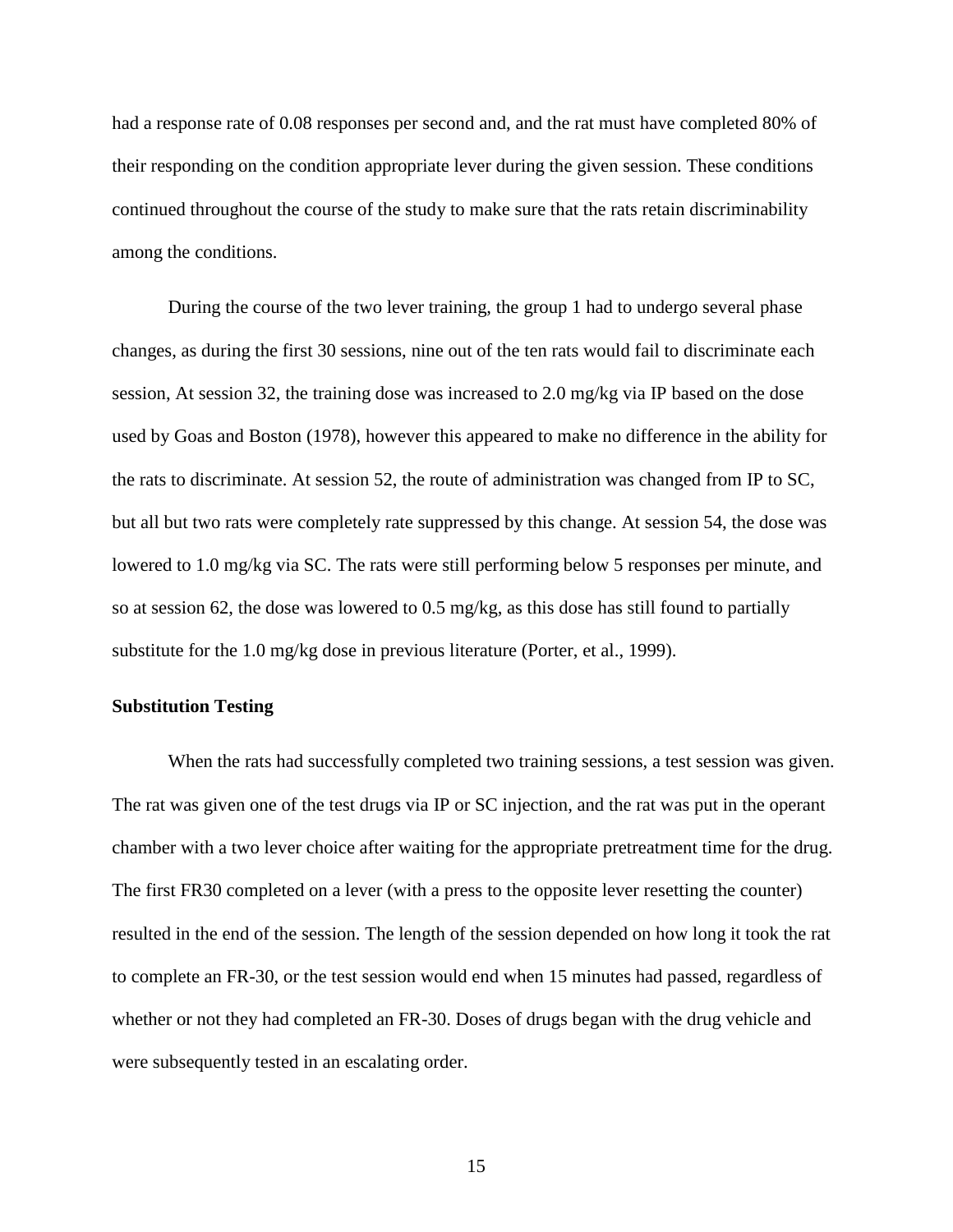#### **Data Analysis**

The percent drug lever responding for drug and non-drug levers, the responses per minute (RPM), and the lever on which the first FR-30 schedule were completed and recorded for each training and test sessions. Percent drug appropriate responding and RPM was reported as means and standard error of the mean (SEM) in dose-response curves. Full substitution was defined as 80% or greater drug appropriate responding; and partial substitution was defined as above 60% drug appropriate responding and below 80% drug appropriate responding. As the drug discrimination procedure was designed to evaluate the novel compounds for the subjective effects of their respective training drugs, the drugs were assessed on whether they met criteria for full, partial, or no substitution, as opposed to statistical significance, to determine the percent of training drug appropriate responding (Glennon, and Young, 2011). Drugs that produced full substitution had the ED<sup>50</sup> value calculated for the dose response curve using a least-squares linear regression analysis. One factor repeated measures analysis of variance (ANOVA) tests were conducted to look at changes in the response rates, with Dunnett's multiple comparison tests conducted to identify significant differences in the changes among the response rates between vehicle and each dosage of the drug tested. Rate comparisons were calculated using Prism Graphpad 8.1.2 (San Diego, CA).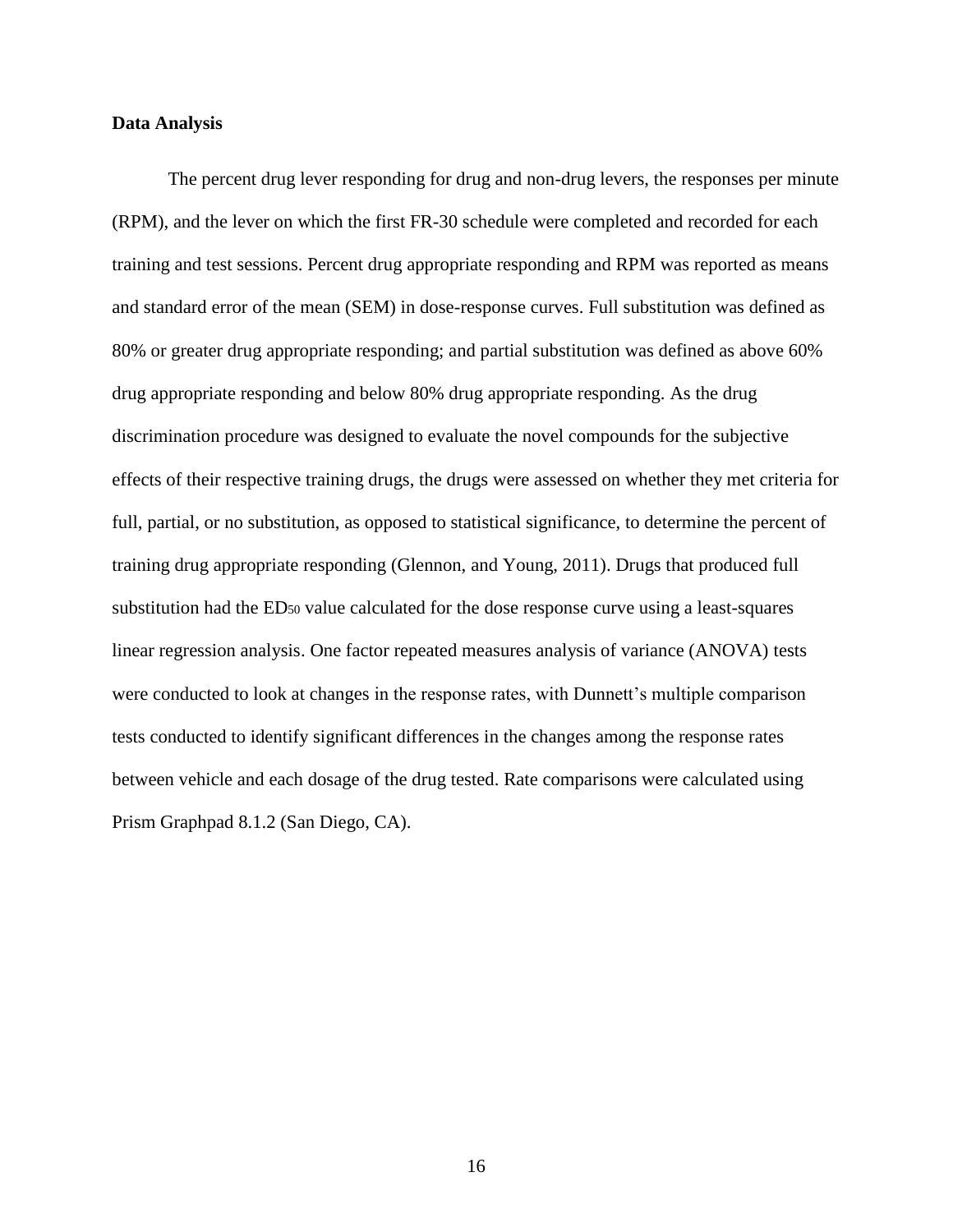#### RESULTS

#### **Group 1: Chlorpromazine Drug Discrimination Training**

Out of the ten rats trained to discriminate 1.0 mg/kg administered via IP injection chlorpromazine from its vehicle, two were able to meet the training criteria. After a month of additional training, all ten rats had the dose increased to 2.0 mg/kg via IP injection, in which one more rat was able to meet training criteria. Chlorpromazine administration was then changed from 30 minutes of pretreatment time to 60 minutes of pretreatment time, which had no effect on performance. Many of the rats began to exhibit rate suppressing effects of the 2.0 mg/kg dose, but did not do so with consistency, experiencing rate suppression on the drug one day, but not the next. The route of administration was subsequently changed from an IP injection to an SC injection. All rats began to succumb to rate suppressing effects at this time, so the dose was once again lowered to 1.0 mg/kg, administered via SC. The rats continued to experience rate suppression at the 1.0 mg/kg dose, so the dose was once again lowered to 0.5 mg/kg via SC injection. After being acclimated to the 0.5 mg/kg SC dose, five more rats made discrimination criteria. Including the five phase changes, eight of the ten rats made criteria in 55.1 sessions (SEM  $=$   $\pm$  12.2). Two rats failed to make discrimination criteria and were excluded from the study (See Figure 1).

#### **Group 1: Chlorpromazine Generalization Testing**

Only one of the eight rats that made criteria had completed the chlorpromazine generalization testing, therefore it was not possible to depict a generalization curve based on the averages of the drug discrimination testing for this group.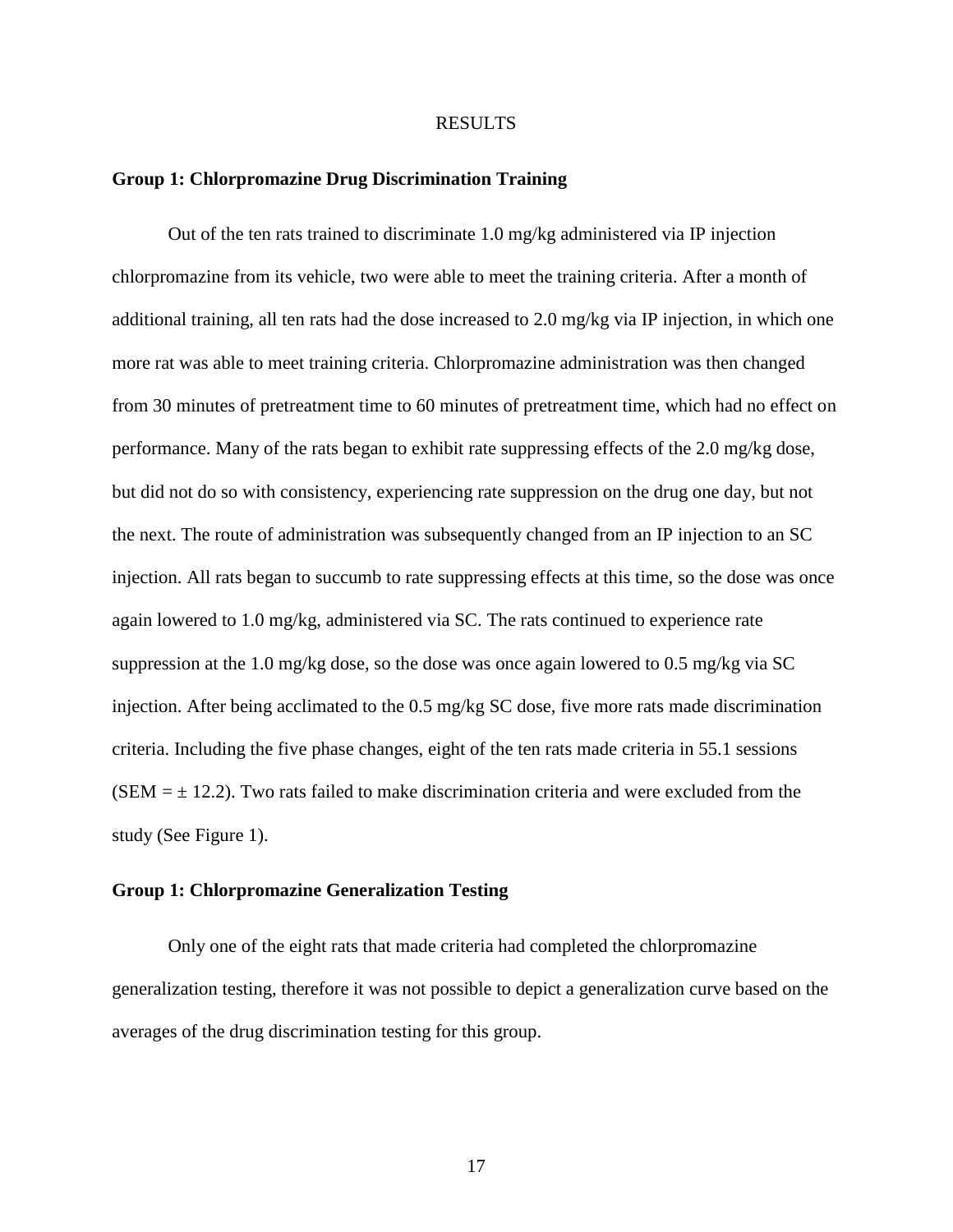#### **Group 2: Clozapine Drug Discrimination Training**

Out of the 10 rats that were trained to discriminate 1.25 mg/kg clozapine from its vehicle, nine rats were able to meet the training criteria within a mean of 19.1 sessions (SEM  $= \pm 2.6$ ). One rat failed to meet discrimination criteria and was removed from the study (See Figure 2).

#### **Group 2: Clozapine Generalization Testing**

For the nine rats tested clozapine produced full generalization, 80% drug lever responding or above, for clozapine at the training dose of 1.25 mg/kg ( $ED_{50} = 0.5094$  mg/kg). Partial generalization, between 60 and 80% drug lever responding, occurred to the 0.3125 mg/kg (75.00% [SEM =  $\pm$  15.43]), and 2.5 mg/kg doses (76.07% [SEM =  $\pm$  14.42]). A significant decrease in response rate compared to vehicle occurred at the 5.0 mg/kg dose (F [6, 48] = 4.84, *p*  $< 0.001$ ) (See Figure 3).

#### **Group 2: Chlorpromazine Generalization Testing**

In the four rats tested partial generalization for clozapine occurred with a 2.0 mg/kg (78.75% [SEM =  $\pm$  22.05]), and 4.0 mg/kg (77.55% [SEM =  $\pm$  12.36]) doses of chlorpromazine. The tests had also indicated that 3 out of 4 rats had full generalization at the 2.0 mg/kg dose, while only two of them exhibited full generalization at the 4.0 mg/kg dose. There was a significant difference in responding relative to vehicle chlorpromazine (F  $[6, 18] = 3.502$ ,  $p =$ 0.0179), however a post-hoc analysis did not reveal differences between each dose and vehicle (See Figure 4).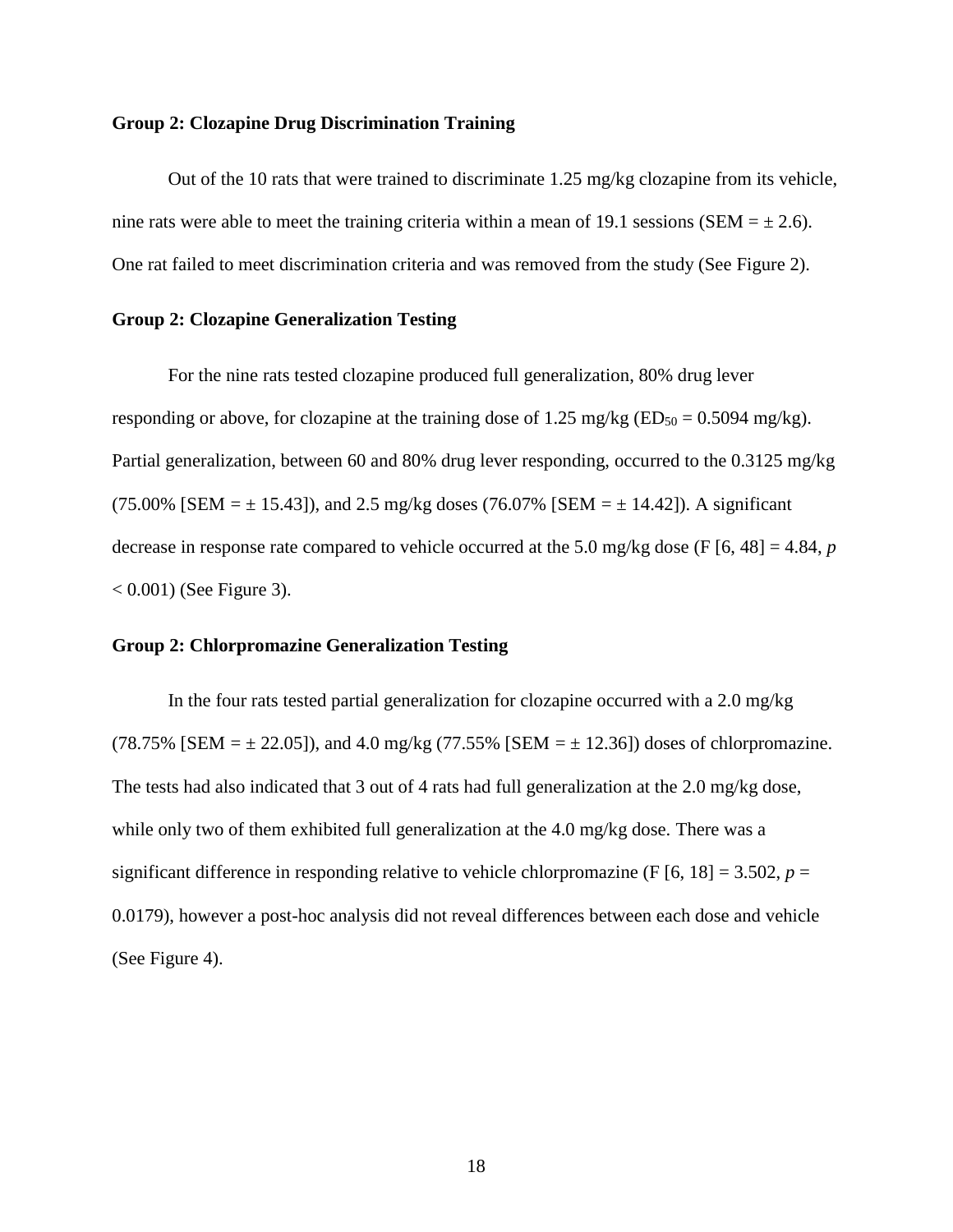#### **Group 2: Methylene Blue Generalization Testing**

In the five rats tested partial generalization for clozapine occurred at the 7.5 mg/kg  $(63.96\%$ , [SEM =  $\pm$ 18.91]) dose of methylene blue. Among the tests, only one rat displayed full generalization at the 7.5 mg/kg dose. There was no significant change in responding relative to vehicle at any of the doses of methylene blue (F  $[3, 12] = 2.125$ ,  $p = 0.1504$ ). However, rate suppression occurred for one rat, and in different rats at each of the three doses that were tested (See Figure 5).

#### **Group 2: Quinacrine Generalization Testing**

In the three rats tested, quinacrine did not fully or partially substitute for the 1.25 mg/kg clozapine training dose, with the highest drug lever responding at the 30 mg/kg dose (43.77%  $[SEM = \pm 19.57]$ ). There was no significant change in responding at any of the doses tested (F)  $[3, 12] = 1.313, p = 0.3157$  (See Figure 6).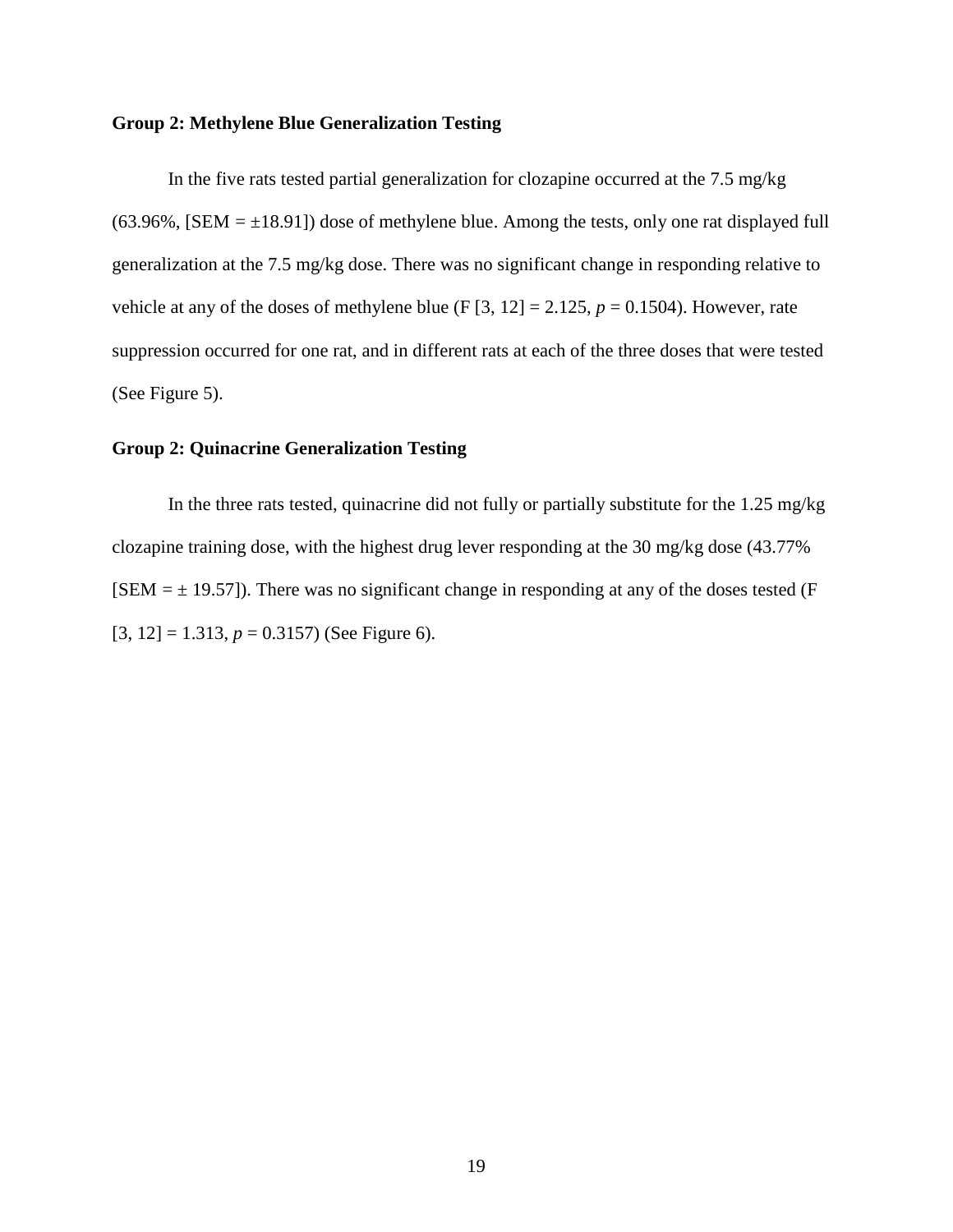#### **DISCUSSION**

#### **Group 1: Chlorpromazine Generalization**

The rats from group one were successfully able to establish chlorpromazine as a discriminative stimulus, which is supported by previous literature (Stewart, 1962; Porter, et al., 1999; Porter, et al., 2005), but only after several phase changes. Eight of ten rats acquired the discrimination at a mean 55.1 training sessions at the 0.5 mg/kg SC dose, which was much longer that the 29.7 training sessions used by Porter et al. (1999) at the 1.0 mg/kg IP dose. There first phase change could have failed due to increasing the time, as opposed to shortening the time, as in Overton (1982), in which the pretreatment time for rats given 2.0 and 4.0 mg/kg chlorpromazine to discriminate a T-maze was only 20 minutes. This is highly unlikely, as the rats could be seen succumbing to the rate suppressing effects of the 2.0 mg/kg via SC of chlorpromazine within the first ten minutes of their pretreatment time in the present study.

The route of administration might have accounted for this. Some drugs that are taken in through the digestive system, whether it be orally, or intraperitoneally, may be subject to first pass metabolism, and have their active metabolites degrade in the gut or liver before being able to exerting their psychoactive effect. Certain drugs are more susceptible to first pass metabolism, chlorpromazine has been found to be less stable in plasma concentrations in humans that have taken the drug orally, compared to intramuscular (IM) injection (Dahl & Standjord, 1977), which shows that the route of administration in administering chlorpromazine can affect biological availability. Additionally, chronic administration can be an issue, as an organism may become tolerant to drug effects over time. Rats given increasing doses of chlorpromazine over a 40 week period have been able to take up to 200 mg/kg via IM (Boyd, 1960), while other studies have shown that the lethal dose in 50% of rats (LD50) for chlorpromazine for other routes of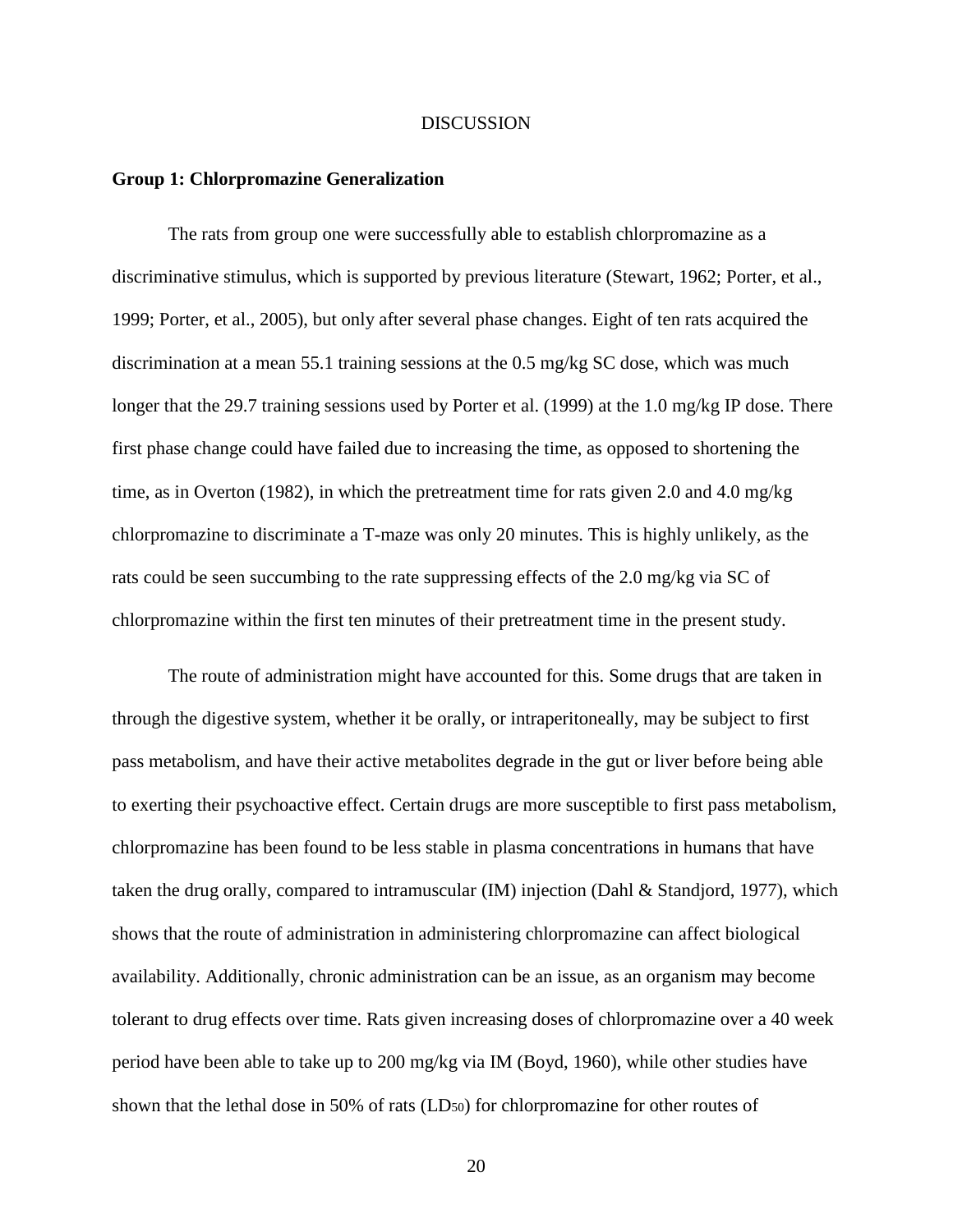administration is 142 mg/kg orally; 75 mg/kg SC; 58 mg/kg IP; and 23 mg/kg IV (Lewis & Sax, 2004). While Lewis and Sax (2004) did not include the LD<sup>50</sup> for IM dosages, 200 mg/kg IM is still much higher than even the highest  $LD_{50}$  of chlorpromazine at 142 mg/kg orally. The rats of this study tolerating a dose of chlorpromazine at the 2.0 mg/kg level is not very likely, as if they had developed a tolerance, they would not likely be able to discriminate at the lower 0.5 mg/kg dose.

There is evidence in the literature for chlorpromazine, among other typical APDs not being easily established as a discriminative stimulus. Harris and Balster (1971) were unable to get rats to discriminate chlorpromazine at the 1.0 mg/kg via IP dosage in a two lever operant chamber. McElroy, Stimmel, and O'Donnell (1978) were able to establish the typical APD haloperidol at a discriminative stimulus in rats in a mean of 45 training sessions, while Donahue, Webster, Hillhouse, Oliveira, and Porter (2019) were able to establish haloperidol as a discriminative stimulus in mice in a mean of about 31 training sessions at the 0.05 mg/kg SC dose. However, the mice of this study eventually failed to retrain discriminability. As haloperidol has been show to generalize in chlorpromazine trained rats (Porter, et al., 1999), as well chlorpromazine being generalized in haloperidol trained rats (McElroy, et al., 1978), indicates that these two drugs likely have a similarity in pharmacological action, while Donahue, et al. (2019), shows that haloperidol does not display a particularly strong discriminative stimulus, in which discriminability may be difficult to maintain. The results may be species, drug, or even route of administration specific, however, the previous literature does show there have been difficulties establishing typical antipsychotics as discriminative stimuli, and this may be due to a failure to retain discriminability, which should be further explored.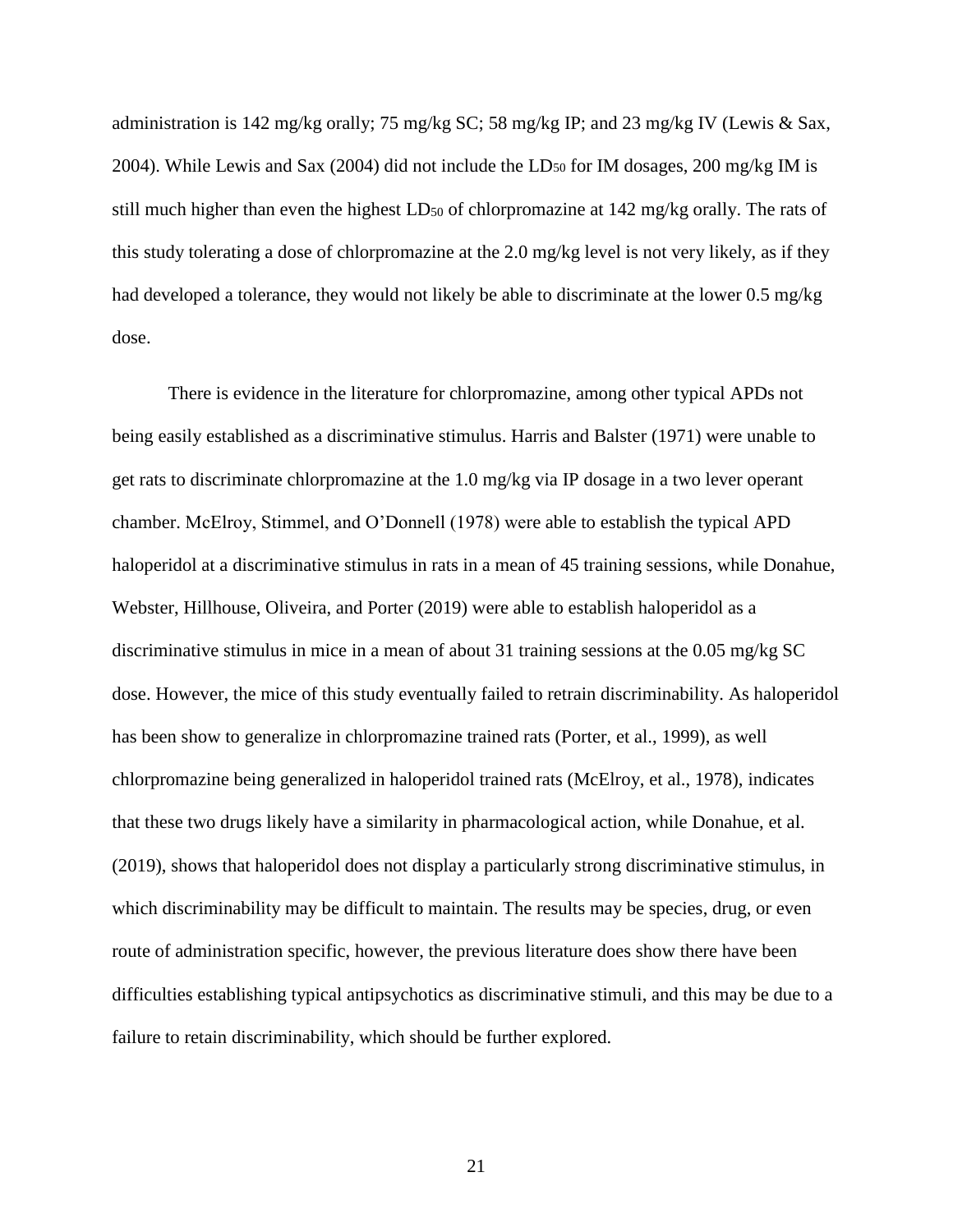Another likely factor contributing to the difficulty in establish typical antipsychotics as discriminative stimulus is the antagonism of dopamine receptors. Porter et al. (1999), was not able to get rats to discriminate 2.0 mg/kg, due to the rats responding below five per minute during initial two lever training, which is why the dose was reduced to 1.0 mg/kg. Additionally, the study had showed that at the 1.0 and 2.0 mg/kg doses, there was a significant decrease in response rate compared to vehicle. Donahue et al. (2019) showed similar results in the discrimination of haloperidol in mice. The training dose of 0.05 mg/kg did not any significant changes in response rate, the 0.1 and 0.2 mg/kg doses showed significant rate suppression compared to that of vehicle. Previous studies were able to establish dosages of chlorpromazine as discriminative stimulus as high as 4.0 mg/kg (Overton, 1982; Stewart, 1962), although the discrimination procedures in these studies used a shock avoidance discrimination procedure. These studies may show that shock avoidance is a more salient reinforcement than a food reward, but do not necessarily show that using a higher dose is more salient in discrimination.

#### **Group 2: Clozapine Generalization**

The rats from group two were successfully able to establish clozapine as a discriminative stimulus, which is supported by previous literature at the 5.0 mg/kg dose (Kelley and Porter, 1997; Goudie and Taylor, 1998; Prus, et al., 2004; Goudie, et al. 2007), and the 1.25 mg/kg dose (Porter, et al., 2000; Prus, et al., 2004; Prus, et al. 2006), which is more selective for atypical antipsychotics. Nine out of ten rats were able to acquire the two lever discrimination for the 1.25 mg/kg dose in a mean of 19.1 training sessions, which is faster than Prus, et al. (2004), which had achieved discrimination in about 55 sessions, as well as slightly faster than Porter, et al., which achieved discrimination in about 28 sessions. The discriminative stimulus was dose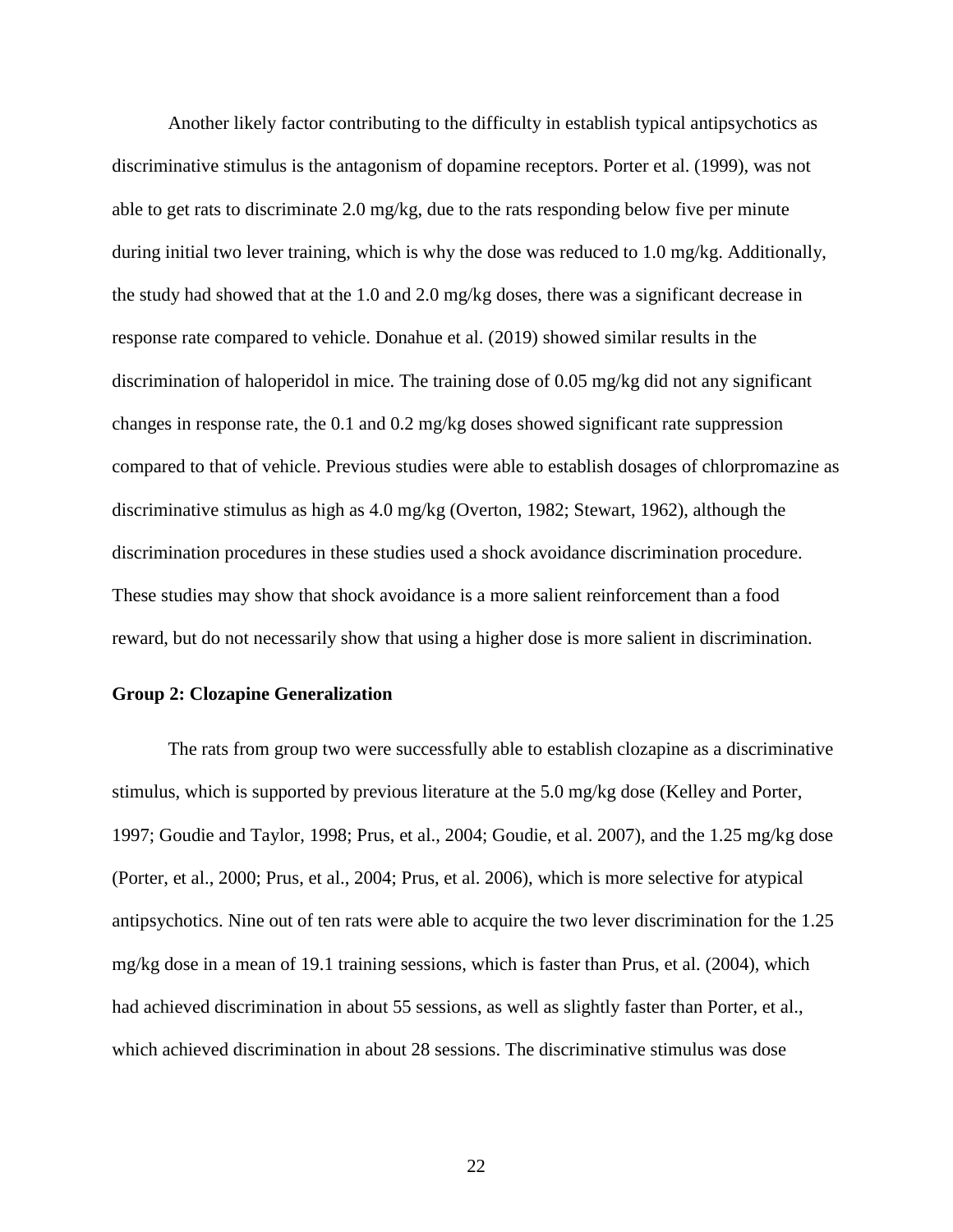dependent with an ED<sub>50</sub> of 0.5094 mg/kg, and full generalization for only the training dose of 1.25 mg/kg.

#### **Group 2: Chlorpromazine**

Chlorpromazine was found to partially substitute for clozapine at the 2.0 and 4.0 mg/kg dosages in the four of the rats that were tested. This does not follow along with previous research for clozapine with a training dose of 1.25 mg/kg, as Porter, et al. (2000) found that chlorpromazine did not produce substitution in clozapine-trained rats, although that study did not include a 2.0 mg/kg dose, and there was rate suppressing effects for all seven rats in that study at the 4.0 mg/kg dose of chlorpromazine. In the current study, there is a significant difference in responding when the clozapine trained rats were given chlorpromazine, but post-hoc analysis did not find that it occurred at any specific doses.

Drug discrimination studies that have used 5.0 mg/kg of clozapine as the training drug, which has shown to be less sensitive to the differences between typical and atypical antipsychotics (Goudie and Taylor, 1998; Prus, et al., 2005), also found that chlorpromazine does not substitute for clozapine. Other studies have shown that clozapine will produce substitution in rats trained on chlorpromazine (Porter, et al. 1999), yet the substitution for clozapine trained rats testing chlorpromazine has not been symmetrical (Porter, et al., 2000; Prus, et al, 2005).

These previous studies had both looked at two lever discrimination for clozapine trained rats, however, there is some evidence for rats substituting clozapine. In a three lever discrimination task, Porter et al. (2005) was able to get rats to discriminate 1.0 mg/kg chlorpromazine versus 5.0 mg/kg clozapine versus vehicle. This study found that chlorpromazine at the 4.0 mg/kg dose did partially generalized to clozapine.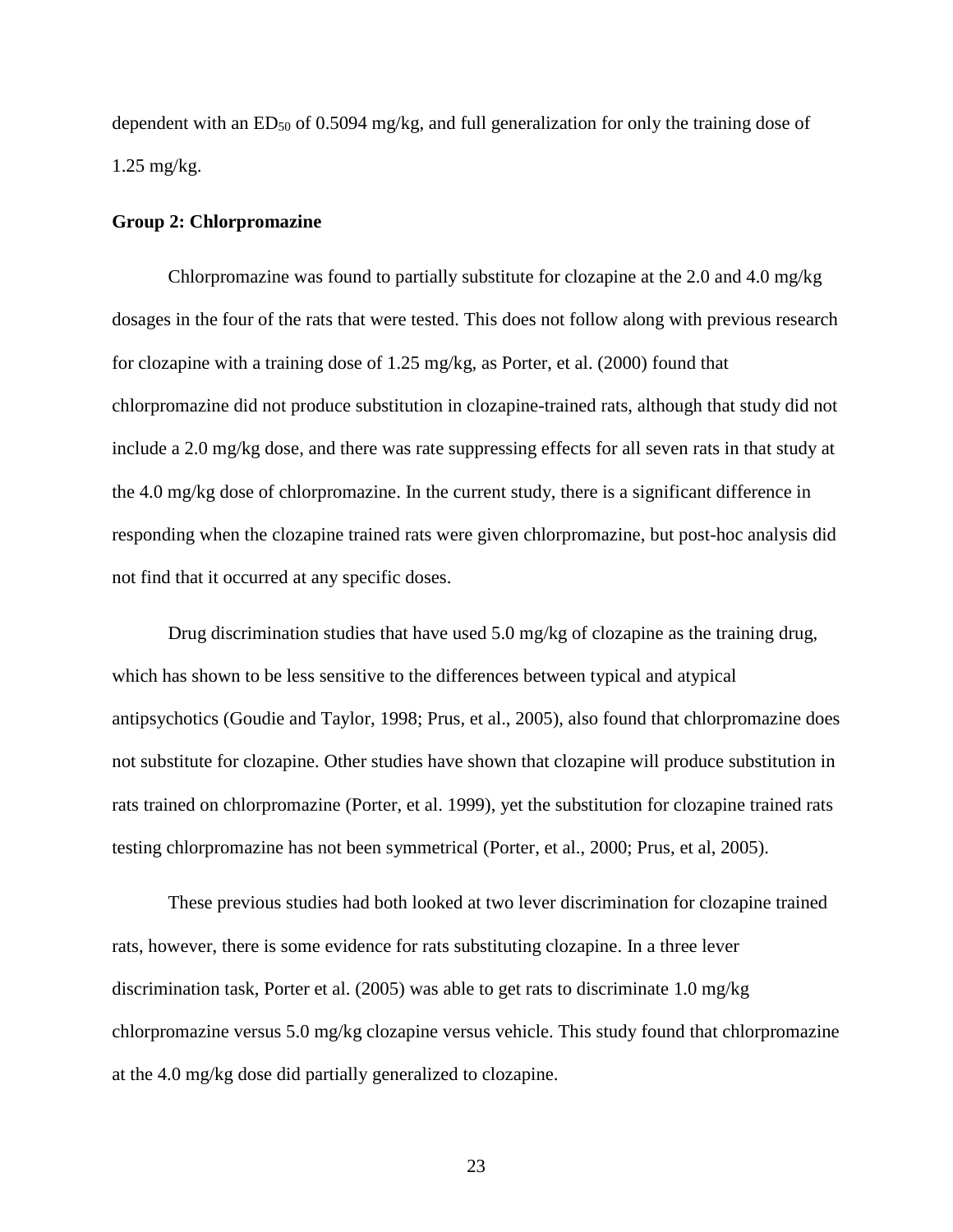### **Group 2: Methylene blue**

In the five rats that were tested, methylene blue was found to partially substitute at 7.5 mg/kg for clozapine for four of the rats. While five of the rats had tested for methylene blue, three of experienced rate disrupting effects, and each of them had experienced it at a different dose. This study may be the first time methylene blue has been used a testing compound in a discriminative stimulus assay, but it's not the first time that methylene blue has been compared to other APDs: Klamer, Engel, and Svensson (2004) had found that methylene blue at 50 mg/kg and 100 mg/kg dosages via IP reversed PPI of the acoustic startle response caused by phencyclidine in mice.

Methylene blue has also been explored for anxiolytic and antidepressant properties. In rats that were subjected to an elevated plus maze, a preclinical assay designed to measure anxiety by watching how much time an animal spends in the open sections of the maze or the closed section of the maze, it was found the methylene blue had dose dependent effects. At low doses, 7.5 mg/kg, 15 mg/kg, and 30 mg/kg via intravenous (IV) injection, the rats had spent a significantly more time in the open arms compared to baseline, which indicates these doses likely have anxiolytic properties, yet at 60 mg/kg via IV, the rats spent significantly more time in the enclosed arms compared to baseline, which may indicate anxiogenic effects. Additionally, 60 mg/kg was found to cause a significant decrease in locomotor activity (Eroglu & Caglayan, 1997). During the course of the current study, two of the rats were given a 60 mg/kg test sessions, but failed to respond when put in their operant chamber, so that dose was not given to the remaining rats. Due to the low dose of 7.5 mg/kg partially substituting for clozapine, it may be worth exploring even lower doses to see it increases drug lever responding, in addition to seeing if there are still selective rate disrupting effects for lower doses for some of the rats.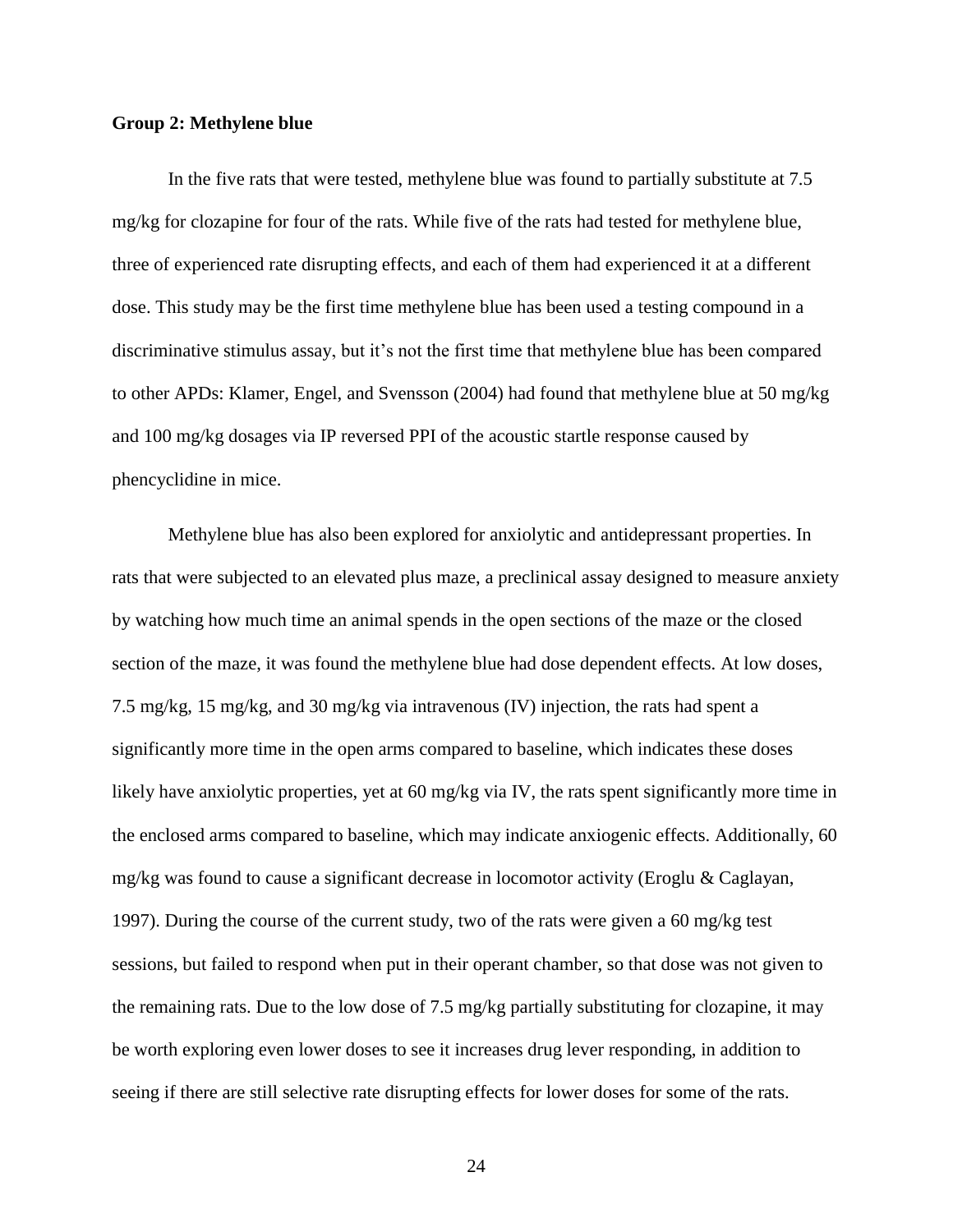While there are many other APDs that generalize for clozapine in rats, there is also evidence for full substitution by the antihistamines cyproheptadine and promethazine, and the antidepressants, amitriptyline and mianserin for clozapine at the 5.0 mg/kg dose (Kelley & Porter, 1997). The tricyclic antidepressant imipramine has been found in some studies to partially substitute for clozapine in rats (Kelley & Porter, 1997), and not at all in other studies (Nielson, 1988). Methylene blue does have some antidepressant and anxiolytic properties (Eroglu & Çaglayan, 1997; Oz, et al., 2011), and despite being used in medicine for 100 years, little is known about the receptor binding profile of methylene blue, aside from it likely binding to GABA<sup>A</sup> receptors (Chen, Liu, Yang, Dillon, & Huang, 2017). The discriminative stimulus of clozapine relies on its complex binding profile which acts on a range of receptors. Previous drug discrimination studies have indicated that clozapine's discriminative stimulus properties can be mediated by muscarinic, alpha<sub>1</sub> andrenergic, or dopaminergic  $D_2$  antagonism (Porter, Prus, Vann, & Varvel, 2005), and more recently studies have implicated serotonergic  $5-HT_{2A}$  inverse agonism, and dopaminergic  $D_4$  antagonism (Prus, et al., 2016). This complex receptor binding affinity is likely what it has in common with the various antidepressants and antihistamines that have substituted for it by the animals of the previous drug discriminations, and possibly what it shares in common with methylene blue as well.

#### **Group 2: Quinacrine**

In the four rats tested, quinacrine was not found to substitute for clozapine. Quinacrine falls under two chemical families, the phenothiazines, of which it shares three heterocyclic rings, and its antihelmintic properties (Swazey, 1974), and the quinolines, which looks chemically similar to phenothiazine but has two heterocyclic rings instead of three, which it shares antimalarial properties with, and includes other drugs such as quinine, chloroquine, and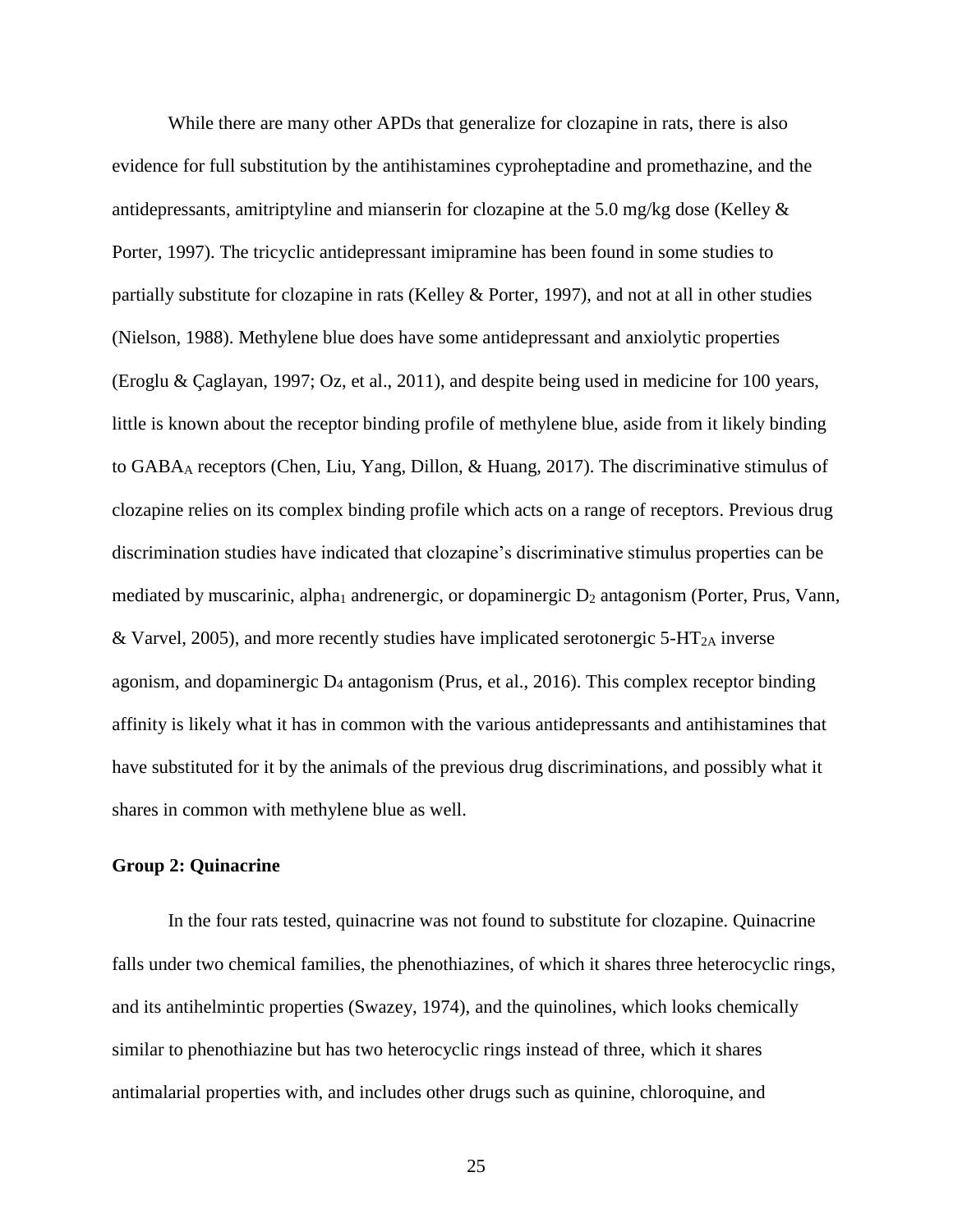mefloquine. The quinoline antimalarials have been found to be linked to depression, confused states, insomnia, anxiety, and delusions (Nevin & Croft, 2016). Quinacrine decreasing sensitivity to PPI in rats does help to provide further evidence to suggest that, aside from methylene blue, antimalarial drugs do not appear to have antipsychotic efficacy (Lee, et al., 2009).

Malaria is a disease that is characterized by fever, loss of energy, emesis, and in more extreme cases, seizures and coma. Malariotherapy had also been used as a treatment for schizophrenia, among other conditions, by use of fever, seizures, and coma, as treatments for psychosis, in the pre-chlorpromazine era (Freitas, et al., 2014). Malriotherapy had been so effective at treating individuals with neurosyphilis and schizophrenia, Julius Wagner-Jauregg had won the 1927 Nobel Prize in medicine for developing the treatment (Tsay, 2013). To say that malaria induced sedative like effects, while quinacrine and other quinoline antimalarials reduce the effects of Malaria by inducing agitation, would be a gross oversimplification of the treatment of the disease, but one that follows along the logic of early scientific merit.

#### **Limitations**

This study was limited by several factors. Despite chlorpromazine being described as having a robust discriminative stimulus, the drug was not able to be established as a discriminative stimulus without great difficulty, or reliability. It cannot be ruled out that the effects of several phase changes likely affected how the rats will generalize novel drugs. The clozapine trained rats despite having more readily acquired the discrimination, had their share of difficulties as well, such as the chlorpromazine partially substituting at the higher doses for clozapine, despite not having a precedent for that in previous literature in a two lever discrimination procedure. This illustrates how the drug discrimination paradigm is affected by individual components of a compound cue, and while it may be useful for exploring similarities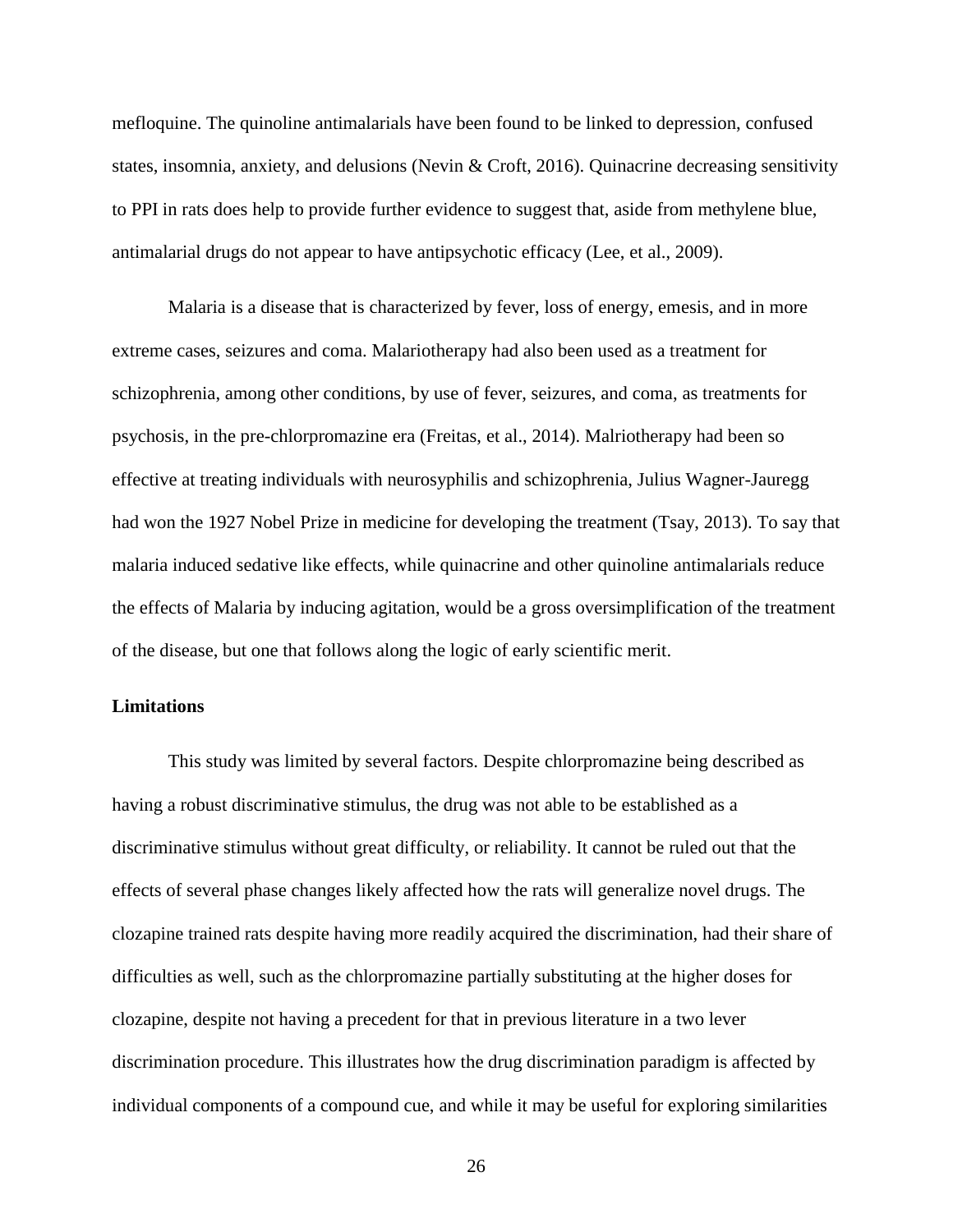in the subjective effects of drugs due to similarity in pharmacological profile, but does not elucidate the specific mechanism of action of these drugs. Drug discrimination can be useful in determining behavioral effects of drugs, however there is not yet it has not been determined the link between the discriminative stimulus effects of antipsychotic drugs, and their therapeutic efficacy.

Methylene blue having a partial generalization to clozapine is of interest in this particular study, it should also be noted that to confirm that these drugs do indeed have similar receptor activity, positive and negative controls should be used to confirm the findings. Using another atypical antipsychotic, such as olanzapine that has previously been shown to generalize to clozapine (Prus, et al., 2005), would confirm that drug lever responses are due to similarity of receptor activity. A negative control could be established by a drug with known pharmacological dissimilarity to clozapine, such as amphetamine, which has been shown to have its discriminative stimulus effects antagonized by clozapine, among other antipsychotics (Nielsen & Jepsen, 1985) would help to confirm that lever pressing on drug lever was not due to dissimilarity from the control condition.

Finally, if a drug such as methylene blue is indeed found to have therapeutic effects in the treatment of schizophrenia, or other illnesses, it may not be of much value to patients that experience the drugs unpleasant subjective effects. Individuals with schizophrenia report higher levels of dissatisfaction and perceived adverse effects with typical antipsychotics compared to that of atypical antipsychotics (Hellewell, 2002). This should serve as a reminder to the point that new drug treatment should not be worse than the illness.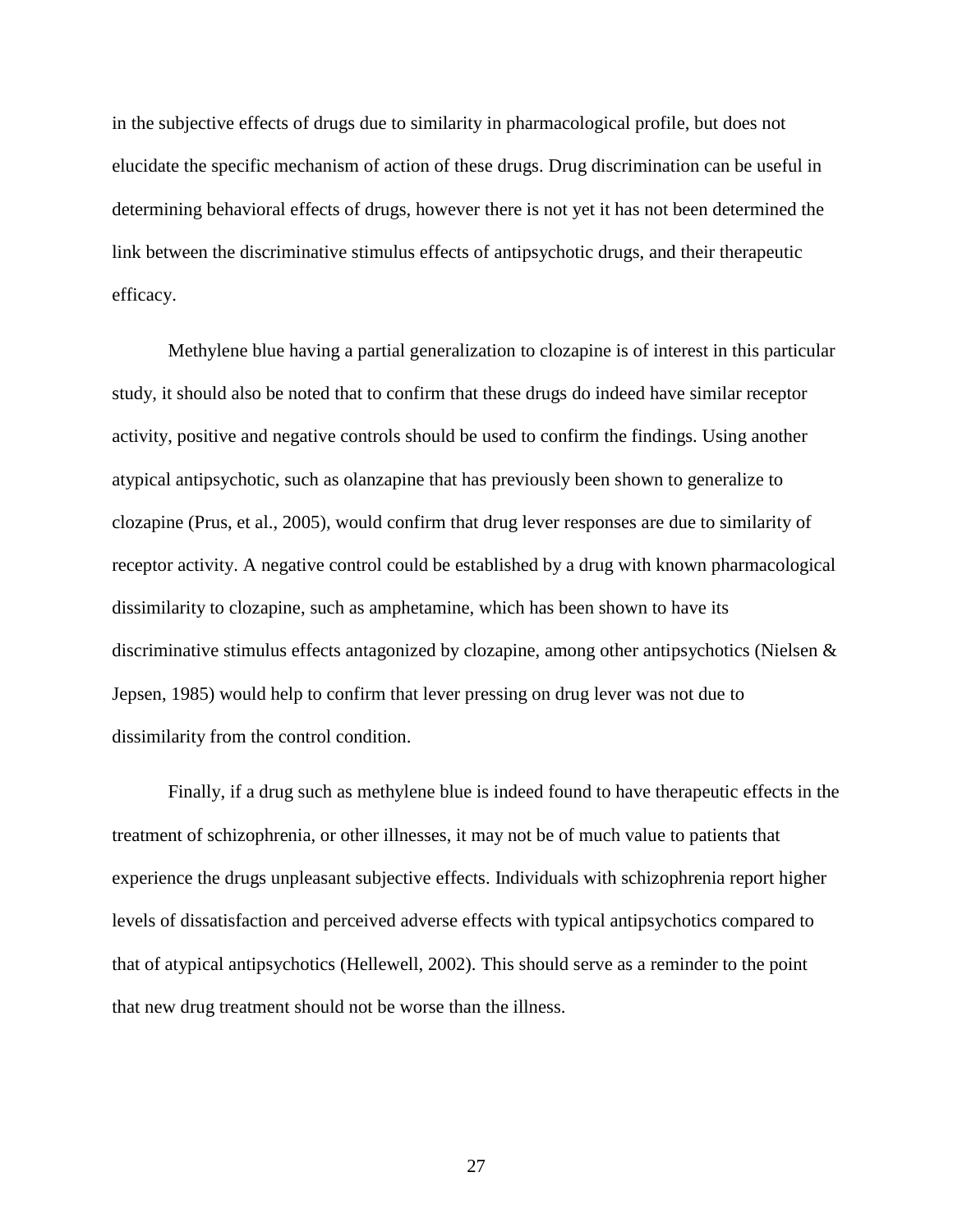#### **Future research**

This study has several findings that could be useful in the development of future research. Methylene blue partially substituting for clozapine is noteworthy, as there are a number of different experiments that can be performed to further explore antipsychotic, antidepressant, or anxiolytic value of methylene blue. Additionally, it may be of interest to examine the psychoactive effects of the different antimalarial drugs, as their mechanism of action is not well understood, and if quinacrine or other quinoline antimalarials do exert adverse psychiatric effects that may be worth exploring as a putative deficit inducer.

#### **Conclusions**

The present study sought to further explore the discriminative stimulus properties of current APDs. Despite being well characterized in the literature, antipsychotic medicine is far from perfect, as current antipsychotic medicine only treats symptoms of schizophrenia, and asymmetrically treats positive symptoms more so than negative symptoms. Many individuals that suffer from schizophrenia also struggle with the side effects of the medications that they have to take. Finding the right medication for each individual can also be quite difficult, as not all antipsychotics work effectively in all individuals. It is important for us to find the treatment for the right person. The use of methylene blue, may not be right treatment for all people who experience psychosis, but it may have therapeutic value for some. The findings of this study suggest methylene blue may exhibit antipsychotic-like effects, further research is needed in models that are specifically predictive of antipsychotic activity.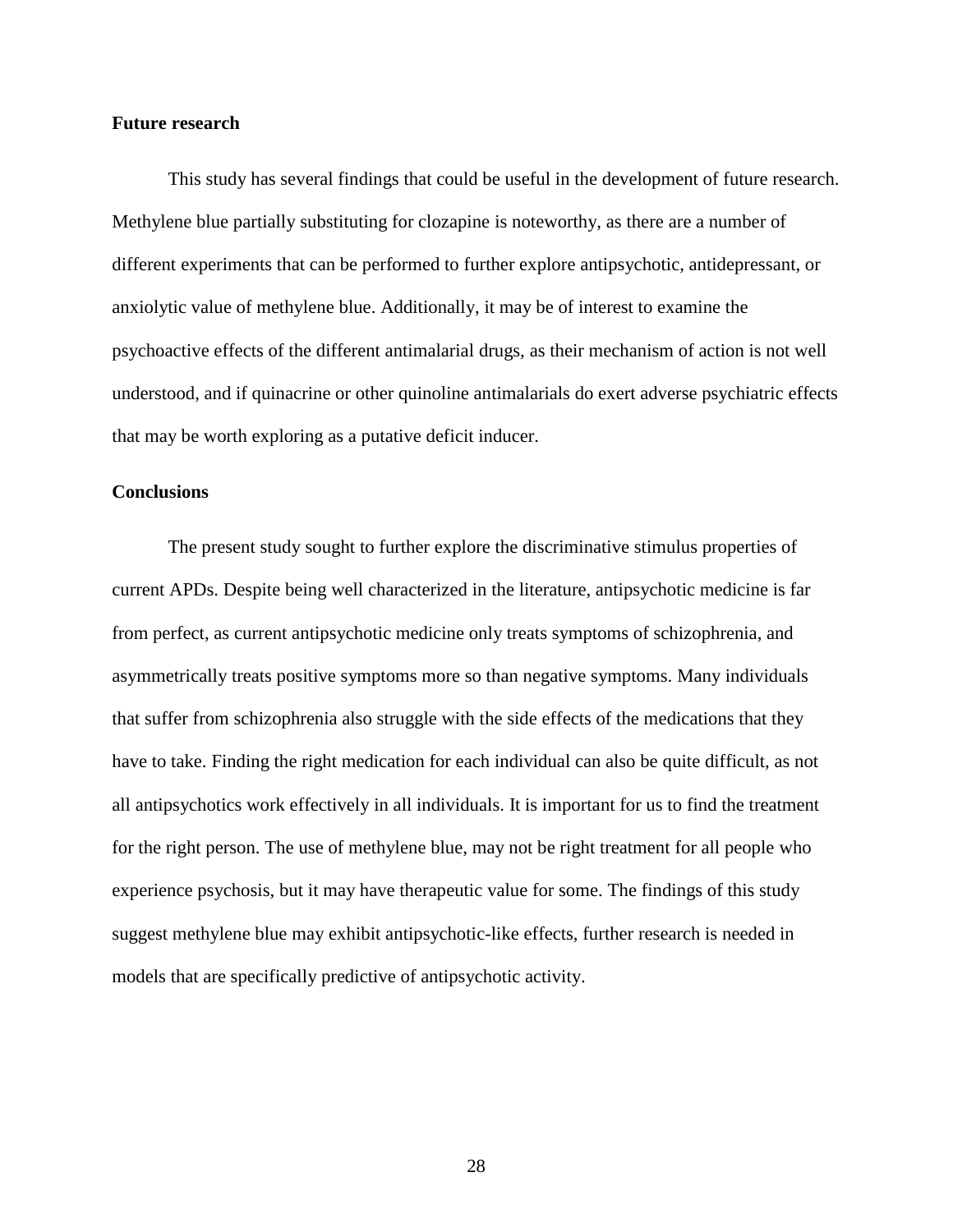Until a treatment is discovered that is more effective than the drugs that we have available today, there should be a continued effort to find new drugs, and drug discrimination can be an effective tool for exploring the pharmacological action of new drugs.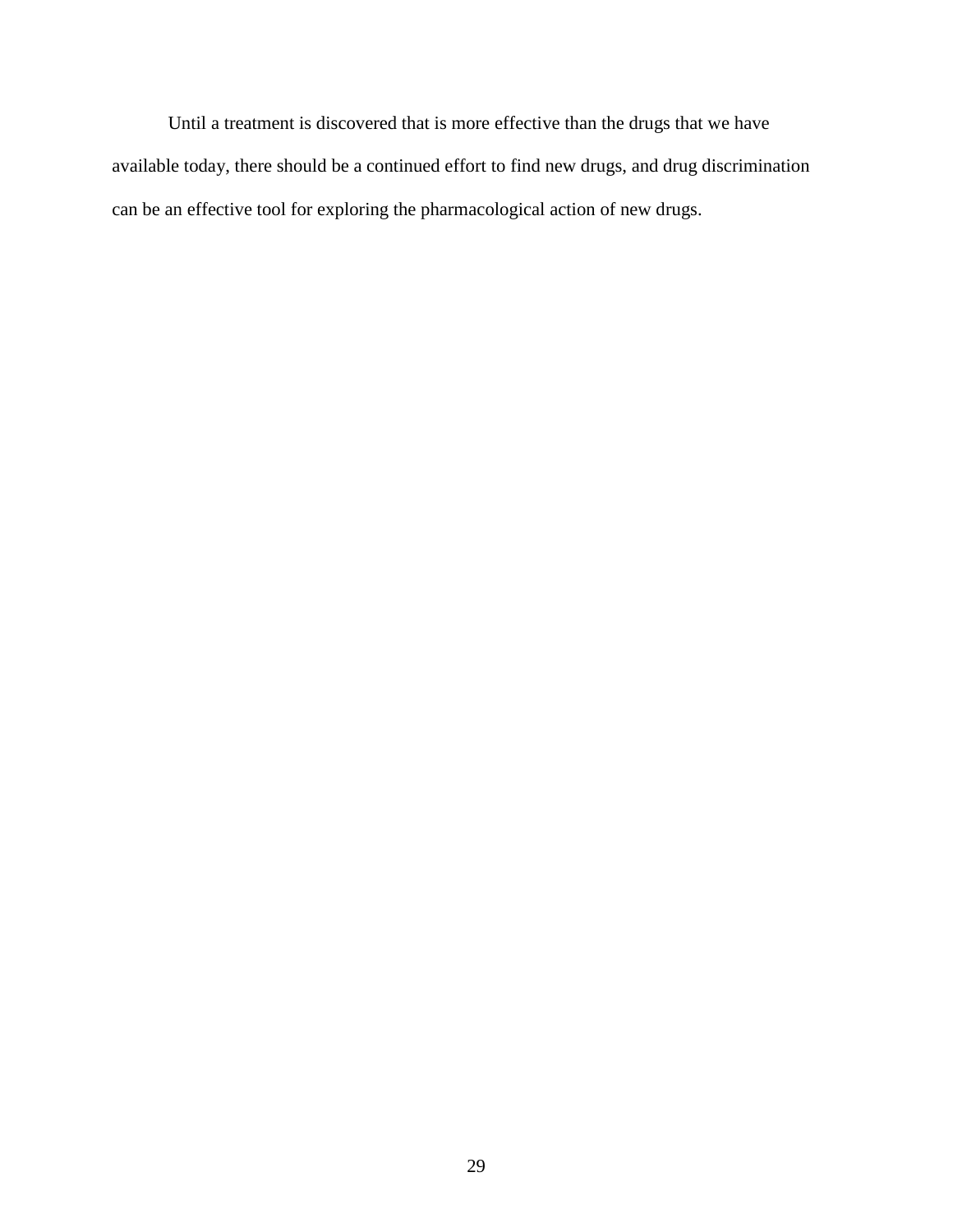#### REFERENCES

- Al Asmari, A. K., Al Sadoon, K. T., Obaid, A. A., Yesunayagam, D., & Tariq, M. (2017). Protective effect of quinacrine against glycerol-induced acute kidney injury in rats. *BMC Nephrology*, *18*(1), 41. DOI: 10.1186/s12882-017-0450-8
- American Psychiatric Association. (2013). Diagnostic and statistical manual of mental disorders (5th ed.). Arlington, VA.
- Anderson, R. J. (2016). Chlorpromazine and the dawn of antipsychotics. *The Pharmacologist*. 58(3). 27 – 39.
- Adityanjee, Aderibigbe, Y. A., Theodoridis, D., & Vieweg, W. V. R. (1999). Dementia praecox to schizophrenia: The first 100 years. *Psychiatry and Clinical Neurosciences*, *53*(4), 437– 448. DOI: 10.1046/j.1440-1819.1999.00584.x
- Baptista, T., Kin, N. M., Beaulieu, S., & de Baptista, E. A. (2002). Obesity and Related Metabolic Abnormalities during Antipsychotic Drug Administration: Mechanisms, Management and Research Perspectives. *Pharmacopsychiatry*, *35*(6), 205–219. DOI: 10.1055/s-2002-36391
- Boyd, E. M. (1960). Chlorpromazine tolerance and physical dependence. *Journal of Pharmacology and Experimental Therapeutics*, *128*(1).
- Bruijn, J. A., Moleman, P., Mulder, P. G. H., & van den Broek, W. W. (2001). Treatment of mood-congruent psychotic depression with imipramine. *Journal of Affective Disorders*, *66*(2–3), 165–174. DOI: 10.1016/S0165-0327(00)00296-2
- Burn, J. H. (1954). The pharmacology of chlorpromazine and promethazine. *Proceedings of the Royal Society of Medicine*, *47*(8), 617–621. Retrieved from http://www.ncbi.nlm.nih.gov/pubmed/13194639
- Chaudhry, I. ., Soni, S. ., Hellewell, J. S. ., & Deakin, J. F. (2002). Effects of the 5HT antagonist cyproheptadine on neuropsychological function in chronic schizophrenia. *Schizophrenia Research*, *53*(1–2), 17–24. DOI: 10.1016/S0920-9964(01)00165-7
- Chen, Z., Liu, R., Yang, S.-H., Dillon, G. H., & Huang, R. (2017). Methylene blue inhibits GABAA receptors by interaction with GABA binding site. *Neuropharmacology*, *119*, 100– 110. DOI: /10.1016/J.NEUROPHARM.2017.04.002
- Chisholm, D., Gureje, O., Saldivia, S., Villalón Calderón, M., Wickremasinghe, R., Mendis, N., Saxena, S. (2008). Schizophrenia treatment in the developing world: an interregional and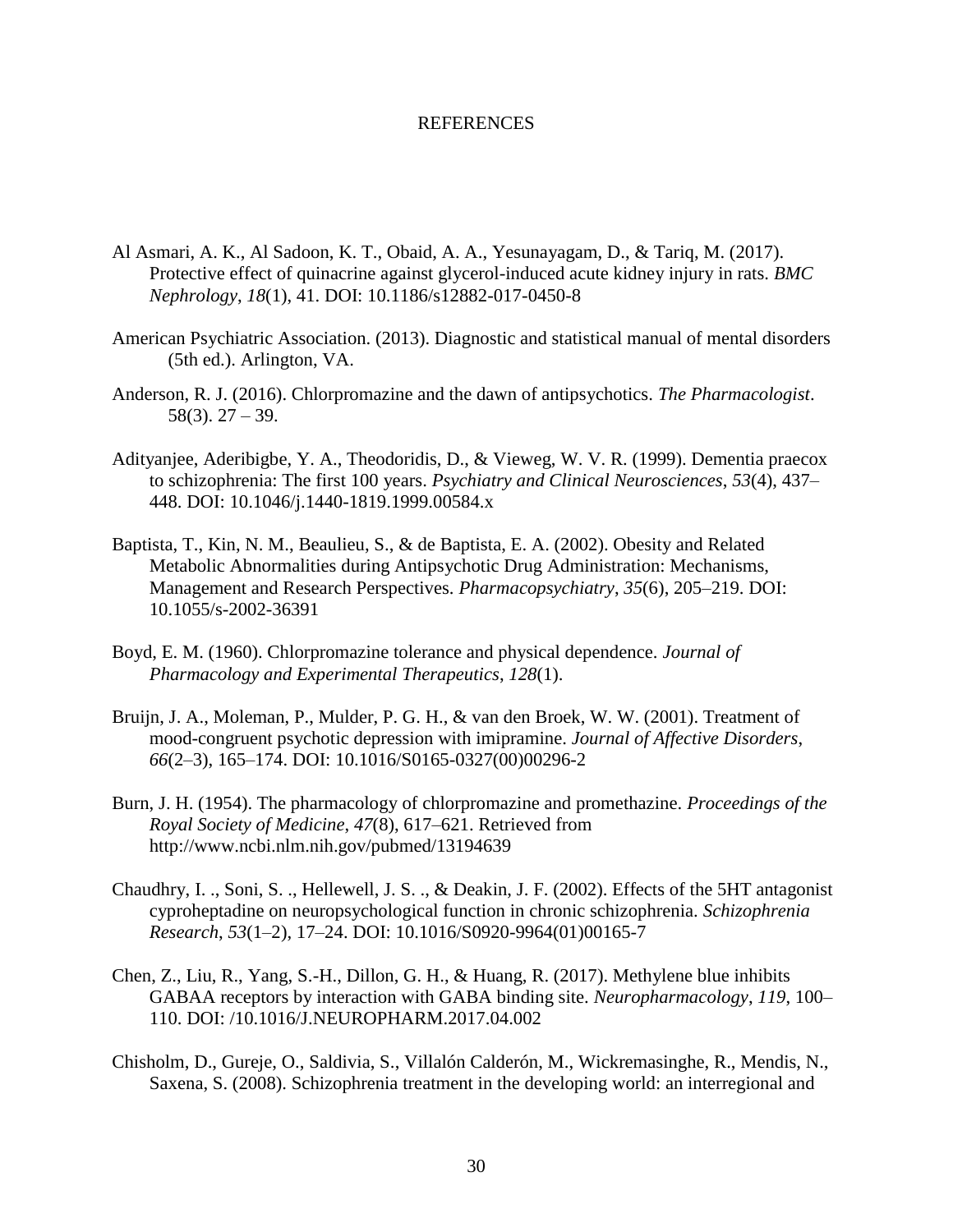multinational cost-effectiveness analysis. *Bulletin of the World Health Organization*, *86*, 542–551. https://doi.org/10.1590/S0042-96862008000700014

- Crilly, J. (2007). The history of clozapine and its emergence in the US market. *History of Psychiatry*, *18*(1), 39–60. DOI: 10.1177/0957154X07070335
- Dahl, S. G., & Strandjord, R. E. (1977). Pharmacokinetics of chlorpromazine after single and chronic dosage. *Clinical Pharmacology & Therapeutics*, *21*(4), 437–448. DOI: 10.1002/cpt1977214437
- Dion, A. M., Sanderson, S. C., Murrin, L. C., & Bevins, R. A. (2012). Diminished conditioned responding to the nicotine stimulus by antidepressant drugs with differing specificity for the serotonin and norepinephrine transporter. *Pharmacology Biochemistry and Behavior*, *100*(3), 419–424. DOI: 10.1016/J.PBB.2011.10.003
- Donahue, T. J., Webster, K. A., Hillhouse, T. M., De Oliveira, E. O., & Porter, J. H. (2019). Discriminative stimulus properties of the typical antipsychotic haloperidol compared to other antipsychotic drugs in C57BL/6 mice. *Behavioural Pharmacology*, 1. DOI: 10.1097/fbp.0000000000000487
- Eggers, A. E. (2013). A serotonin hypothesis of schizophrenia. *Medical Hypotheses*. DOI: 10.1016/j.mehy.2013.03.013
- Eroglu, L., & Çaglayan, B. (1997). Anxiolytic and antidepressant properties of methylene blue in animal models. *Pharmacological Research*, *36*(5), 381–385. DOI: 10.1006/PHRS.1997.0245
- Fairchild, R. G., Greenberg, D., Watts, K. P., Packer, S., Atkins, H. L., Som, P., … McNally, W. P. (1982). Chlorpromazine distribution in hamsters and mice bearing transplantable melanoma. *Cancer Research*, *42*(2), 556–562. Retrieved from http://www.ncbi.nlm.nih.gov/pubmed/7055803
- Freitas, D. R. C., Santos, J. B., Castro, C. N., Freitas, D. R. C., Santos, J. B., & Castro, C. N. (2014). Healing with malaria: a brief historical review of malariotherapy for neurosyphilis, mental disorders and other infectious diseases. *Revista Da Sociedade Brasileira de Medicina Tropical*, *47*(2), 260–261. DOI: 10.1590/0037-8682-0209-2013
- Glennon, R. A., & Young, R. (Eds.). (2011). *Drug discrimination : applications to medicinal chemistry and drug studies*. John Wiley and Sons
- Gottessman I. I. (1999). *Schizophrenia genesis: The origin of madness*. New York, NY, US: W H Freeman / Times Books / Henry Holt & Co.
- Goudie, A., & Taylor, A. (1998). Comparative characterization of the discriminative stimulus properties of clozapine and other antipsychotics in rats. *Psychopharmacology*, *135*(4), 392– 400. DOI: 10.1007/s002130050527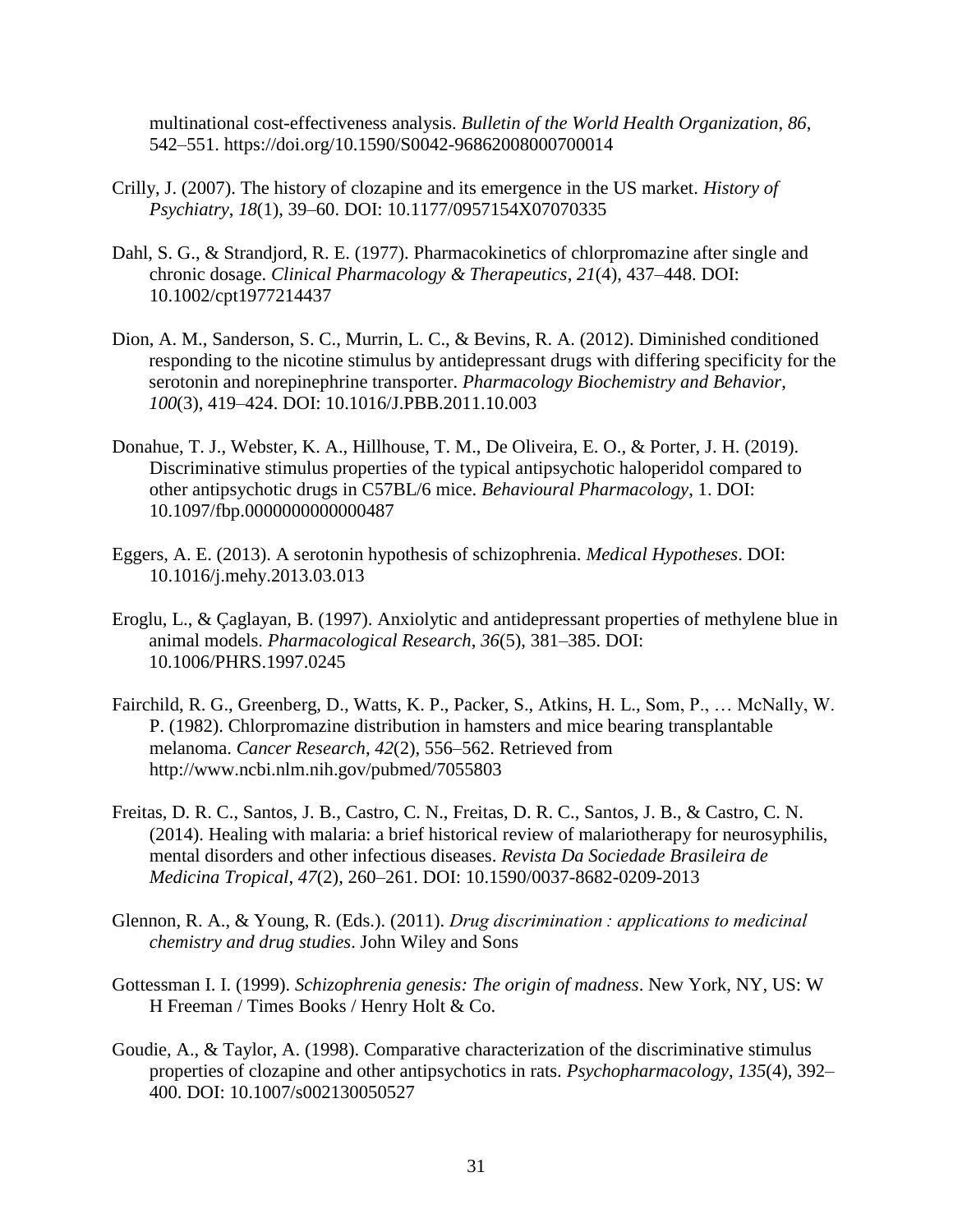- Goudie, A. J., Cooper, G. D., Cole, J. C., & Sumnall, H. R. (2007). Cyproheptadine resembles clozapine *in vivo* following both acute and chronic administration in rats. *Journal of Psychopharmacology*, *21*(2), 179–190. DOI: 10.1177/0269881107067076
- Gurevich, E. V., & Joyce, J. N. (1997). Alterations in the cortical serotonergic system in schizophrenia: A postmortem study. *Biological Psychiatry*. DOI: 10.1016/S0006- 3223(97)00321-1
- Healy, D. (2002). *The creation of psychopharmacology*. Harvard University Press.
- Hellewell, J. S. E. (2002). Patient's Subjective Experiences of Antipsychotics. *CNS Drugs*, *16*(7), 457–471. DOI: 10.2165/00023210-200216070-00003
- Hoenig, J. (1983). The Concept of Schizophrenia Kraepelin–Bleuler–Schneider. *British Journal of Psychiatry*, *142*(6), 547–556. DOI: 10.1192/bjp.142.6.547
- Howes, O. D., & Kapur, S. (2009). The Dopamine Hypothesis of Schizophrenia: Version III-- The Final Common Pathway. *Schizophrenia Bulletin*, *35*(3), 549–562. DOI: 10.1093/schbul/sbp006
- Howland, R. H. (2016). Methylene Blue: The Long and Winding Road from Stain to Brain: Part 1. *Journal of Psychosocial Nursing and Mental Health Services*, *54*(9), 21–24. DOI: 10.3928/02793695-20160818-01
- Javitt, D. C. (2009). When Doors of Perception Close: Bottom-up Models of Disrupted Cognition in Schizophrenia. *Annual Review of Clinical Psychology*, *5*(1), 249–275. DOI: 10.1146/annurev.clinpsy.032408.153502
- Kapur, S., & Remington, G. (2001). Dopamine D2 receptors and their role in atypical antipsychotic action: still necessary and may even be sufficient. *Biological Psychiatry*, *50*(11), 873–883DOI: 10.1016/S0006-3223(01)01251-3
- Kelley, B. M., & Porter, J. H. (1997). The Role of Muscarinic Cholinergic Receptors in the Discriminative Stimulus Properties of Clozapine in Rats. *Pharmacology Biochemistry and Behavior*, *57*(4), 707–719. https://doi.org/10.1016/S0091-3057(96)00342-5
- Klamer, D., Engel, J. A., & Svensson, L. (2004). Phencyclidine-Induced Behaviour in Mice Prevented by Methylene Blue. *Basic & Clinical Pharmacology & Toxicology*, *94*(2), 65–72. DOI: 10.1111/j.1742-7843.2004.pto940203.x
- Krystal, A. D., Richelson, E., & Roth, T. (2013). Review of the histamine system and the clinical effects of H1 antagonists: Basis for a new model for understanding the effects of insomnia medications. *Sleep Medicine Reviews*, *17*(4), 263–272. DOI: 10.1016/J.SMRV.2012.08.001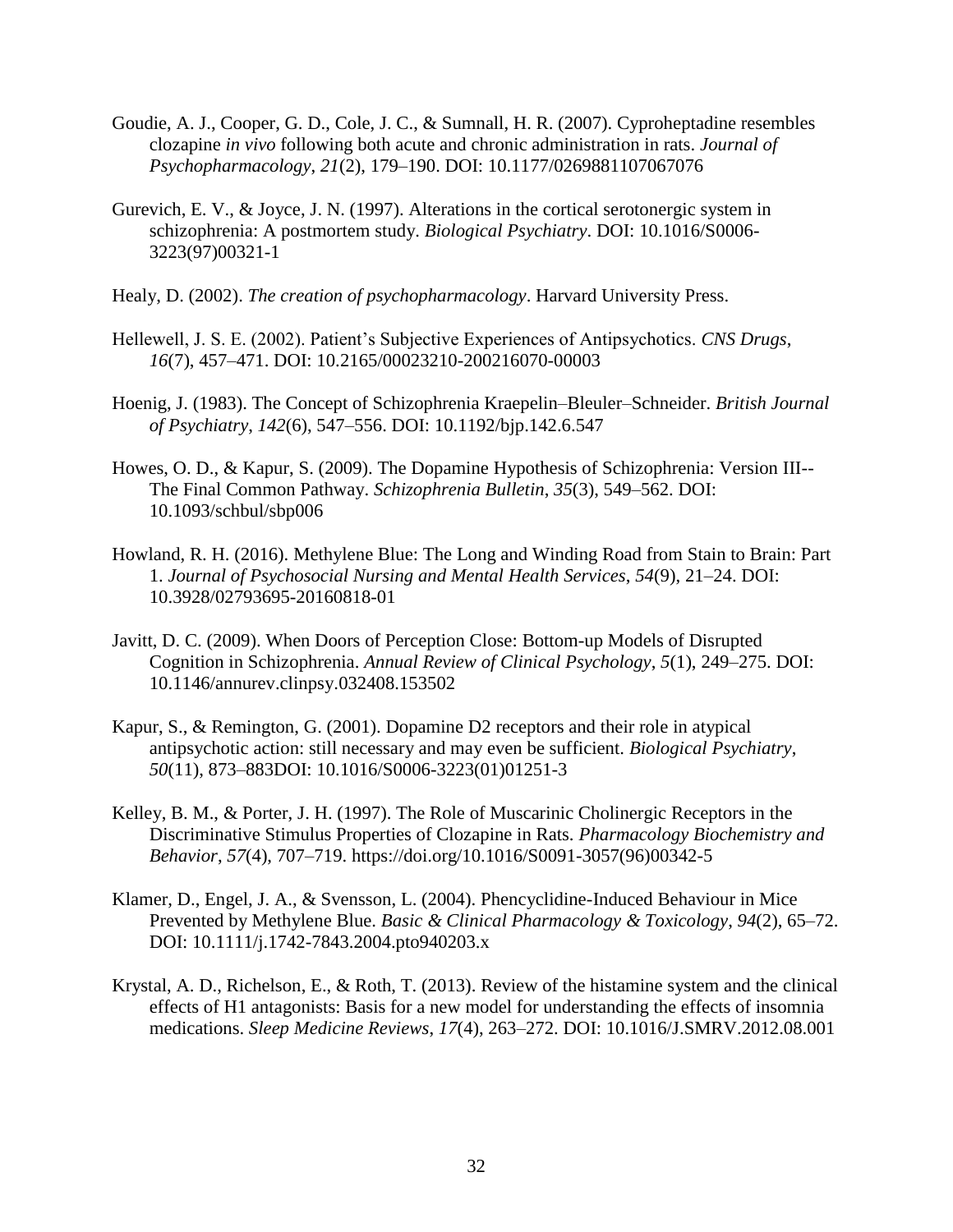- Laruelle, M. (1998). Imaging dopamine transmission in schizophrenia: A review and metaanalysis. *The Quarterly Journal of Nuclear Medicine; Torino*, *42*(3), 211–221. Retrieved from https://search.proquest.com/docview/214557502?pq-origsite=gscholar
- Lavretsky, H. (2008). History of schizophrenia as a psychiatric disorder. *Clinical handbook of schizophrenia*, 1.
- Lee, L.Y., Farooqui, A. A., Dawe, G. S., Burgunder, J.-M., & Ong, W.-Y. (2009). Role of phospholipase A2 in prepulse inhibition of the auditory startle reflex in rats. *Neuroscience Letters*, *453*(1), 6–8. DOI: 10.1016/J.NEULET.2009.01.069
- Lehmann, H. E., & Ban, T. A. (1997). The History of the Psychopharmacology of Schizophrenia. *The Canadian Journal of Psychiatry*, *42*(2), 152–162. DOI: 10.1177/070674379704200205
- Lewis, R. J., & Sax, N. I. (2004). *Sax's dangerous properties of industrial materials*. Hoboken, N.J: J. Wiley & Sons.
- Lieberman, J. A., Stroup, T. S., McEvoy, J. P., Swartz, M. S., Rosenheck, R. A., Perkins, D. O., Keefe, R. S. E., Davis, S. M., Davis, C. E., Lebowitz, B. D., Severe, J., and Hsiao, J. K. (2005). Effectiveness of antipsychotic drugs in patients with chronic schizophrenia. *New England Journal of Medicine*. 353(1). 1209 – 1223. DOI: 10.1056/NEJMoa051688
- Livingston, A., Low, J., & Morris, B. (1984). Effects of clonidine and xylazine on body temperature in the rat. *British Journal of Pharmacology*, *81*(1), 189–193. DOI: 10.1111/j.1476-5381.1984.tb10760.x
- López-Muñoz, F., Ucha-Udabe, R., & Alamo, C. (2005). The history of barbiturates a century after their clinical introduction. *Neuropsychiatric Disease and Treatment*, *1*(4), 329–343. Retrieved from http://www.ncbi.nlm.nih.gov/pubmed/18568113
- López-Muñoz, F., Alamo, C., Cuenca, E., Shen, W. W., Clervoy, P., and Rubio, G. (2005). History of the discovery and clinical introduction of chlorpromazine. *Annals of clinical psychiatry: official journey of the American academy of clinical psychiatrists. 17*(3). DOI: 10.1080/10401230591002002
- McEvoy, J. P. (2007). The costs of schizophrenia. *The Journal of Clinical Psychiatry*, *68*(14). 4– 7. Retrieved from<http://www.ncbi.nlm.nih.gov/pubmed/18284271>
- Meldrum, B. S. (2000). Glutamate as a Neurotransmitter in the Brain: Review of Physiology and Pathology. *The Journal of Nutrition*, *130*(4), 1007S–1015S. DOI: 10.1093/jn/130.4.1007S
- Meltzer, H. Y. (2004). What's atypical about atypical antipsychotic drugs? *Current Opinion in Pharmacology*, *4*(1), 53–57. DOI: 10.1016/J.COPH.2003.09.010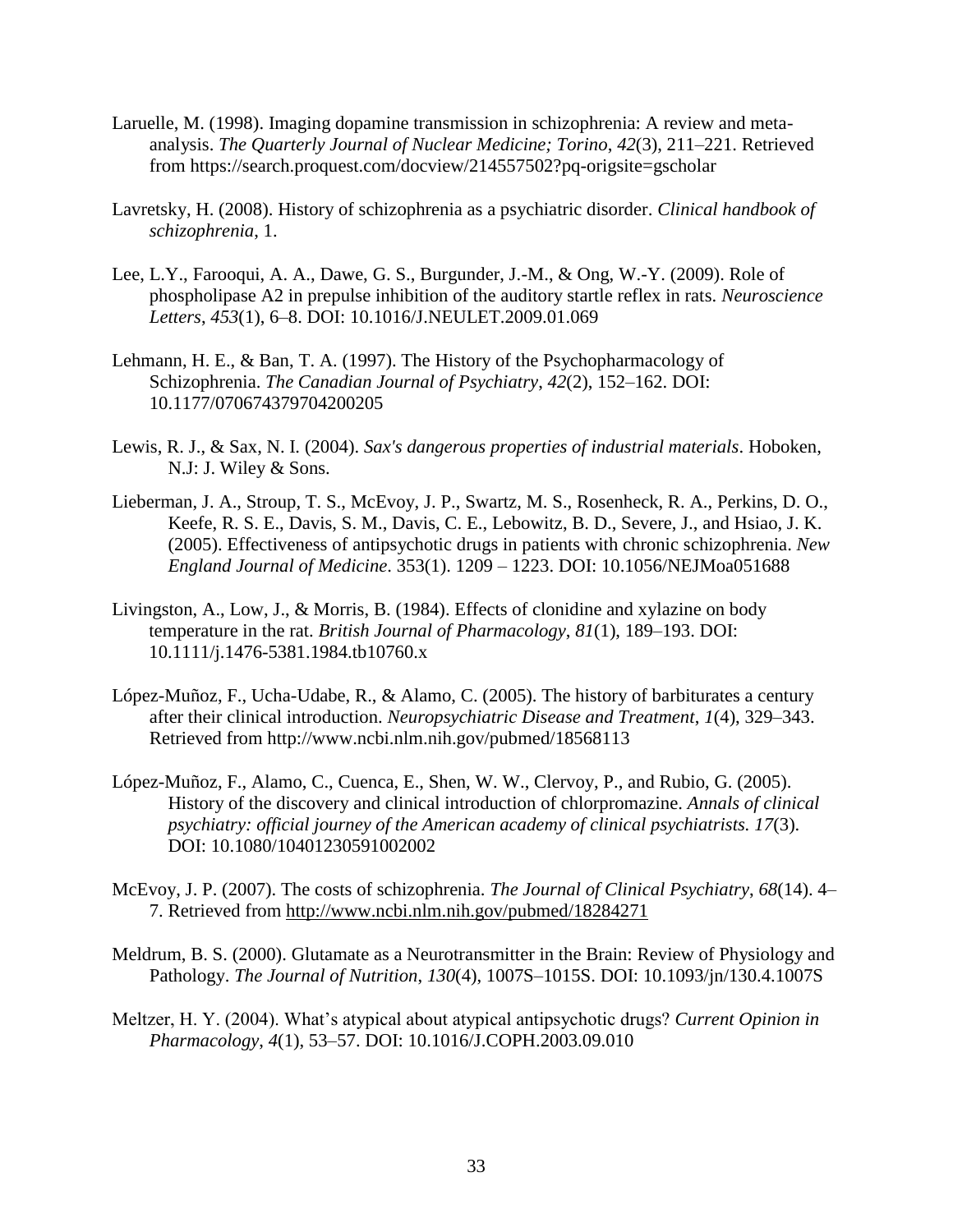- Moghaddam, B., & Javitt, D. (2012). From Revolution to Evolution: The Glutamate Hypothesis of Schizophrenia and its Implication for Treatment. *Neuropsychopharmacology*, *37*(1), 4– 15. DOI: 10.1038/npp.2011.181
- Narsapur, S. L., & Naylor, G. J. (1983). Methylene blue. A possible treatment for manic depressive psychosis. *Journal of Affective Disorders*, *5*(2), 155–161. DOI: [10.1016/0165-](https://doi.org/10.1016/0165-0327(83)90008-3) [0327\(83\)90008-3](https://doi.org/10.1016/0165-0327(83)90008-3)
- Nevin, R. L., & Croft, A. M. (2016). Psychiatric effects of malaria and anti-malarial drugs: historical and modern perspectives. *Malaria Journal*, *15*, 332. DOI: 10.1186/s12936-016- 1391-6
- Nielsen, E. B., & Jepsen, S. A. (1985). Antagonism of the amphetamine cue by both classical and atypical antipsychotic drugs. *European Journal of Pharmacology*, *111*(2), 167–176. DOI: 10.1016/0014-2999(85)90753-8
- Nielsen, E. B. (1988). Cholinergic mediation of the discriminative stimulus properties of clozapine. *Psychopharmacology*, *94*(1), 115–118. DOI: 10.1007/BF00735891
- Overton, D. A. (1982). Comparison of the degree of discriminability of various drugs using the T-maze drug discrimination paradigm. *Psychopharmacology*, *76*(4), 385–395. DOI: 10.1007/BF00449130
- Oz, M., Lorke, D. E., Hasan, M., & Petroianu, G. A. (2011). Cellular and molecular actions of Methylene Blue in the nervous system. *Medicinal Research Reviews*, *31*(1), 93–117. DOI: 10.1002/med.20177
- Pazoki-Toroudi, H. R., Ajami, M., & Habibey, R. (2009). Pre-medication and renal preconditioning: a role for alprazolam, atropine, morphine and promethazine. *Fundamental & Clinical Pharmacology*. DOI: 10.1111/j.1472-8206.2009.00743.x
- Porter, J. H., Covington, H. E., Varvel, S. A., Vann, R. E. and Warren, T. A. (1999). Chlorpromazine as a discriminative stimulus in rats: Generalization to typical and atypical antipsychotics. *Drug Development Research. 48*(1). 38 – 44. DOI: [10.1002/\(SICI\)1098-2299\(199909\)48:1<38::AID-DDR5>3.0.CO;2-C](https://doi.org/10.1002/(SICI)1098-2299(199909)48:1%3c38::AID-DDR5%3e3.0.CO;2-C)
- Porter, J. H., Varvel, S. A., Vann, R. E., Philibin, S. D., & Wise, L. E. (2000). Clozapine discrimination with a low training dose distinguishes atypical from typical antipsychotic drugs in rats. *Psychopharmacology*, *149*(2), 189–193. DOI: 10.1007/s002139900366
- Porter, J. H., Prus, A. J., Vann, R. E., and Varvel, S. A. (2005). Discriminative stimulus properties of the atypical antipsychotic clozapine and the typical antipsychotic chlorpromazine in a three-choice drug discrimination procedure in rats. *Psychopharmacology*, *178*, 67–77. DOI: 10.1007/s00213-004-1985-5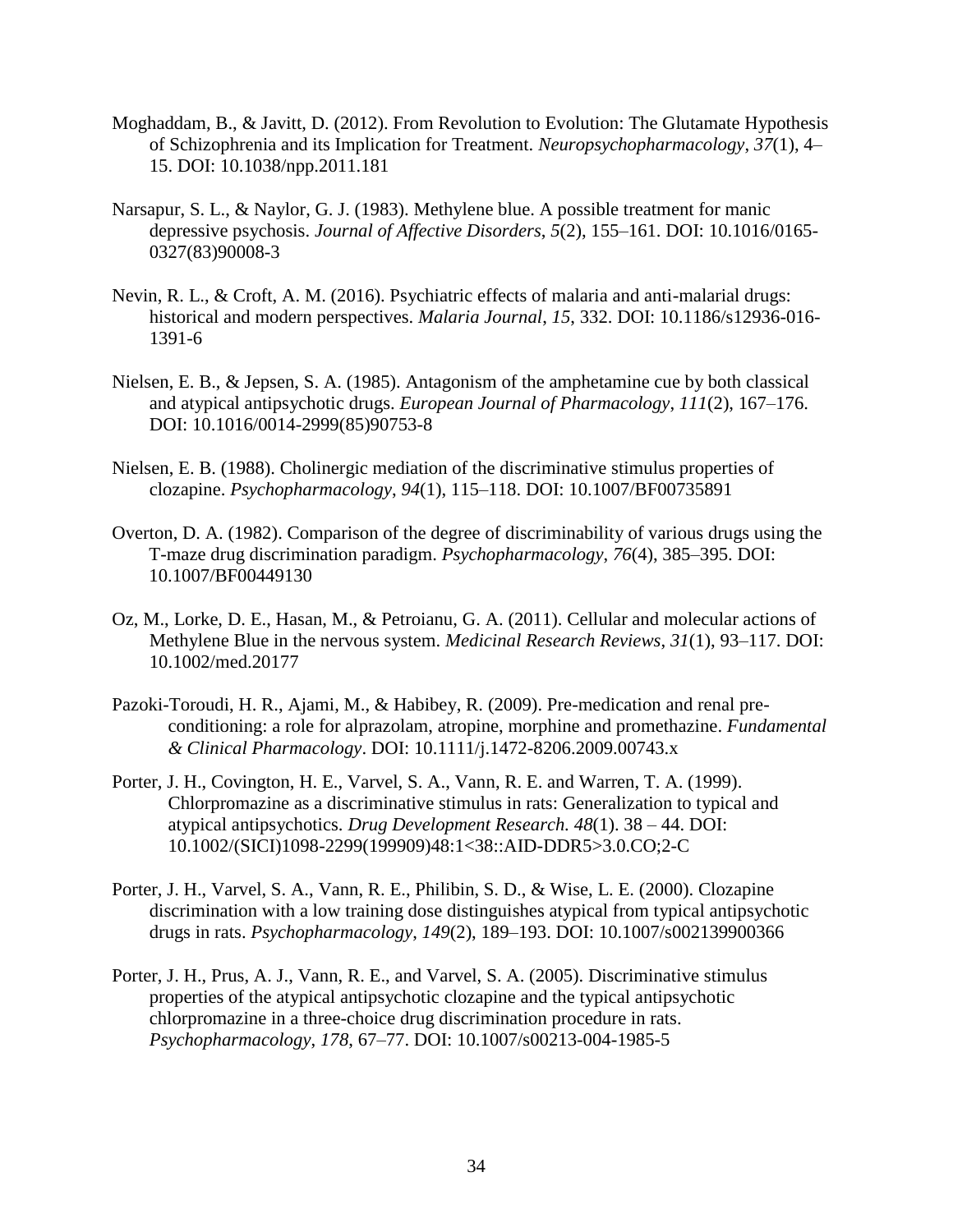- Porter, J. H., & Prus, A. J. (2009). Discriminative stimulus properties of atypical and typical antipsychotic drugs: a review of preclinical studies. *Psychopharmacology*, *203*(2), 279–294. DOI: 10.1007/s00213-008-1308-3
- Prus, A. J., Baker, L. E., & Meltzer, H. Y. (2004). Discriminative stimulus properties of 1.25 and 5.0 mg/kg doses of clozapine in rats: examination of the role of dopamine, serotonin, and muscarinic receptor mechanisms. *Pharmacology Biochemistry and Behavior*, *77*(2), 199– 208. DOI: 10.1016/J.PBB.2003.10.010
- Prus, A. J., Philibin, S. D., Pehrson, A. L., Stephens, C. L., Cooper, R. N., Wise, L. E., & Porter, J. H. (2005). Generalization testing with atypical and typical antipsychotic drugs in rats trained to discriminate 5.0 mg/kg clozapine from vehicle in a two-choice drug discrimination task. *Drug Development Research*, *64*(1), 55–65. DOI: 10.1002/ddr.10419
- Prus, A. J., Philibin, S. D., Pehrson, A. L., & Porter, J. H. (2006). Discriminative stimulus properties of the atypical antipsychotic drug clozapine in rats trained to discriminate 1.25 mg/kg clozapine vs. 5.0 mg/kg clozapine vs. vehicle. *Behavioural Pharmacology*, *17*(2), 185–194. DOI: 10.1097/01.fbp.0000197457.70774.91
- Prus, A. J., Wise, L. E., Pehrson, A. L., Philibin, S. D., Bang-Andersen, B., Arnt, J., & Porter, J. H. (2016). Discriminative stimulus properties of 1.25 mg/kg clozapine in rats: Mediation by serotonin 5-HT2 and dopamine D4 receptors. *Brain Research*. DOI: 10.1016/j.brainres.2016.08.004
- Seeman, P. (2002). Atypical antipsychotics: mechanisms of action. *Canadian Journal of Psychiatry*. 47(1). 27 – 38.
- Shen, W. W. (1999). A history of antipsychotic drug development. *Comprehensive Psychiatry.* 40(6). 407 – 414. DOI: 10.1016/S0010-440X(99)90082-2
- Simeone, J. C., Ward, A. J., Rotella, P., Collins, J., & Windisch, R. (2015). An evaluation of variation in published estimates of schizophrenia prevalence from 1990—2013: a systematic literature review. *BMC Psychiatry*, *15*(1), 193. https://doi.org/10.1186/s12888-015-0578-7
- Stewart, J. (1962). Differential responses based on the physiological consequences of pharmacological agents. *Psychopharmacologia*, *3*(2), 132–138. DOI: 10.1007/BF00408342
- Swazey, J.P. (1974). Chlorpromazine in Psychiatry. Cambridge, MIT Press.
- Tajima-Pozo, K., de Castro Oller, M. J., Lewczuk, A., & Montañes-Rada, F. (2015). Understanding the direct and indirect costs of patients with schizophrenia. *F1000Research*, *4*, 182. DOI:10.12688/f1000research.6699.2
- Tsay, C. J. (2013). Julius Wagner-Jauregg and the legacy of malarial therapy for the treatment of general paresis of the insane. *The Yale Journal of Biology and Medicine*, *86*(2), 245–254. Retrieved from http://www.ncbi.nlm.nih.gov/pubmed/23766744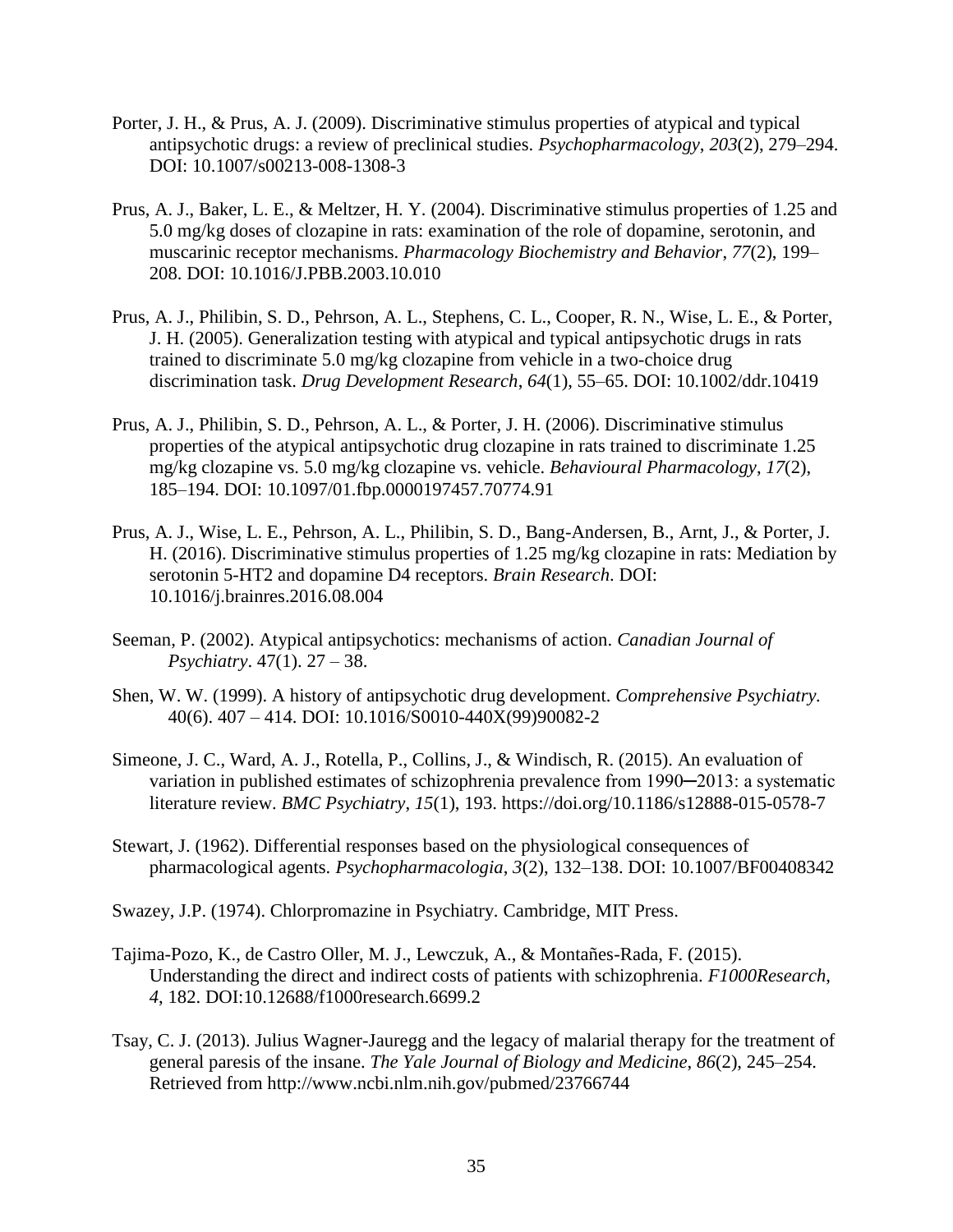- van der Staay, F. J., Rutten, K., Erb, C., & Blokland, A. (2011). Effects of the cognition impairer MK-801 on learning and memory in mice and rats. *Behavioural Brain Research*, *220*(1), 215–229. DOI: 10.1016/J.BBR.2011.01.052
- Vinson, D. R., & Drotts, D. L. (2001). Diphenhydramine for the prevention of akathisia induced by prochlorperazine: A randomized, controlled trial. *Annals of Emergency Medicine*, *37*(2), 125–131. DOI: 10.1067/MEM.2001.113032
- Young, R., James, J. R., & Rosencrans, J. A. (2009). *Methods of Behavior Analysis in Neuroscience*. (Jerry J. Buccafusco, Ed.).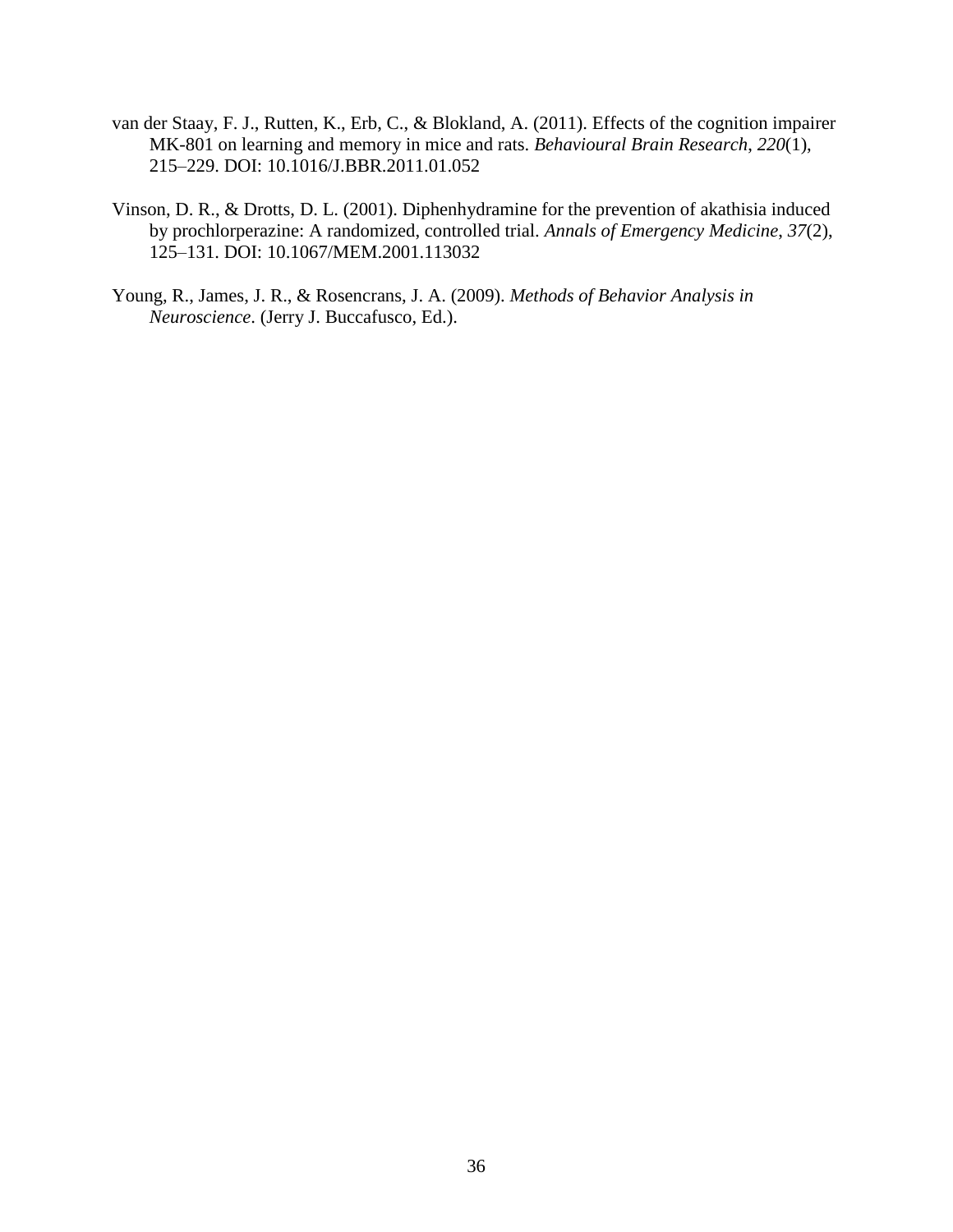#### APPENDIX A



**Figure 1:** Mean % chlorpromazine lever responding for two lever training in rats trained to discriminate chlorpromazine from vehicle. The x-axis indicating the number of sessions for the drug and vehicle testing, and the y-axis indicates the percent of drug lever responding. The number in parenthesis indicates the number of rats that had yet to meet criteria, otherwise the number of rats is equal to N. The dotted lines across the x-axis indicating phase changes: the first one indicating change in training dose from 1.0 mg/kg via IP to 2.0 mg/kg via IP; second indicating change in route of administration from IP to SC; third indicating change from 2.0 mg/kg via SC to 1.0 mg/kg via SC; and fourth indicating 1.0 mg/kg SC to 0.5 mg/kg SC.



**Figure 2:** Mean % clozapine lever responding for two lever training in rats trained to discriminate 1.25 mg/kg clozapine from vehicle. The x-axis indicating the number of sessions for the drug and vehicle testing, and the y-axis indicates the percent of drug lever responding. The number in parenthesis indicates the number of rats that had yet to meet criteria, otherwise the number of rats is equal to N.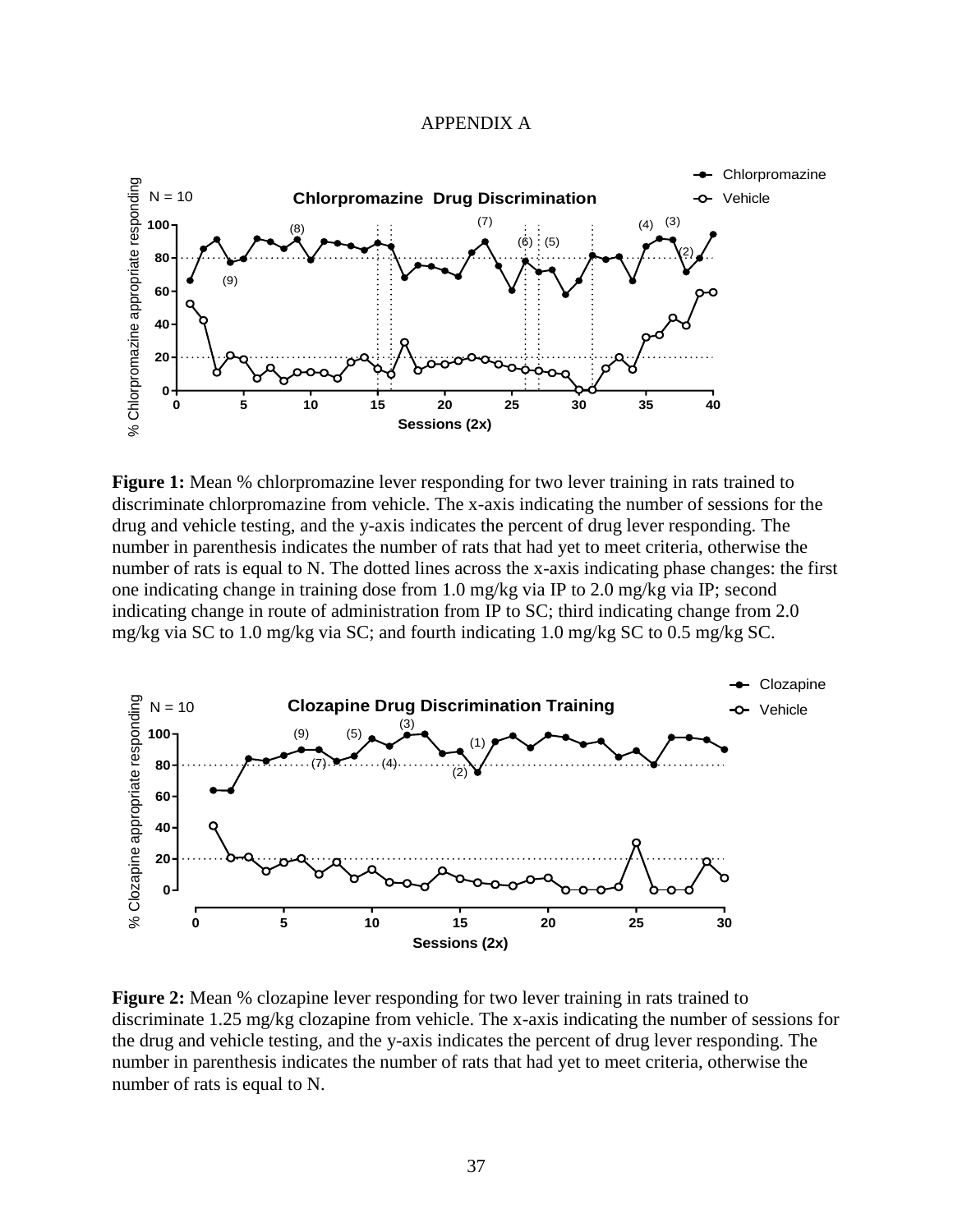

**Figure 3:** Generalization results for clozapine in rats trained to discriminate 1.25 mg/kg clozapine from vehicle in a two lever drug discrimination task. Mean percent drug lever responding is shown in the upper panel, and mean responses per second are shown in the lower panel. The dashed line at 80% indicates full generalization to the drug lever. Prior to generalization testing, control tests were conducted with the clozapine training dose and vehicle. Rats with response rates below 5 responses per minute in a given test session were not included in the % drug lever data.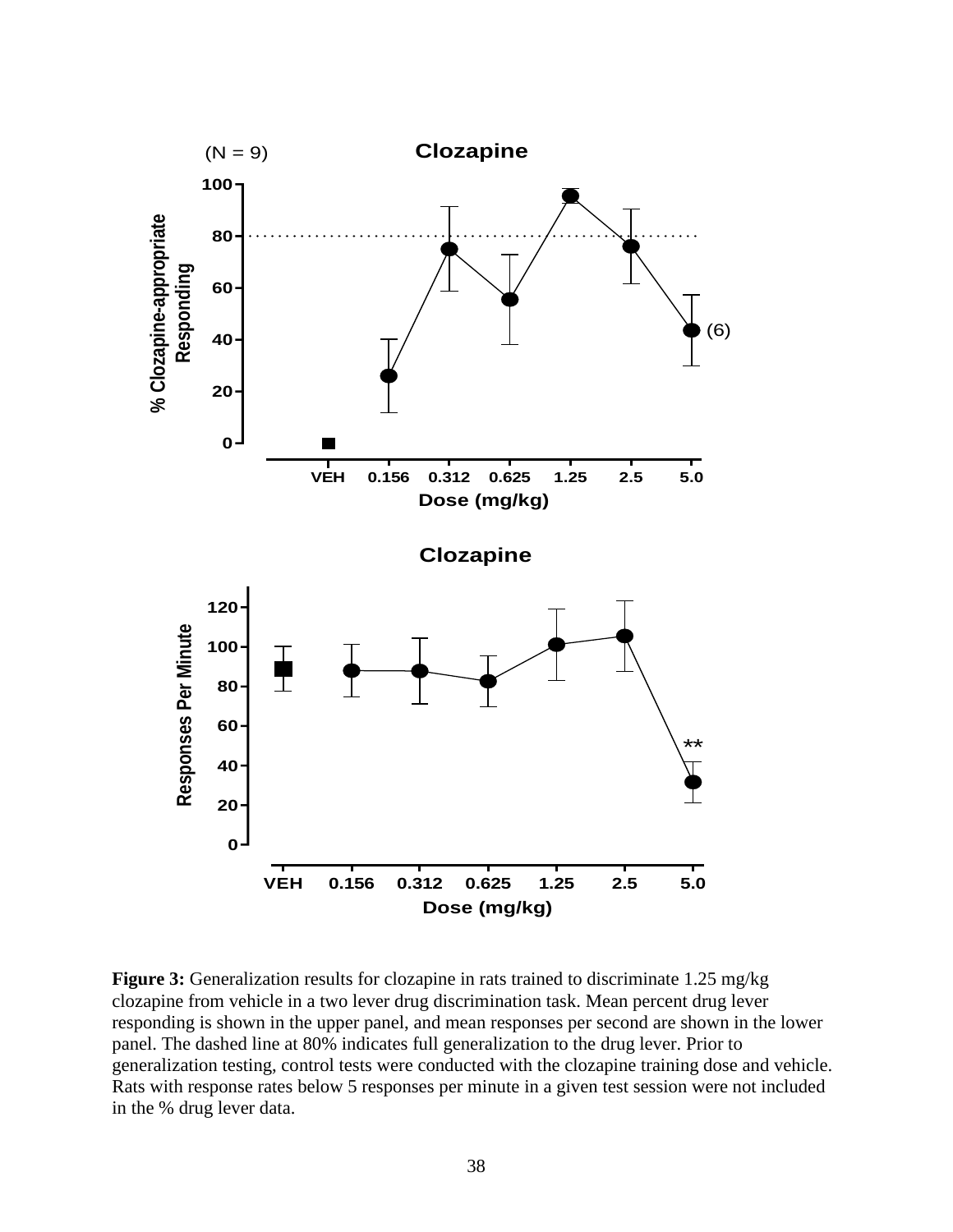

**Figure 4:** Generalization results for chlorpromazine in rats trained to discriminate 1.25 mg/kg clozapine from vehicle in a two lever drug discrimination task. Mean percent drug lever responding is shown in the upper panel, and mean responses per second are shown in the lower panel. The dashed line at 80% indicates full generalization to the drug lever. Prior to generalization testing, control tests were conducted with the chlorpromazine training dose and vehicle. Rats with response rates below 5 responses per minute in a given test session were not included in the % drug lever data.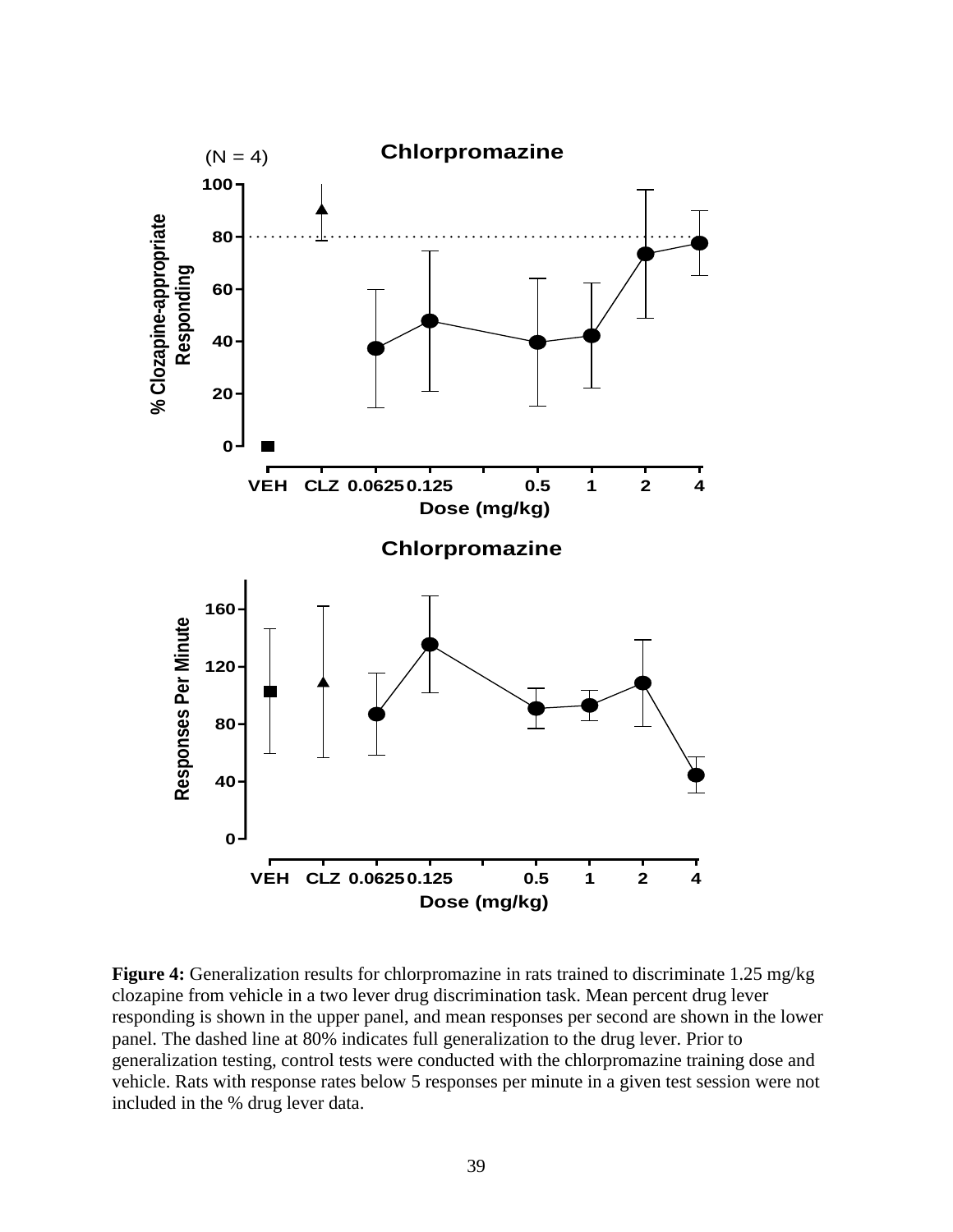

**Figure 5:** Generalization results for methylene blue in rats trained to discriminate 1.25 mg/kg clozapine from vehicle in a two lever drug discrimination task. Mean percent drug lever responding is shown in the upper panel, and mean responses per second are shown in the lower panel. The dashed line at 80% indicates full generalization to the drug lever. Prior to generalization testing, control tests were conducted with the methylene blue training dose and vehicle. Rats with response rates below 5 responses per minute in a given test session were not included in the % drug lever data.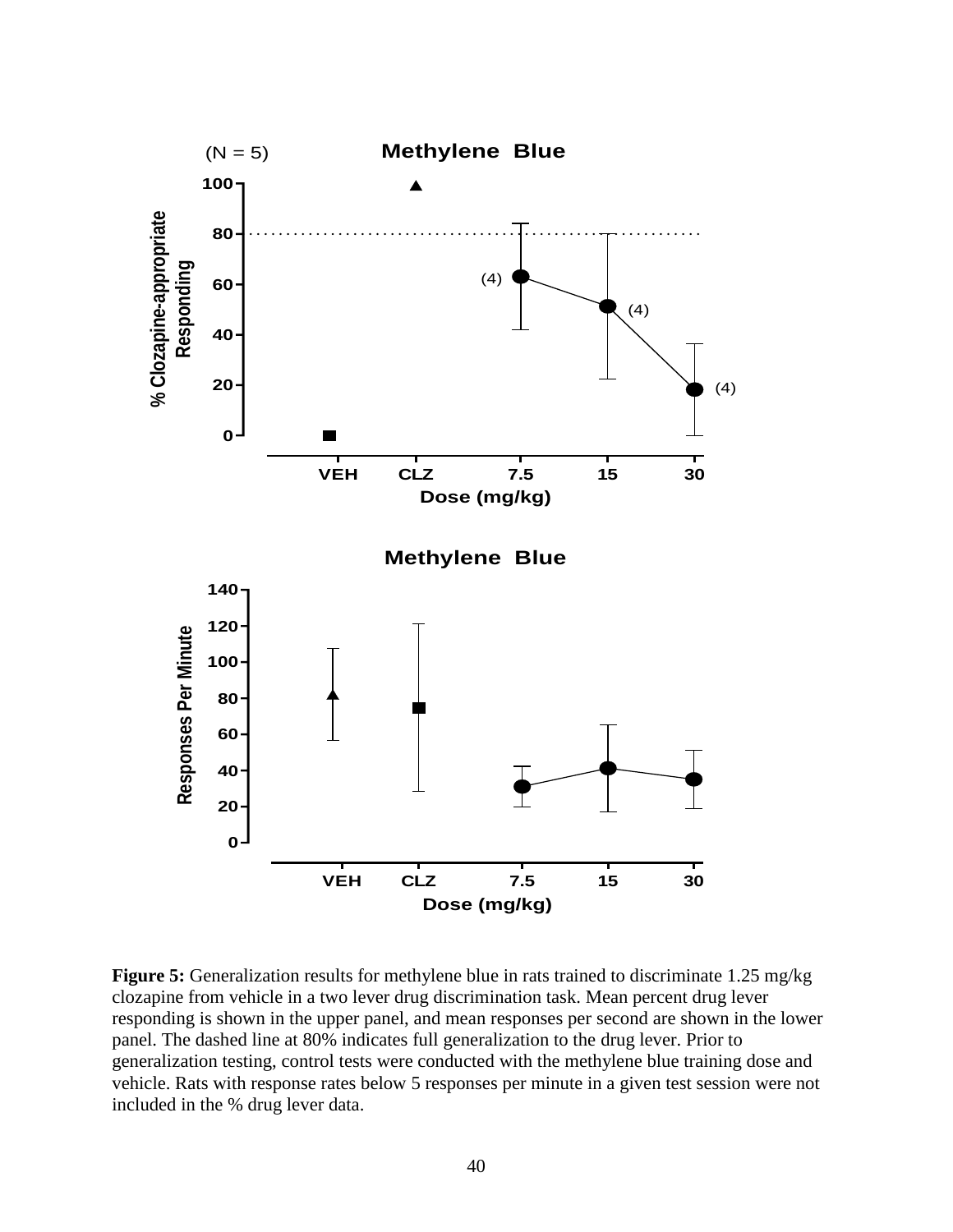

**Figure 6:** Generalization results for quinacrine in rats trained to discriminate 1.25 mg/kg clozapine from vehicle in a two lever drug discrimination task. Mean percent drug lever responding is shown in the upper panel, and mean responses per second are shown in the lower panel. The dashed line at 80% indicates full generalization to the drug lever. Prior to generalization testing, control tests were conducted with the quinacrine training dose and vehicle. Rats with response rates below 5 responses per minute in a given test session were not included in the % drug lever data.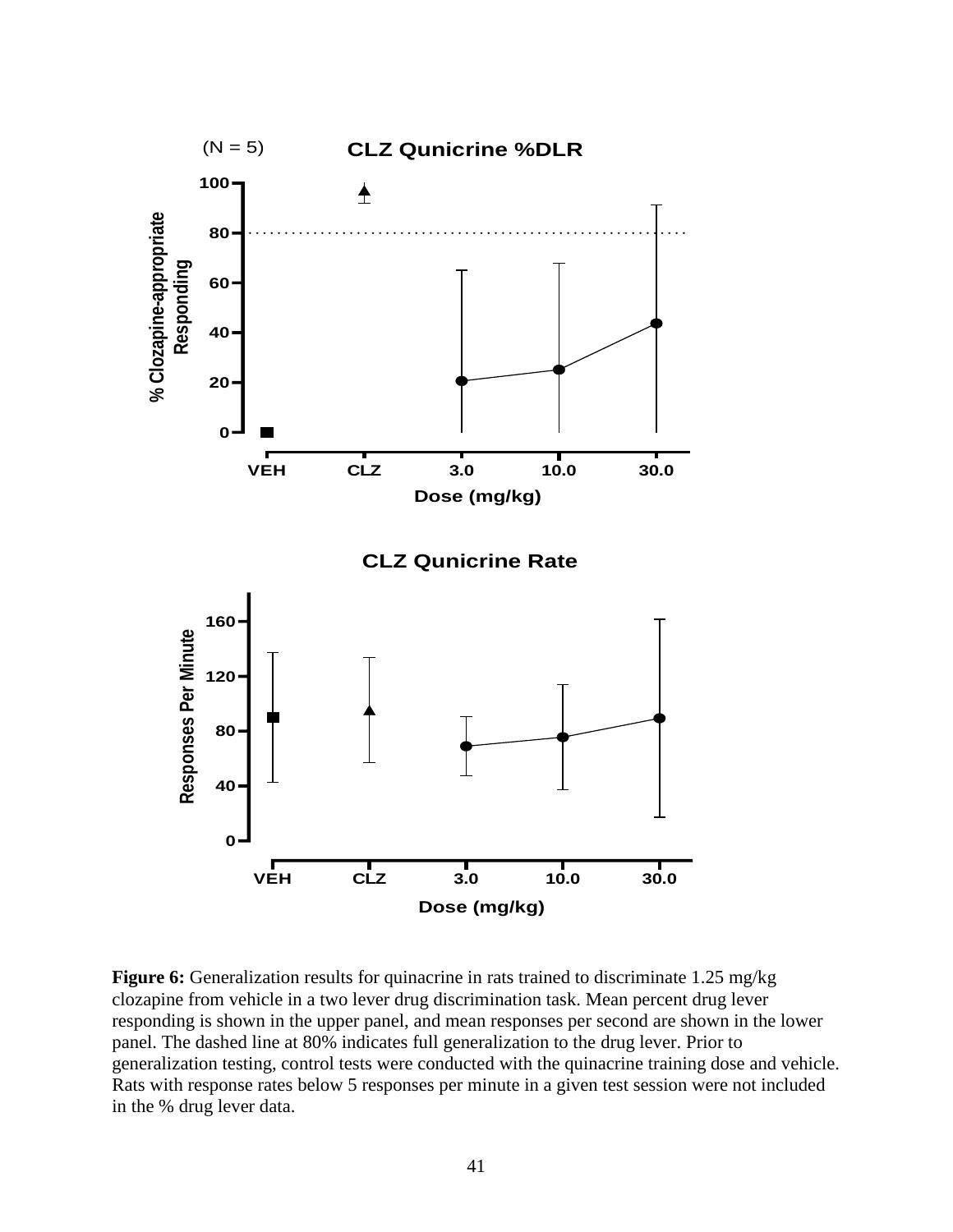## APPENDIX B

## **Institutional Animal Care and Use Committee Approval Form**

#### **SIGNATURE PAGE**

**IACUC #:** 350 **PROPOSAL TITLE:** Behavioral effects of classical and novel antipsychotics

#### **III. ACKNOWLEDGEMENT BY PRINCIPAL INVESTIGATOR**

I acknowledge responsibility for this project. I have read the Northern Michigan University Principles for the Care and Use of Laboratory Animals and certify that this project will be conducted in compliance with those principles. I assure that I will obtain Institutional Animal Care and Use Committee approval prior to significant changes in the protocol. I assure that this project does not unnecessarily duplicate previous research or instructional projects. I assure that students, staff and faculty on the project are qualified or will be trained to conduct the project in a humane, safe, and scient[ific manner.](http://www.rightsignature.com/documents/VLG4ULIGD382S7U889TTR3) 

Signature:  $\angle \mathscr{L}_{\mathscr{L}_{\mathscr{A}}}(\mathscr{L}_{\mathscr{A}_{\mathscr{A}}} \mathscr{L}_{\mathscr{A}_{\mathscr{A}}} \mathscr{L}_{\mathscr{A}})$ 

**IV. APPR[OVAL OF SCIENTIFIC MERIT \(to be comp](http://www.rightsignature.com/documents/VLG4ULIGD382S7U889TTR3)leted by the Department Head)**

Before the project is initiated, it must be reviewed and approved on the basis of its scientific merit.

 $\Box$ Review conducted by external agency.

**Prin[cipal Investigator](http://www.rightsignature.com/documents/VLG4ULIGD382S7U889TTR3)** 

☐Governmental Agency: Please specify the reviewing agency or board Federal agency (e.g., NIH, NSF, USDA, etc.) and evidence of approval

 $\square$ Nongovernmental agency (e.g., University review, specify if other):

☐Departmental Review: I assure that this project has been reviewed and approved for scientific or instructional merit by:

☐Expert reviewer (Name)